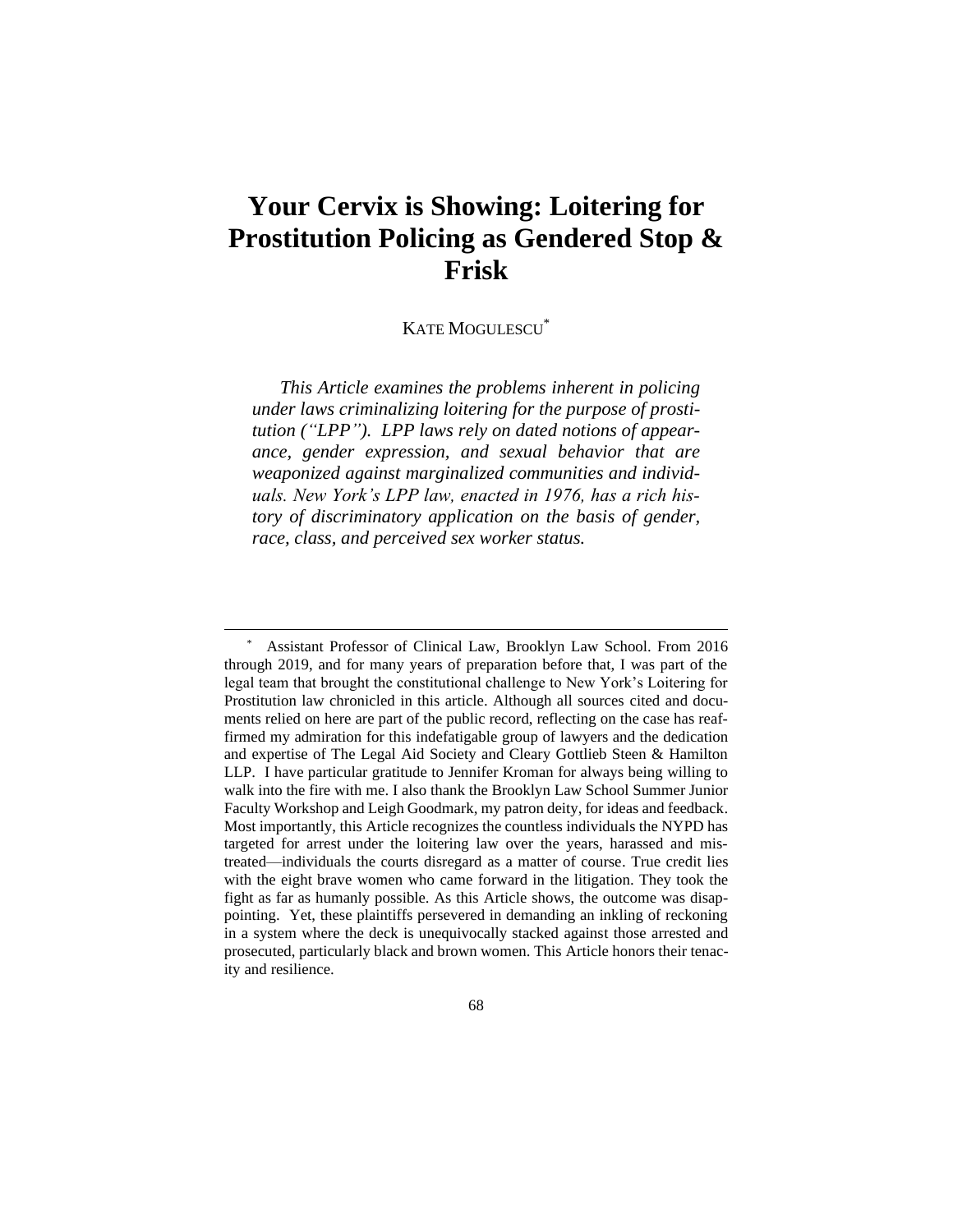*A lawsuit challenging the constitutionality of New York's LPP law and its enforcement by NYPD recently settled, leading to modest reforms in police procedure. This Article chronicles the effort to challenge the law, why that challenge fell short of its goal of eliminating harmful police practices, and the arrests that have continued to take place since the procedural reforms. Analyzing post-settlement LPP arrests where, for example, police allege as a basis for an arrest that an individual's "cervix area" was exposed, despite the physical and anatomical impossibility of such exposure, this Article points out how LPP arrests escape scrutiny in the courts.*

*Legal challenges fail to create adequate safeguards because LPP arrests are not ultimately about prostitution itself but instead reflect contestations over control of public space and women's bodies. In the end, the law will not fix the problems intrinsic in LPP laws and policing. This is not an area where tinkering with existing law or practice suffices. Rather, to truly prevent baseless and unjust policing requires a more radical vision. This Article advocates for an abolitionist approach to the policing of prostitution, which includes the direct repeal of LPP statutes altogether, arguing that the only solution is the removal of LPP laws as tools in the police arsenal.*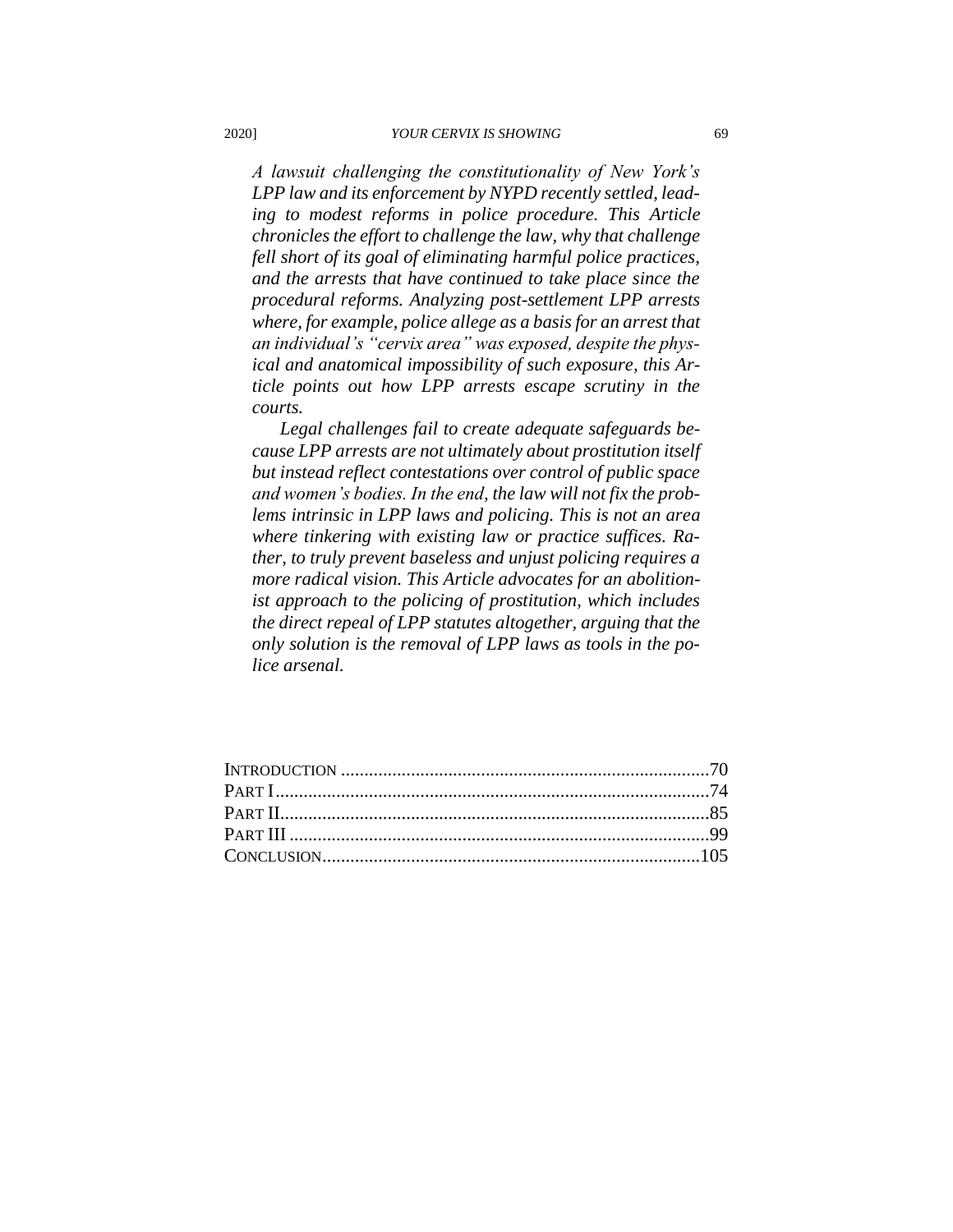#### **INTRODUCTION**

Deponent states that at the above mentioned date, time and place of occurrence, he observed the defendant . . . holding her cell phone to her ear while dancing and shaking her butt towards the street.

Deponent further states that he observed that the defendant was wearing a white shirt which was rolled up to her breast, exposing her stomach and spandex pants which were rolled down exposing her buttocks and *cervix area.*

Deponent further states that he observed the defendant walking up and down Roosevelt Avenue and approach approximately 5 or 6 single males, grab each male by the arm and engage them in a conversation.<sup>1</sup>

Loitering laws that specifically criminalize being in public spaces for the purpose of engaging in prostitution have a rich history of discriminatory application on the basis of gender, race, class, and perceived sex worker status.<sup>2</sup> Enactment and enforcement of loitering for prostitution laws are premised on dated and limiting notions of appearance, gender expression, and sexual behavior<sup>3</sup> that are then weaponized against marginalized communities and individuals.<sup>4</sup> Yet, despite decades of American courts striking down vague criminal loitering laws,<sup>5</sup> prostitution loitering ordinances have survived,<sup>6</sup>

<sup>&</sup>lt;sup>1</sup> Criminal Court Complaint at 1-2, No. CR-041477-18QN (Crim. Ct. Queens Co., Dec. 12, 2018) [hereinafter Criminal Court Complaint, Dec. 12, 2018] (on file with author) (emphasis added).

<sup>2</sup> *See* Karen Struening, *Walking While Wearing a Dress: Prostitution Loitering Ordinances and the Policing of Christopher Street*, 3 STAN. J. CRIM. L. & POL'Y 16, 16–20 (2016).

<sup>3</sup> *See id.* at 29–30.

<sup>4</sup> *See* Ginia Bellafante, *Poor, Transgender and Dressed for Arrest*, N.Y. TIMES (Sept. 30, 2016), https://www.nytimes.com/2016/10/02/nyregion/poortransgender-and-dressed-for-arrest.html.

<sup>5</sup> *See, e.g.*, City of Chicago v. Morales, 527 U.S. 41, 51, 64 (1999) ("[T]he ordinance enacted by the city of Chicago is unconstitutionally vague.").

<sup>6</sup> *See, e.g.*, D.H. v. City of New York, 309 F. Supp. 3d 52, 70–73 (S.D.N.Y. 2018) ("Plaintiffs have not plausibly alleged that section 240.37 is unconstitutionally vague.").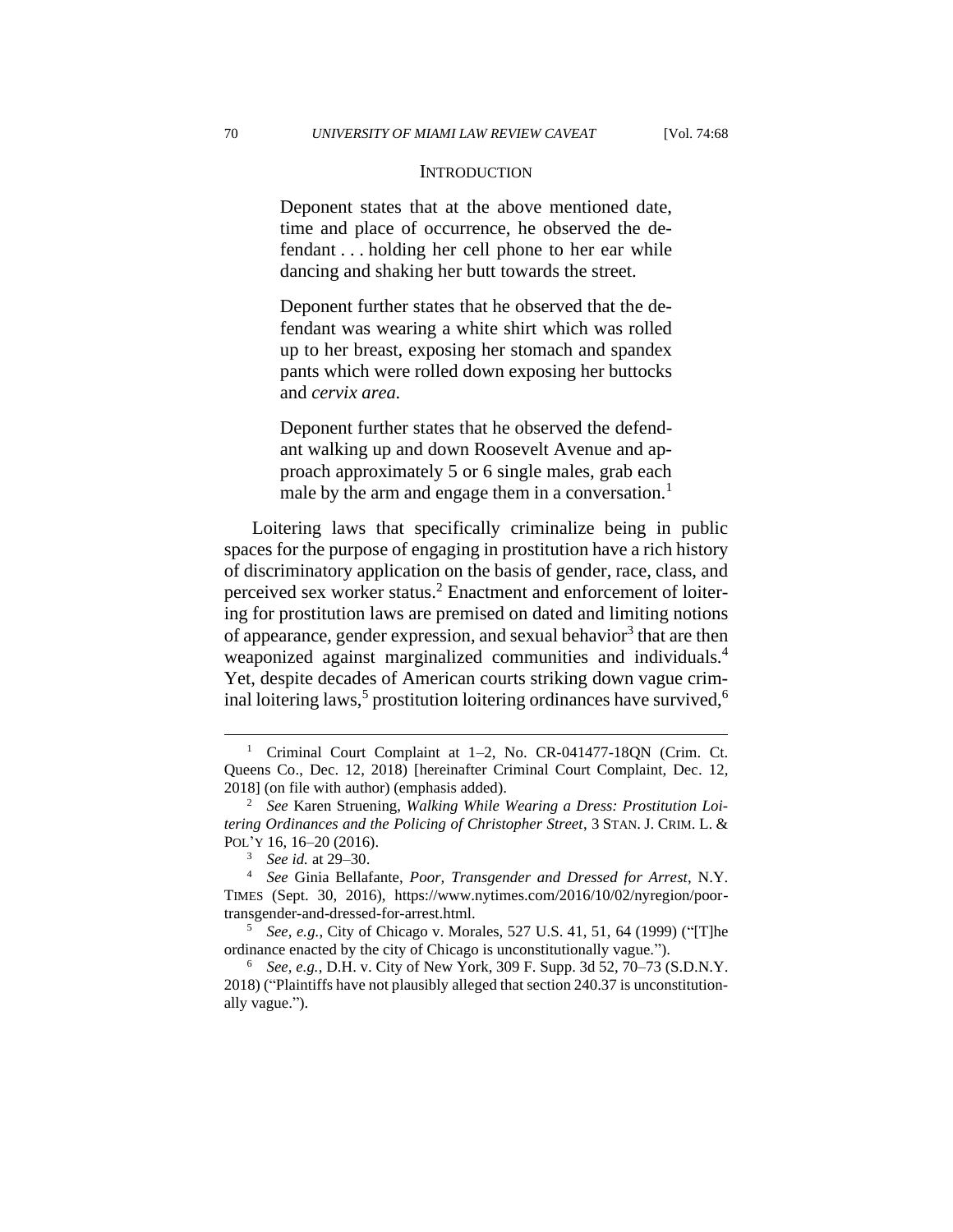even though they are just as pernicious in application as other laws deemed impermissibly vague.

A paradigmatic example of such a law is New York State's loitering for the purpose of engaging in a prostitution offense ("LPP")—Penal Law section  $240.37$ .<sup>7</sup> In 2019, a lawsuit challenging the constitutionality of Section 240.37, and its enforcement by the New York City Police Department (the "NYPD"), settled and led to only modest reforms in police arrest procedures. <sup>8</sup> Although unconstitutionally vague, courts sustain LPP laws because these laws sit at a distinct intersection of gender and the policing of public space. Factors that courts legitimize as objective, and therefore find to be safeguards,<sup>9</sup> are impossibly and inextricably gendered, racialized, and antiquated. Courts do not take issue with the kind of policing seen under LPP laws because heteronormative and misogynist reasoning insulates such policing from attack.

This Article chronicles the effort to challenge section 240.37, and why it fell short of its goal of eliminating harmful and entrenched police practice. It further examines the arrests police continue to make even after procedural reforms. Post-settlement LPP arrests in New York include instances, such as the one quoted above, where the police use as a basis for an arrest that an individual's "cervix area" was exposed—despite this physical and anatomical impossibility.<sup>10</sup> The persistence of LPP laws, and attendant arrests, demonstrate the interplay between gender and petty offense enforcement in ways that demand further consideration. Because LPP laws allow the policing of gender, appearance, and sexual behavior, LPP enforcement must be seen as gendered stop-and-frisk.<sup>11</sup>

<sup>7</sup> N.Y. PENAL LAW § 240.37 (Consol. 2020).

<sup>8</sup> *See* Stipulation and Order of Dismissal with Prejudice, D.H. v. City of New York, No. 16-cv-07698-PKC-KNF (S.D.N.Y. Apr. 11, 2019) [hereinafter D.H. Stipulation and Order of Dismissal]; *see also* Matt Tracy, *NYPD Loosens Enforcement of Loitering Law*, GAY CITY NEWS (June 13, 2019), https://www.gaycitynews.nyc/stories/2019/13/loitering-law-enforcement-legalaid-suit-2019-06-13-gcn.html.

<sup>9</sup> *See, e.g.*, *D.H.*, 309 F. Supp. 3d at 71–73.

<sup>10</sup> *See* Criminal Court Complaint, Dec. 12, 2018, *supra* note 1, at 2.

 $11$  Stop-and-frisk refers to police encounters on the street that allow a police officer to detain someone for questioning or conduct a physical frisk or pat-down under *Terry v. Ohio*, 392 U.S. 1, 30 (1968). *See also* People v. De Bour, 352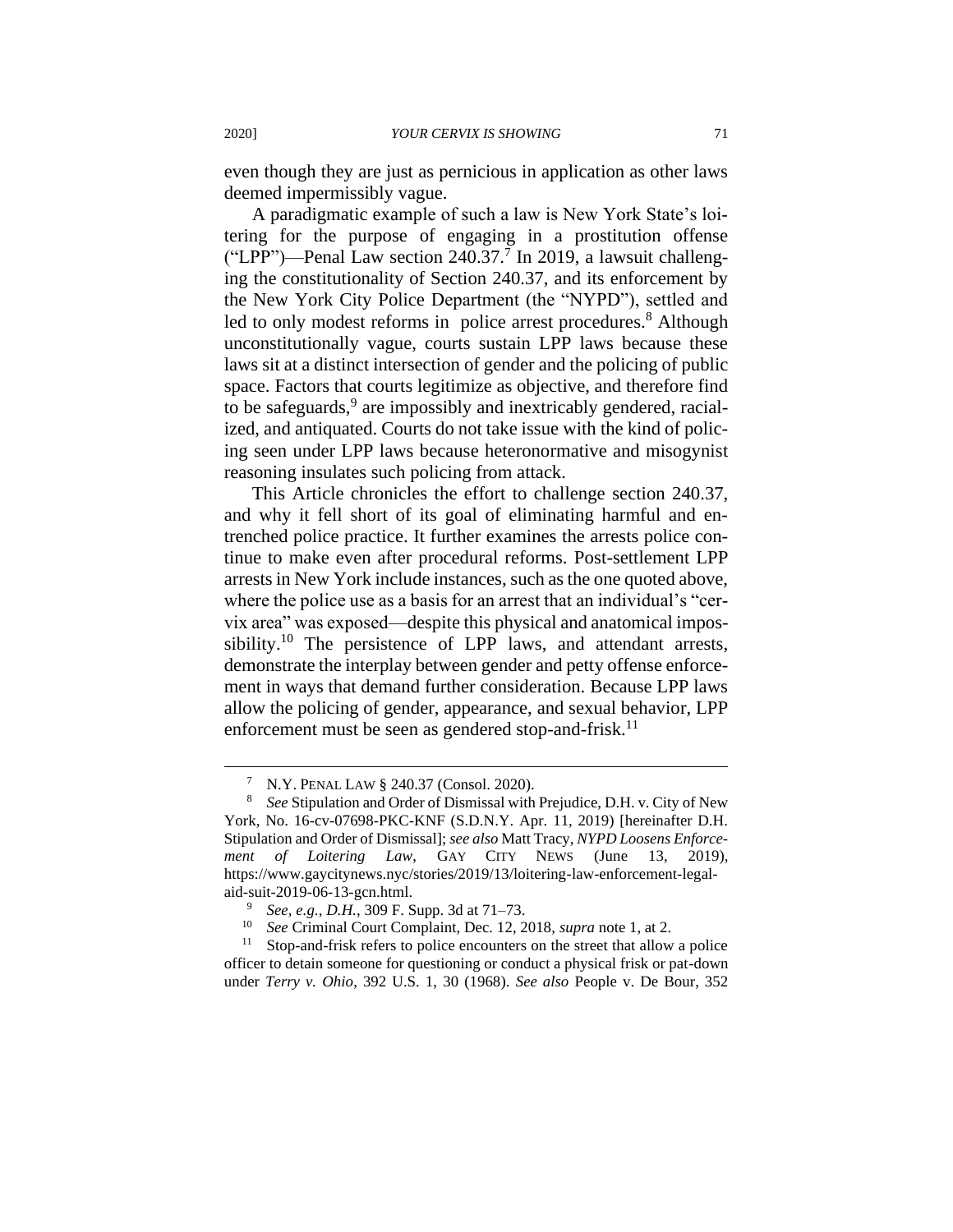Part I of this Article looks at the litigation challenging New York's LPP statute and the years of advocacy that preceded the case. By examining the types of arrests and prosecutions that continue even after extensive litigation, this Article looks critically at the settlement of the litigation and the enforcement of the statute before, during, and after the settlement. LPP laws give the police unchecked discretion to use enforcement as a tool to serve myriad ends. This can result in arrests, for example, simply because someone has previously been arrested for sex work, arrests that further the investigation of unrelated or unsolved cases, and arrests that force the removal of people from public streets for economic or political reasons.<sup>12</sup> It can also result in arrests based only on someone's clothing or appearance.<sup>13</sup>

Part II argues that courts have not, and will not, protect against the abuses of policing under LPP laws. Either in response to broader constitutional challenges brought pursuant to impact litigation or in the adjudication of individual criminal cases, courts rely on a legal framework fixed on notions of gender and sexuality that preclude effective safeguards.<sup>14</sup> Legal challenges brought in courts fail

N.E.2d 562, 564 (N.Y. 1976). When used with respect to the NYPD, "stop-andfrisk" is meant to refer to a specific policing strategy described in *infra* Part III. Of course, LPP policing, unlike the majority of police encounters under NYPD's stop-and-frisk regime, results in actual arrests and criminal court involvement, as opposed to unlawful police harassment that does not result in an arrest. *See* Adam Gabbatt, *Stop-and-Frisk: Only 3% of 2.4m Stops Result in Conviction, Report Finds*, GUARDIAN (Nov. 14, 2013, 1:18 PM), https://www.theguardian.com/world/2013/nov/14/stop-and-frisk-new-york-conviction-rate ("[A]round 6% of the 2.4m stops between 2009 and 2012 led to arrests – 150,000 in total."). Still, "gendered stop-and-frisk" is an appropriate term because of the parallels in the unlawfulness of police conduct that generally escapes scrutiny.

<sup>12</sup> *See, e.g.*, Struening, *supra* note 2, at 40–42 ("[R]eporters also speculated that the enactment of the state's new anti-loitering law was timed to coincide with the upcoming Democratic National Convention, to be held at Madison Square Garden.").

<sup>13</sup> *See, e.g.*, Ricardo Cortés, *An Arresting Gaze: How One New York Law Turns Women into Suspects*, VANITY FAIR (Aug. 3, 2017), https://www.vanityfair.com/culture/2017/08/nypd-prostitution-laws ("A woman may be surveilled, searched, and detained, in part because an officer takes issue with her clothing.").

<sup>14</sup> *See, e.g.*, People v. Smith, 378 N.E.2d 1032, 1036 (N.Y. 1978) ("[B]ased on particulars obvious to and discernible by any trained law enforcement officer, it would be a simple task to differentiate between casual street encounters and a series of acts of solicitation for prostitution.").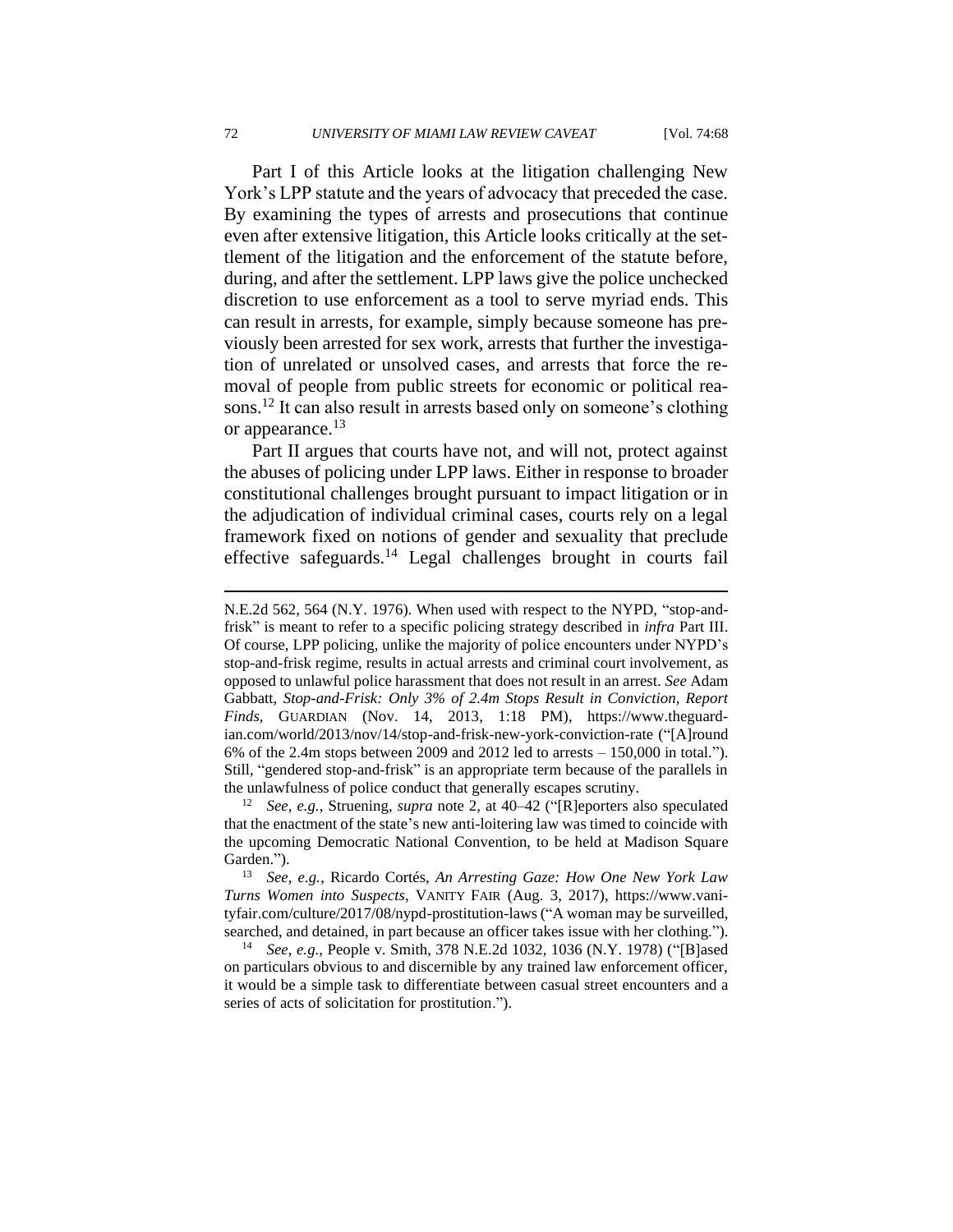because LPP arrests are not ultimately about prostitution itself but about sexual behavior and who has the right to exist in public spaces.<sup>15</sup> Without question, LPP policing also makes up part of a broader tapestry of petty offense enforcement that is about social control and the resulting criminalization of poverty, race, and gen $der<sup>16</sup>$ 

Part III identifies the ways in which LPP laws remain problematic even if there are times when they are not regularly enforced. While such laws may have fallen out of favor in certain jurisdictions,<sup>17</sup> they can reemerge when opportune for the government and law enforcement.<sup>18</sup> The consistent threat of revived enforcement maintains the oppression of racialized and gendered policing. Part III also identifies the danger of other efforts to criminalize loitering for prostitution. Although it may be argued that the solution to the problems presented by LPP laws, as in so many other areas, simply lies in less policing and less enforcement, here, less isn't enough. Instead, the direct repeal of these problematic laws is necessary. Fortunately, as this Part highlights, a movement is building to do exactly that.

In the end, courts will not fix the problems intrinsic in LPP laws and policing. This is not an area where tinkering with existing law or practice suffices. Rather, to address discriminatory and unjust policing, a more radical vision and abolitionist approach to the policing of prostitution and public spaces is required. An abolitionist approach, as employed in this Article, refers to a commitment to less law and policing and would necessarily include the repeal of LPP statutes altogether to remove a powerful and harmful tool from the "arsenal of the police."<sup>19</sup>

<sup>15</sup> *See* Bellafante, *supra* note 4.

<sup>16</sup> *See id.*

<sup>17</sup> *See* Struening, *supra* note 2, at 34–40.

<sup>18</sup> *See, e.g.*, Emma Whitford, *Surge in Prostitution Related Loitering Charges Affects Undocumented Immigrants*, DOCUMENTED (Dec. 19, 2018, 1:00 PM), https://documentedny.com/2018/12/19/surge-in-loitering-charges-may-affectundocumented-immigrants/.

<sup>19</sup> *See* Papachristou v. City of Jacksonville, 405 U.S. 156, 165 (1972).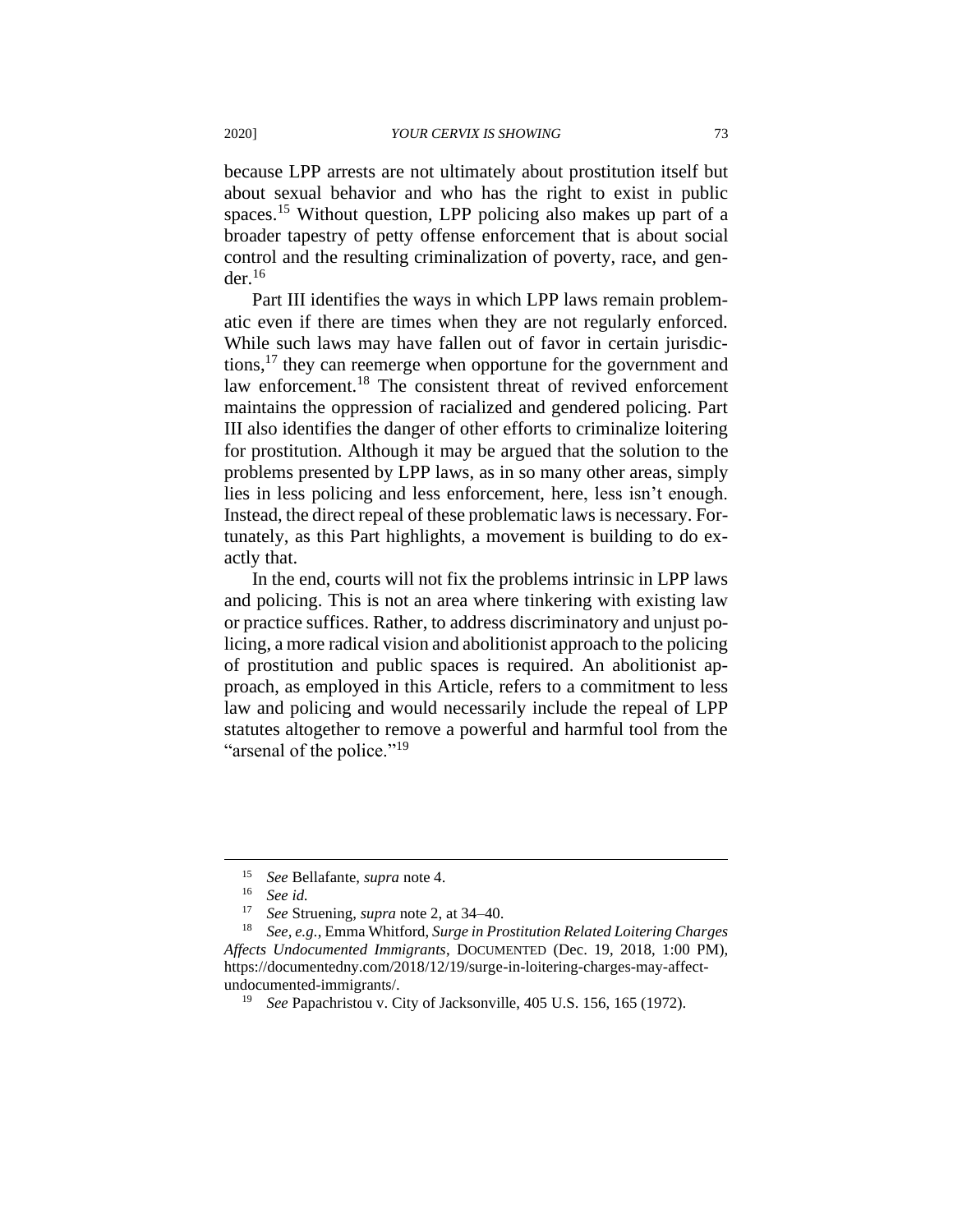## PART I

Section 240.37 was enacted in 1976 and reads as follows:

Any person who remains or wanders about in a public place and repeatedly beckons to, or repeatedly stops, or repeatedly attempts to stop, or repeatedly attempts to engage passers-by in conversation, or repeatedly stops or attempts to stop motor vehicles, or repeatedly interferes with the free passage of other persons, for the purpose of prostitution as that term is defined in article two hundred thirty of this part, shall be guilty of a violation and is guilty of a class B misdemeanor if such person has previously been convicted of a violation of this section or of section 230.00 of this part.<sup>20</sup>

Additional subsections of the statute also criminalize loitering for the purpose of promoting prostitution or patronizing a person for prostitution.<sup>21</sup>

Concerns with section 240.37 at the time of enactment are well documented.<sup>22</sup> The constitutionality of the statute was tested almost immediately upon its passage, a challenge which was successful at the trial court level but then reversed by the intermediate court and affirmed by the highest court.<sup>23</sup> New York's Court of Appeals

<sup>&</sup>lt;sup>20</sup> N.Y. PENAL LAW § 240.37(2.) (Consol. 2020).<br><sup>21</sup> See id 88.240.37(1.)-(4.)

<sup>21</sup> *See id.* §§ 240.37(1.)–(4.).

<sup>22</sup> *See, e.g.*, Struening, *supra* note 2, at 40–42; *see also* Amended Complaint and Demand for a Jury Trial at ¶ 5 & n.3, D.H. v. City of New York, No. 16-cv-07698-PKC-KNF (S.D.N.Y. Jan. 19, 2017) [hereinafter D.H. Amended Complaint] (quoting Letter from Harold Baer, Jr. to Hon. Judah Gribetz, Counsel to the Governor (June 15, 1976), which noted that while the "prostitution problem . . . has reached critical proportions," section 240.37 is "unconstitutional" and would invite arbitrary and discriminatory enforcement) (also quoting N.Y. State Bar Ass'n, Legislation Report, No. 84 (1976), which showed that section 240.37 has "deficiencies . . . so glaring as to require our disapproval without regard to questions of the efficacy and underlying policy," and observed that the law provided a "shortcut" for police because the "standards of probable cause" are "dropp[ed]" and "[w]omen who are suspected of being prostitutes are arrested on sight, not because they are committing any unlawful act but because they are considered 'undesirable'").

<sup>23</sup> *See* People v. Smith, 378 N.E.2d 1032, 1033–34 (N.Y. 1978).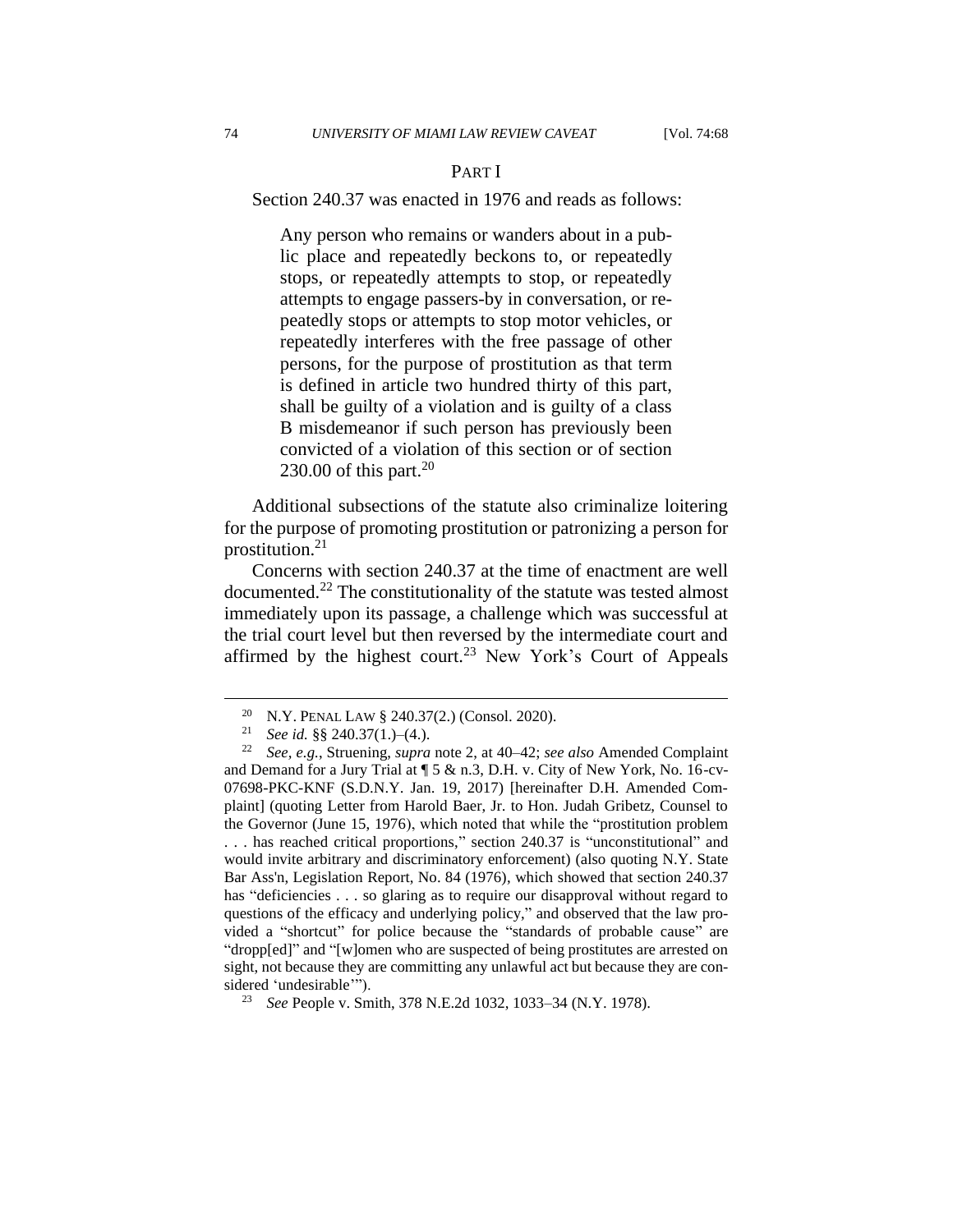upheld the law in 1978.<sup>24</sup> Unsurprisingly, more than four decades of section 240.37's enforcement have confirmed that the statute supports problematic policing practices, which has resulted in pronounced disparities in arrests.<sup>25</sup>

Contemporary arrests mirror those that took place when the law first went into effect. In 1976, Toni Smith was one of the first women charged under the newly enacted section  $240.37<sup>26</sup>$  The prosecution alleged that an officer observed her in the early morning hours on a public street in Manhattan at a location where there had been numerous previous arrests for prostitution.<sup>27</sup> During a brief period, the officer observed Ms. Smith approach three men.<sup>28</sup> With the third man, she entered a building at the location, came out several minutes later, and was arrested.<sup>29</sup> On February 3, 2016, officers from the 83rd Precinct in Brooklyn arrested Natasha Martin under section 240.37.<sup>30</sup> The prosecution alleged that an officer observed Ms. Martin in the early morning hours on a public street in Brooklyn at a location "frequented by people engaging in promoting prostitution."<sup>31</sup> During a brief period, the officer observed Ms. Martin approach three passersby, after which she was arrested.<sup>32</sup>

Women of color face disproportionate numbers of arrests under the law.<sup>33</sup> Transgender and gender non-conforming individuals are also frequently targeted for arrest,  $34$  so much so that the law has been characterized as a "Walking While Trans Ban."<sup>35</sup> Arrests are based

*Id.* at 1037.

<sup>24</sup> *Id.* at 1033.

<sup>25</sup> *Sex Workers at Risk: Condoms as Evidence of Prostitution in Four U.S. Cities*, HUM. RTS. WATCH (July 19, 2012), https://www.hrw.org/report/2012/07/19/sex-workers-risk/condoms-evidence-prostitution-four-us-cities [hereinafter *Sex Workers at Risk*].

<sup>26</sup> *See Smith*, 378 N.E.2d at 1033.

<sup>27</sup> *Id.* at 1036–37.

 $rac{28}{29}$  *Id.* 

<sup>30</sup> D.H. Amended Complaint, *supra* note 22, ¶¶ 167–68, 171.

<sup>31</sup> *Id.* ¶ 171.

 $rac{32}{33}$  *Id.* 

<sup>33</sup> *Id.* ¶¶ 91–95.

<sup>34</sup> *Id.* ¶¶ 71–75.

<sup>35</sup> *See, e.g.*, Karina Piser, *The Walking While Trans Ban Is 'Stop and Frisk 2.0'*, NATION (Feb. 19, 2020), https://www.thenation.com/article/activism/walking-while-trans-repeal/; David Klepper, *Sex Workers Seek End of 'Walking While*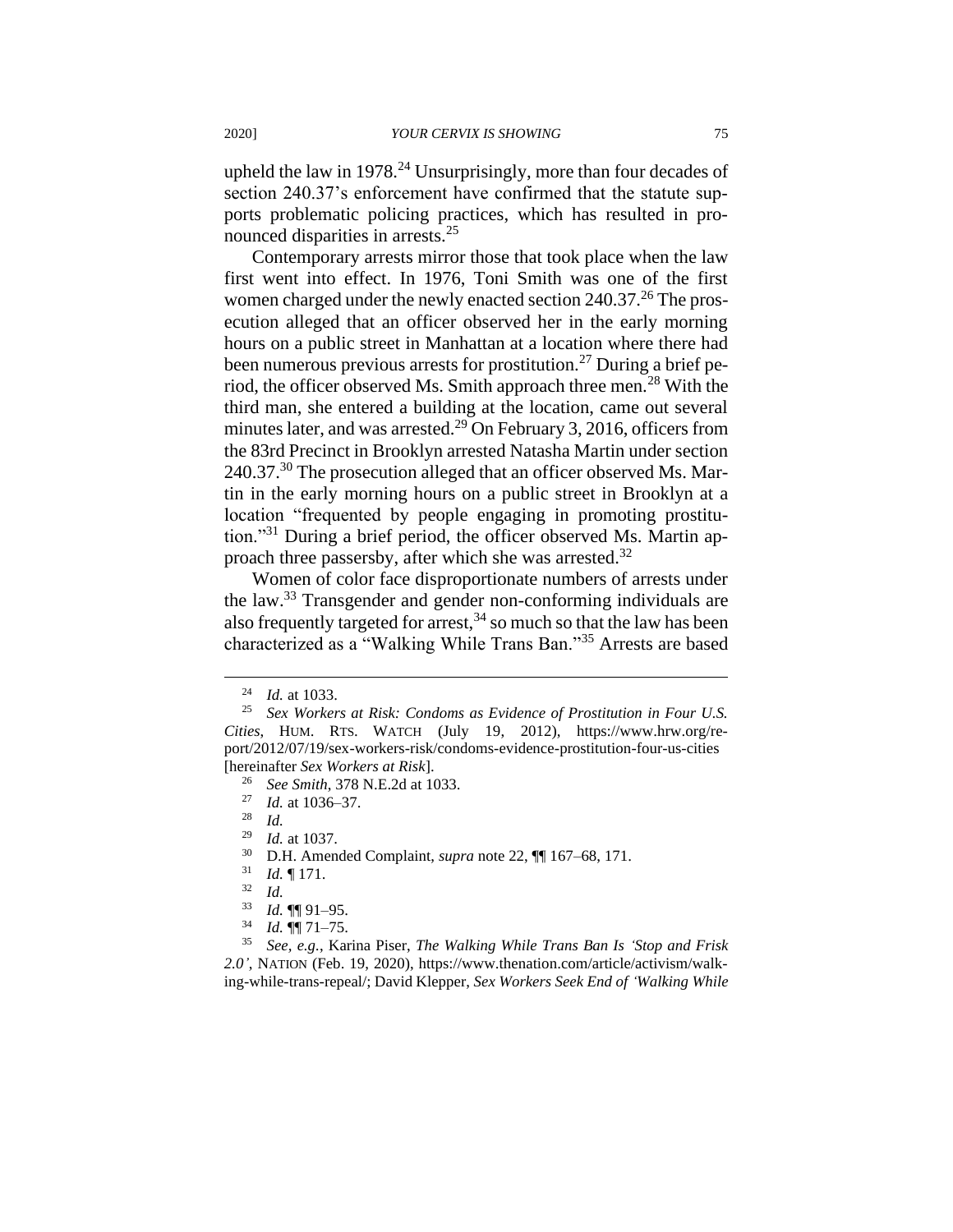on the clothing people wear, how they look, the streets they stand on, and who they speak to, rather than any evidence of criminal conduct.<sup>36</sup> Men and white women engaging in similar conduct are not policed in the same way, if at all. $37$ 

Despite being a New York State statute, arrests under section 240.37 are overwhelmingly concentrated in the five New York City boroughs<sup>38</sup> (each of which comprises a separate county) and the NYPD uses section 240.37 overwhelmingly in neighborhoods where residents are people of color.<sup>39</sup> As a result, civil rights and community advocates have extensively chronicled the damage policing under section 240.37 causes in these largely marginalized communities.<sup>40</sup>

In September 2016, a group of women who had been arrested for LPP offenses in different counties in New York City brought a lawsuit against the NYPD in the Southern District of New York.<sup>41</sup> The plaintiffs in *D.H. v. City of New York* asserted numerous claims involving the statute's enforcement and their own arrests. Most critically, they alleged that section 240.37 was unconstitutionally vague and overly broad and that the NYPD intentionally discriminated on the basis of race, gender, and gender identity in making arrests under its guise.<sup>42</sup> They argued that they had been arrested because they were known to police because they had previously been arrested for

*Trans' Loitering Law*, ASSOCIATED PRESS (May 7, 2019), https://apnews.com/2eb3876a208d48929db1c2dae769129f.

<sup>36</sup> *See, e.g.*, Piser, *supra* note 35.

<sup>37</sup> D.H. Amended Complaint, *supra* note 22, ¶ 98.

<sup>38</sup> *See* Press Release, Cleary Gottlieb & The Legal Aid Soc'y, The Legal Aid Soc'y & Cleary Gottlieb Challenge the Constitutionality of N.Y.'s Loitering for Prostitution Law: Demand an End to NYPD's Arbitrary and Discriminatory Enforcement of the Law Against Women of Color (Sept. 30, 2016) [hereinafter Cleary Gottlieb & Legal Aid Press Release], https://orgs.law.columbia.edu/qtpoc/sites/default/files/content/LAS-Cleary-Gottlieb-Challenge-the-Constitutionality-of-New-Yorks-Loitering-for-Prostitution-Law-Press-Release-9.30.16.pdf.

<sup>39</sup> D.H. Amended Complaint, *supra* note 22, ¶ 97.

<sup>40</sup> *See, e.g.*, MAKE THE RD. N.Y., TRANSGRESSIVE POLICING: POLICE ABUSE OF LGBTQ COMMUNITIES OF COLOR IN JACKSON HEIGHTS 6, 10–14 (2012), https://maketheroadny.org/pix\_re-

ports/MRNY\_Transgressive\_Policing\_Full\_Report\_10.23.12B.pdf.

<sup>41</sup> D.H. Amended Complaint, *supra* note 22, ¶¶ 1–2.

 $42$  *Id.*  $\P\P$  1-10.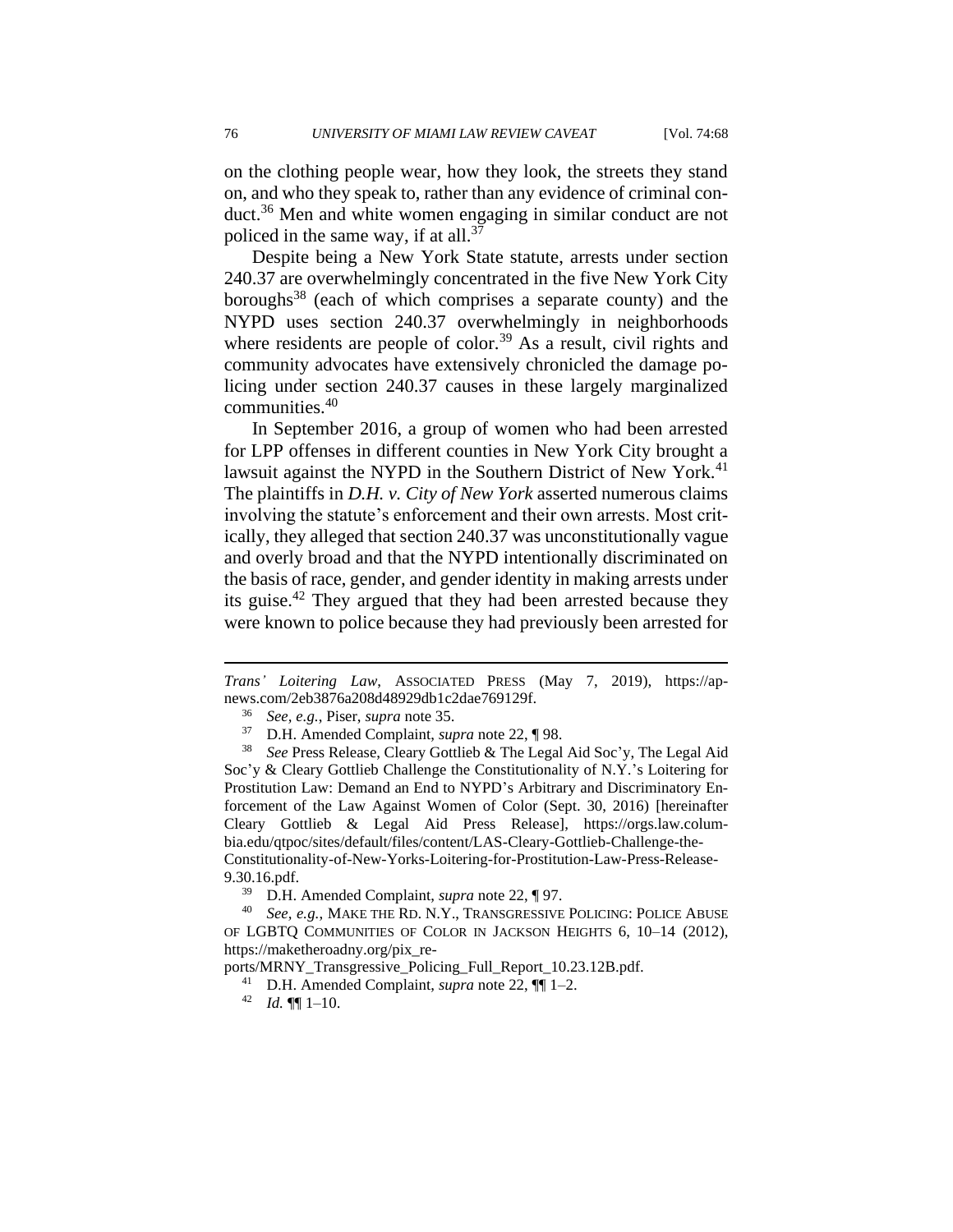prostitution, were targeted simply for being transgender women, or that the police used a Section 240.37 arrest to extensively debrief them about unrelated activity or investigations.<sup>43</sup>

The plaintiffs exposed how NYPD engages in "sweeps," multiple arrests at the same time targeted at specific locations and specific groups of women.<sup>44</sup> The complaint also alleged that NYPD routinely arrests people under section 240.37 without probable cause, often specifically because of race, color, ethnicity, gender, gender identity, or appearance, constituting a "pattern and widespread practice of unlawful surveillance, stops, questioning, frisks, searches, seizures and/or arrests and detention of women of color, including transgender women, engaged in wholly innocent conduct, such as walking in public spaces or speaking with other pedestrians."<sup>45</sup>

In addition to the facial constitutional challenge to the statute itself, the complaint identified several elements of NYPD practice under section 240.37 that violated constitutional standards and infringed upon the putative class's liberty interests.<sup>46</sup> These included the category of arrests based merely on the fact that the police recognized that an individual had been arrested for prostitution before.<sup>47</sup> The D.H. plaintiffs identified this as a "self-perpetuating cycle" that "unlawfully prejudices any woman who has ever been arrested, even if the charges underlying her original arrest were dismissed."<sup>48</sup>

Similarly, officers rely on the fact that a location was "prostitution-prone" when making arrests under section 240.37.<sup>49</sup> The complaint pointed out that this, too was self-substantiating, rather than based in objective fact, as arrests were only indicative of where

 $^{43}$  *Id.*  $\P\P$  9-10.

 $\frac{44}{45}$  *Id.* 19.

*Id.*  $\P$  10.

<sup>46</sup> *Id.* ¶¶ 9, 69–70.

<sup>47</sup> *Id.* Plaintiff Sarah Marchando alleged that because of her "long history of prostitution-related arrests," police officers "kn[e]w [her] by face and last name" and "[b]ecause of her criminal record and previous proximity to the precinct, the police target[ed] [her] for arrest when they s[aw] her outside, and she [was] often arrested for loitering for the purpose of prostitution when engaged in wholly innocent conduct." *Id.* ¶ 220.

<sup>48</sup> *Id.* ¶ 85.

<sup>49</sup> *Id.* ¶ 88.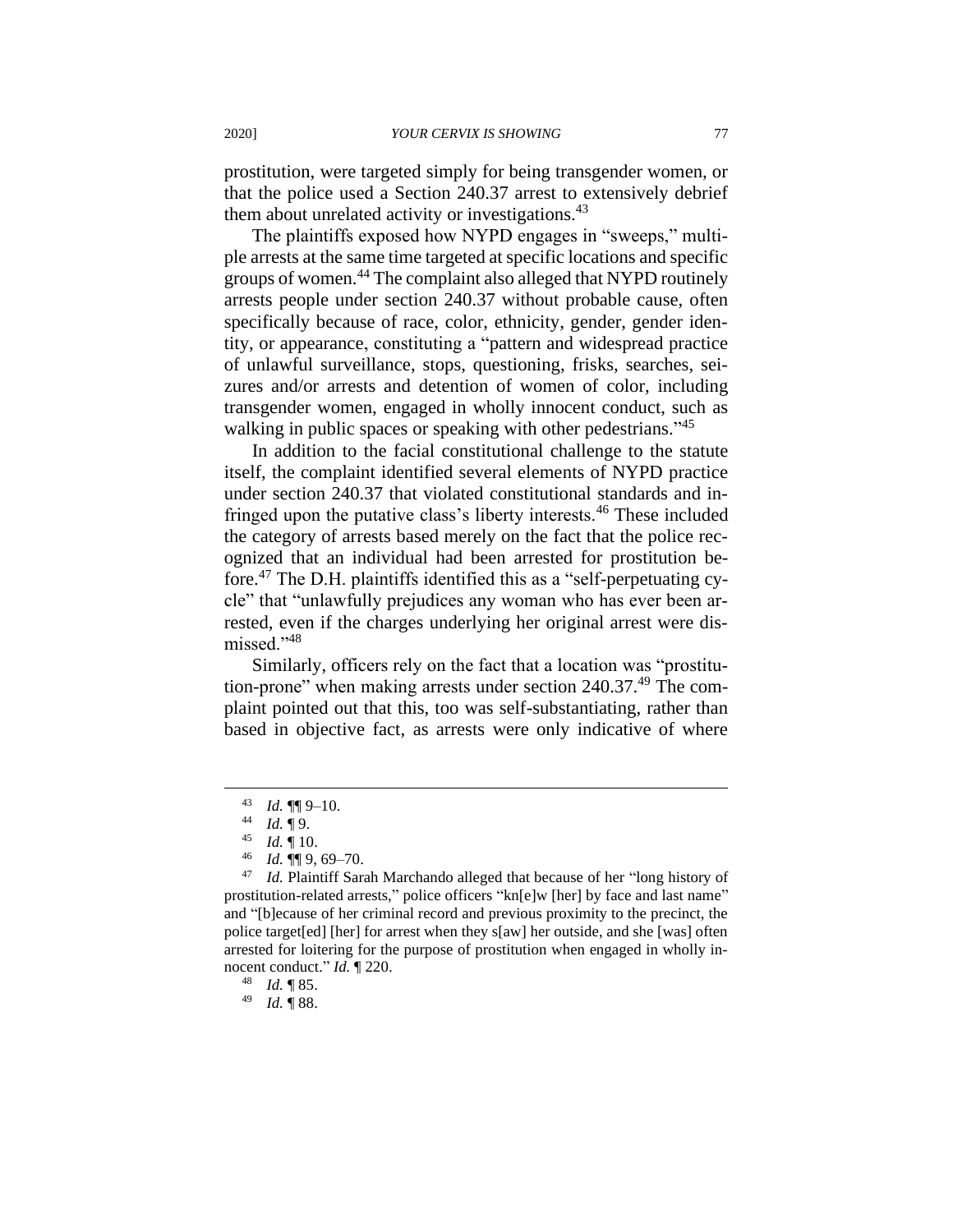78 *UNIVERSITY OF MIAMI LAW REVIEW CAVEAT* [Vol. 74:68

police choose to deploy resources rather than the actual prevalence of prostitution.<sup>50</sup>

The plaintiffs also emphasized the unlawfulness of arrests based solely on an individual's appearance.<sup>51</sup> Pre-printed affidavits used by the NYPD to document allegations against individuals arrested for LPP offenses include a box for officers to check that the individual was "dressed in provocative or revealing clothing."<sup>52</sup>

All of this taken together vividly demonstrated the problems with section 240.37 and its enforcement. Plaintiffs offered extensive evidence demonstrating that, under section 240.37, "women of color are subject to arrest for innocent conduct in a manner and with a frequency that others not belonging to this group are not."<sup>53</sup> Yet, as explored in more detail in Part II, the court dismissed the majority of plaintiffs' claims in January 2018.<sup>54</sup>

A few months later, in June 2018, with the dismissal decision stayed, the case entered mediation and the NYPD changed its procedures regarding LPP arrests.<sup>55</sup> The Department amended its patrol guide—the internal document governing arrest procedures—to require officers effectuating LPP arrests to provide additional details regarding the basis for each arrest.<sup>56</sup> This was to be a safeguard against problematic or baseless arrests.<sup>57</sup> D.H. reached a final settlement in April 2019.<sup>58</sup>

<sup>55</sup> *See New York City Police Department Patrol Guide Timeline*, NYC, https://www1.nyc.gov/assets/nypd/downloads/pdf/public\_information/Up-

date.pdf (last visited Mar. 31, 2020) (stating that § 208-45 was updated on June 11, 2018); *see also* Emma Whitford, *NYPD Amends Patrol Guide to Curb 'Walking While Trans' Arrests*, QUEENS DAILY EAGLE (June 6, 2019), https://queenseagle.com/all/loitering-law-transwomen-nypd-amended-profiling.

<sup>56</sup> *See generally* N.Y.C. POLICE DEP'T, PATROL GUIDE: PROCEDURE NO. 208- 45—LOITERING FOR PURPOSES OF PROSTITUTION (2020) [hereinafter NYPD PATROL GUIDE 2020]; *New York City Police Department Patrol Guide Timeline*, *supra* note 55; *see also* Tracy, *supra* note 8.

<sup>57</sup> Explaining the patrol guide changes, the NYPD indicated its commitment to "providing clarity to our officers on loitering enforcement." Tracy, *supra* note 8.

<sup>58</sup> D.H. Stipulation and Order of Dismissal, *supra* note 8.

<sup>50</sup> *Id.* ¶ 88.

<sup>51</sup> *Id.* ¶ 86.

<sup>52</sup> *Id.*; *see infra* Part II.

<sup>53</sup> D.H. Amended Complaint, *supra* note 22, ¶ 98.

<sup>54</sup> *See* D.H. v. City of New York, 309 F. Supp. 3d 52, 82 (S.D.N.Y. 2018).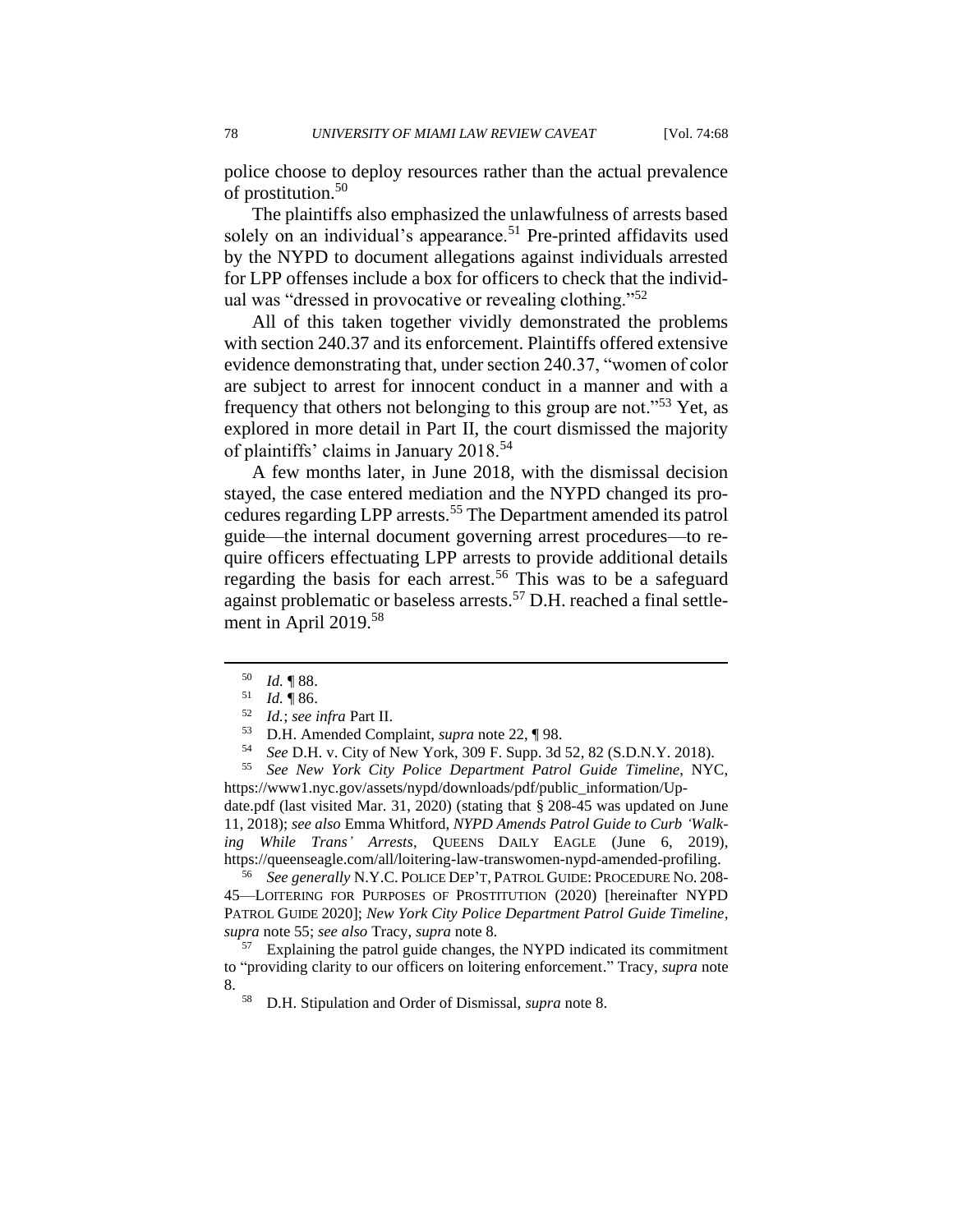The patrol guide changes were not radical. The amendment to the section governing LPP arrests removed from the list of potential bases for arrest the language that that someone was a "known prostitute" or "consorts with known prostitutes or pimps."<sup>59</sup> Moving forward, officers making LPP arrests would be required to document more details of what they observed prior to making the arrests.<sup>60</sup> The most significant change was the addition of a directive that "[g]ender, gender identity, clothing, and location are not sufficient alone or together to establish probable cause."<sup>61</sup>

Surprisingly, in the months following the patrol guide change, LPP arrests across New York City began to rise.<sup>62</sup> Although arrests for LPP in New York State had declined significantly from 2010 to 2016, the number of arrests in New York City nearly tripled from 2017 to 2018, the majority of which occurred after the NYPD amended its patrol guide.<sup>63</sup>

In December 2018, several months after the patrol guide changes went into effect, police officers from the 115th Precinct in Queens made a section 240.37 arrest that was then prosecuted on the accusatory instrument excerpted above. $64$  Notably, the complaint charged that one of the reasons arresting officers believed the woman they arrested was loitering with the purpose of prostitution was because she wore her clothes in such a way as to expose "her buttocks and cervix area."<sup>65</sup> A cervix is an internal organ, located on the lower part of one's uterus.<sup>66</sup> The cervix is not visible unless one

<sup>59</sup> N.Y.C. POLICE DEP'T, PATROL GUIDE: PROCEDURE NO. 208-45— LOITERING FOR PURPOSES OF PROSTITUTION (2013).

<sup>60</sup> *See* Tracy, *supra* note 8.

<sup>61</sup> NYPD PATROL GUIDE 2020, *supra* note 56.

<sup>62</sup> *See* Whitford, *supra* note 18.

<sup>63</sup> Whereas in 2017, the NYPD made 50 arrests under section 240.37, that number increased to 139 in 2018. *See Top Charge PL 230, PL 240.37, ED 6512 Arrests by County, 2009–2018*, DIVISION CRIM. JUST. SERVICES, <https://www.criminaljustice.ny.gov/crimnet/ojsa/stats.htm> (accessed Nov. 15, 2019) [hereinafter Top Arrest Charge].

<sup>&</sup>lt;sup>64</sup> *See* Criminal Court Complaint, Dec. 12, 2018, *supra* note 1, at 1–2.<br><sup>65</sup> *Id* at 2

*Id.* at 2.

<sup>66</sup> *See, e.g.*, WORLD HEALTH ORG., COMPREHENSIVE CERVICAL CANCER CONTROL: A GUIDE TO ESSENTIAL PRACTICE 32 (2d ed. 2014),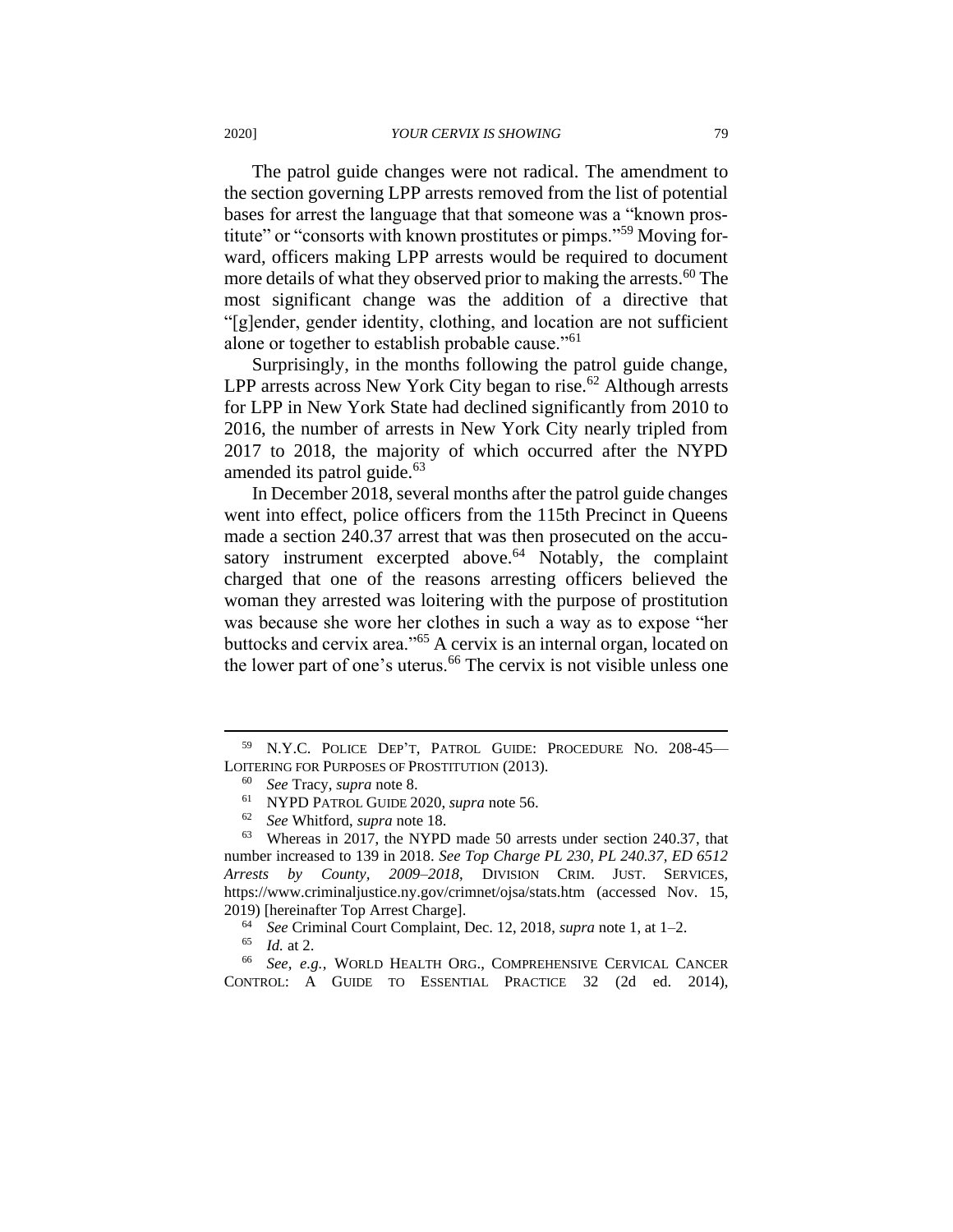conducts an internal examination with a speculum.<sup>67</sup> A police officer could not observe one's cervix on the street, even if a person were wearing nothing below the waist.<sup>68</sup>

Nonetheless, these purported police observations led to an arrest for LPP.<sup>69</sup> A search incident to that arrest yielded a glass pipe with a small amount of cocaine residue, resulting in additional drug charges.<sup>70</sup> As the arrest made its way through the criminal legal system, a prosecutor drew up the accusatory instrument commencing the prosecution based on the police paperwork and included the allegation of the exposed cervix,<sup>71</sup> despite its factual impossibility.<sup>72</sup> Next, a local criminal court arraigned the arrested an individual on this accusatory instrument.<sup>73</sup> Ultimately, the prosecution of the misdemeanor Section 240.37 charges required over a dozen appearances in court and, most significantly for the individual arrested, also included a short period of incarceration.<sup>74</sup>

Putting aside issues of basic anatomy, this arrest and prosecution demonstrate several of the well-documented and widespread issues inherent in the policing of loitering for prostitution.<sup>75</sup> LPP laws center on the criminalization of appearance, gender expression, and perceived sexual behavior further complicated by unavoidable issues of race and class.<sup>76</sup> The notion that dancing, shaking a body part, or

<sup>73</sup> *See* Appearance History, No. CR-041477-18QN (Crim. Ct. Queens Co., Dec. 12, 2018) (on file with author).

<sup>74</sup> *See id.*

https://apps.who.int/iris/bitstream/han-

dle/10665/144785/9789241548953\_eng.pdf;jses-

sionid=3E18E8DDC37D2D317C3507E9BB3EBE91?sequence=1 ("The lower part of the cervix (ectocervix) lies within the vagina and is visible with a speculum; the upper two thirds of the cervix (endocervix) lies above the vagina and is not visible.").

 $\frac{67}{68}$  *Id.* 

<sup>68</sup> *See id.*

<sup>69</sup> *See* Criminal Court Complaint, Dec. 12, 2018, *supra* note 1, at 1–2.

<sup>70</sup> *Id.*

 $rac{71}{72}$  *Id.* 

See WORLD HEALTH ORG., *supra* note 66, at 32.

<sup>75</sup> *See, e.g.*, Cleary Gottlieb & Legal Aid Press Release, *supra* note 38; Melissa Gira Grant, *The NYPD Arrests Women for Who They Are and Where They Go — Now They're Fighting Back*, VILLAGE VOICE (Nov. 22, 2016), https://www.villagevoice.com/2016/11/22/the-nypd-arrests-women-for-whothey-are-and-where-they-go-now-theyre-fighting-back/.

<sup>76</sup> *See* Cleary Gottlieb & Legal Aid Press Release, *supra* note 38.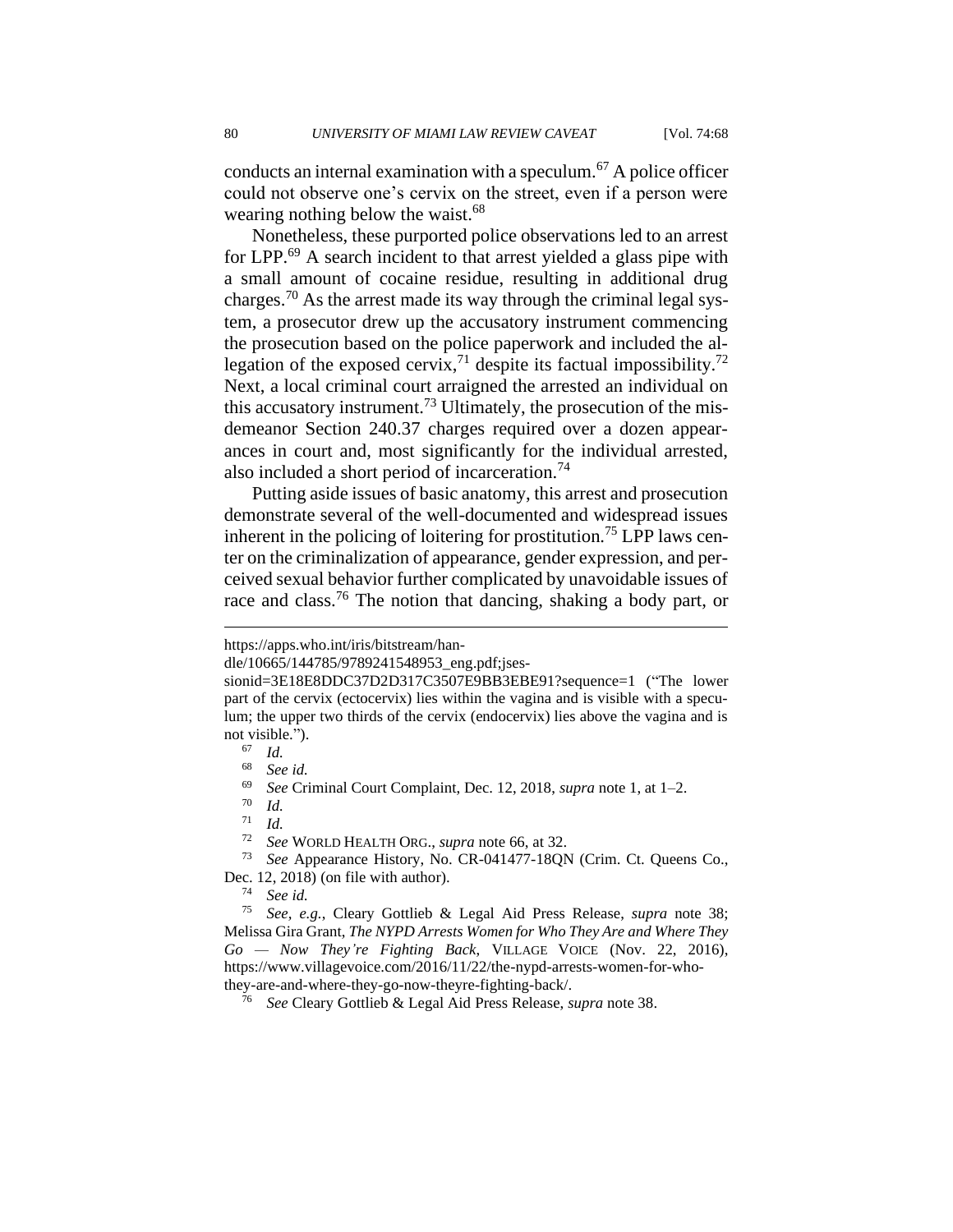attempting to talk to people of one gender on the street gives rise to probable cause for loitering with the purpose of prostitution is astounding. Yet, arrests are often premised on even fewer facts than those in the Queens accusatory instrument.<sup>77</sup>

An analysis of arrest data and court documents from nearly fifty LPP arrests in the four months immediately following NYPD's patrol guide amendment illustrates the concrete dangers of ongoing arrests and prosecutions under section 240.37.

Over half of the charging documents reference the arrested individual's clothing, even though the amended patrol guide specifically prohibits the consideration of clothing,<sup>78</sup> either together with other factors or alone, as probable cause that someone is loitering for the purpose of prostitution.<sup>79</sup> Among the clothing alleged to be probative of criminality, police officers noted a "black jacket, blue jeans, and grey boots,"<sup>80</sup> a "sleeveless black dress,"<sup>81</sup> or a "red and black mini dress and a beige cardigan" that the arresting officer deemed "provocative."<sup>82</sup>

In various cases, NYPD officers determined arrestees' purposes to be prostitution from the fact that they wore "black cowboy boots,

<sup>77</sup> *See, e.g.*, Criminal Court Complaint at 1, No. CR-040816-18KN (N.Y. Crim. Ct. Sept. 7, 2018) [hereinafter Criminal Court Complaint, Sept. 7, 2018] (on file with author) (totality of facts alleging section 240.37 in accusatory instrument that on a "public street, in an industrial area, which is not in front of a bus stop or other places were [sic] people generally congregate, the [arresting officer] observed the defendant standing at said location for approximately ten minutes and further observed the defendant beckoning to passing motorists and observed the defendant approach three vehicles and moped [sic], of which the occupants were male").<br> $\frac{78}{2}$  See N

<sup>78</sup> *See* NYPD PATROL GUIDE 2020, *supra* note 56.

See, e.g., *infra* notes 80–85 and accompanying text.

<sup>80</sup> Supporting Deposition at 1, No. CR-046252-18KN (N.Y. Crim. Ct. Oct. 18, 2018) (on file with author).

<sup>&</sup>lt;sup>81</sup> Criminal Court Complaint at 2, No. CR-031724-18QN (N.Y. Crim. Ct. Sept. 8, 2018) [hereinafter Criminal Court Complaint, Sept. 8, 2018] (on file with author).

<sup>&</sup>lt;sup>82</sup> Criminal Court Complaint at 1, No. CR-032015-18QN (N.Y. Crim. Ct. Sept. 12, 2018) [hereinafter Criminal Court Complaint, Sept. 12, 2018] (on file with author).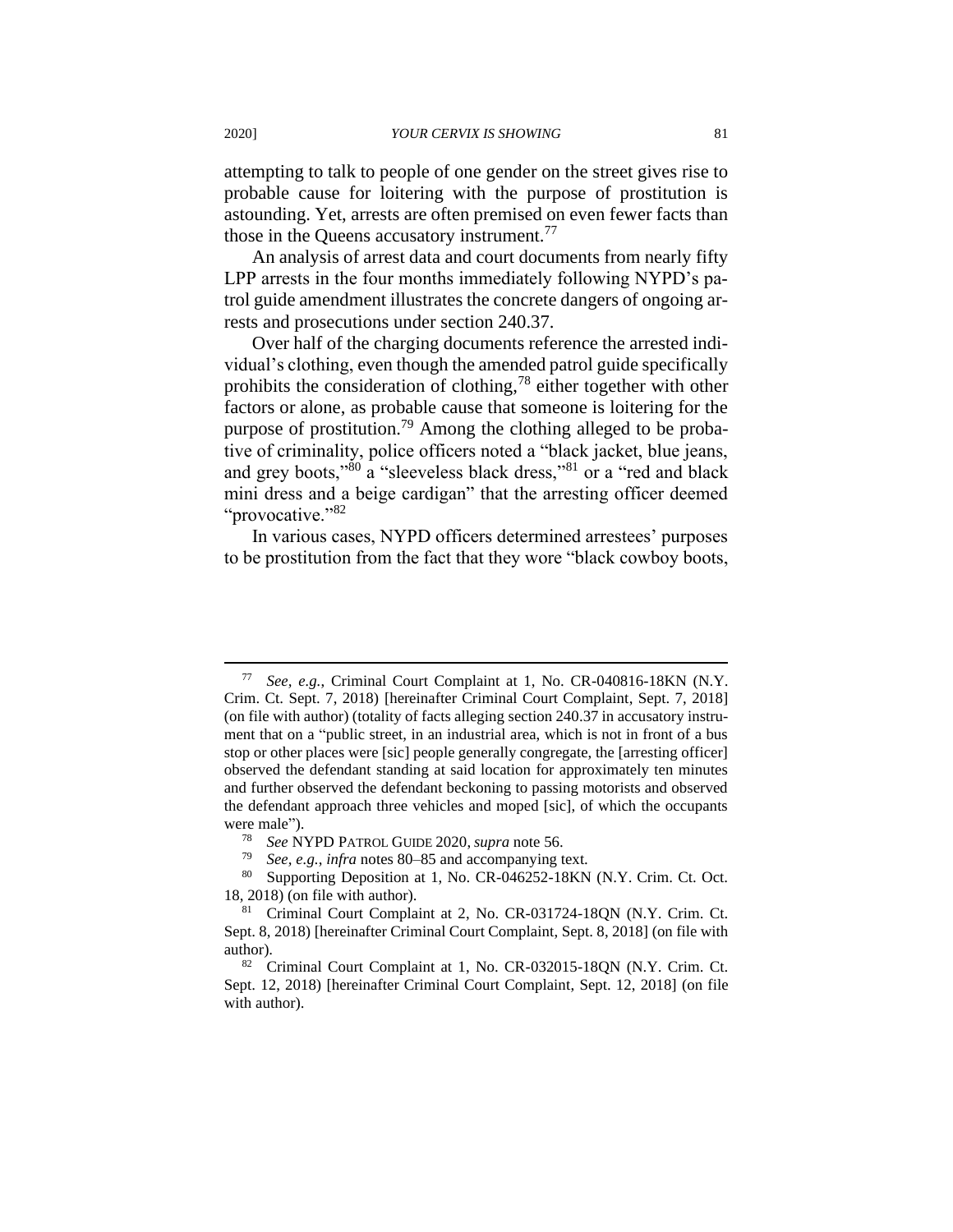and black shorts,"<sup>83</sup> or "shorts and a tank top,"<sup>84</sup> or "a multi color short dress and sandals."<sup>85</sup> Equally as confounding as the fact that the clothing someone wears can be the basis for an arrest, however, is that clothing was cited in over half of the arrests looked at *after* the patrol guide was changed to make clear that clothing cannot be a factor in establishing probable cause for LPP.

The majority of LPP arrests during this period also rely on the perceived genders of the individuals observed or arrested.<sup>86</sup> Almost all note the fact that the arrestee, a female, interacted with only males during the period of the officer's observations. $87$  Complaints refer to "lone males" and assert that the person arrested did not speak to any female passers-by during the observation period.<sup>88</sup>

Gender stereotypes form the backbone of allegations against individuals arrested for LPP.<sup>89</sup> Accordingly, accusatory instruments rely on several flawed premises to charge LPP—that only women sell sex, that only men buy sex, and that sex only occurs between men and women.<sup>90</sup> The accusatory framework is strictly heteronormative.<sup>91</sup> While this may have sufficed to justify arrests taking place in the 1970s, when looked at today it grossly misaligns with the understanding of gender, sexuality, and norms regarding behavior in public as they have evolved.

<sup>83</sup> Criminal Court Complaint at 1, No. CR-026405-18QN (N.Y. Crim. Ct. July 21, 2018) [hereinafter Criminal Court Complaint, July 21, 2018] (on file with author).

<sup>84</sup> Criminal Court Complaint at 1, No. CR-026412-18QN (N.Y. Crim. Ct. July 22, 2018) (on file with author).

<sup>85</sup> Criminal Court Complaint at 1, No. CR-028516-18QN (N.Y. Crim. Ct. Aug. 22, 2018) (on file with author).

<sup>86</sup> *See, e.g.*, Criminal Court Complaint, Sept. 12, 2018, *supra* note 82, at 1–2; Criminal Court Complaint, July 21, 2018, *supra* note 83, at 1–2.

<sup>87</sup> *See, e.g.*, Criminal Court Complaint, Sept. 12, 2018, *supra* note 82, at 1–2; Criminal Court Complaint, Sept. 8, 2018, *supra* note 81, at 1; Criminal Court Complaint, July 21, 2018, *supra* note 83, at 1–2.

<sup>88</sup> *See, e.g.*, Criminal Court Complaint, Sept. 7, 2018, *supra* note 77, at 1; Criminal Court Complaint, Sept. 12, 2018, *supra* note 82, at 1.

<sup>89</sup> *See Legislative Memo: Loitering Repeal*, N.Y. C.L. UNION, https://www.nyclu.org/en/legislation/legislative-memo-loitering-repeal (last visited Apr. 9, 2020) ("But to make an LPP arrest under § 240.37, they have little to rely on besides race and gender stereotypes of what a 'prostitute' looks like.").

<sup>90</sup> *See id.*

<sup>91</sup> *See* Bellafante, *supra* note 4.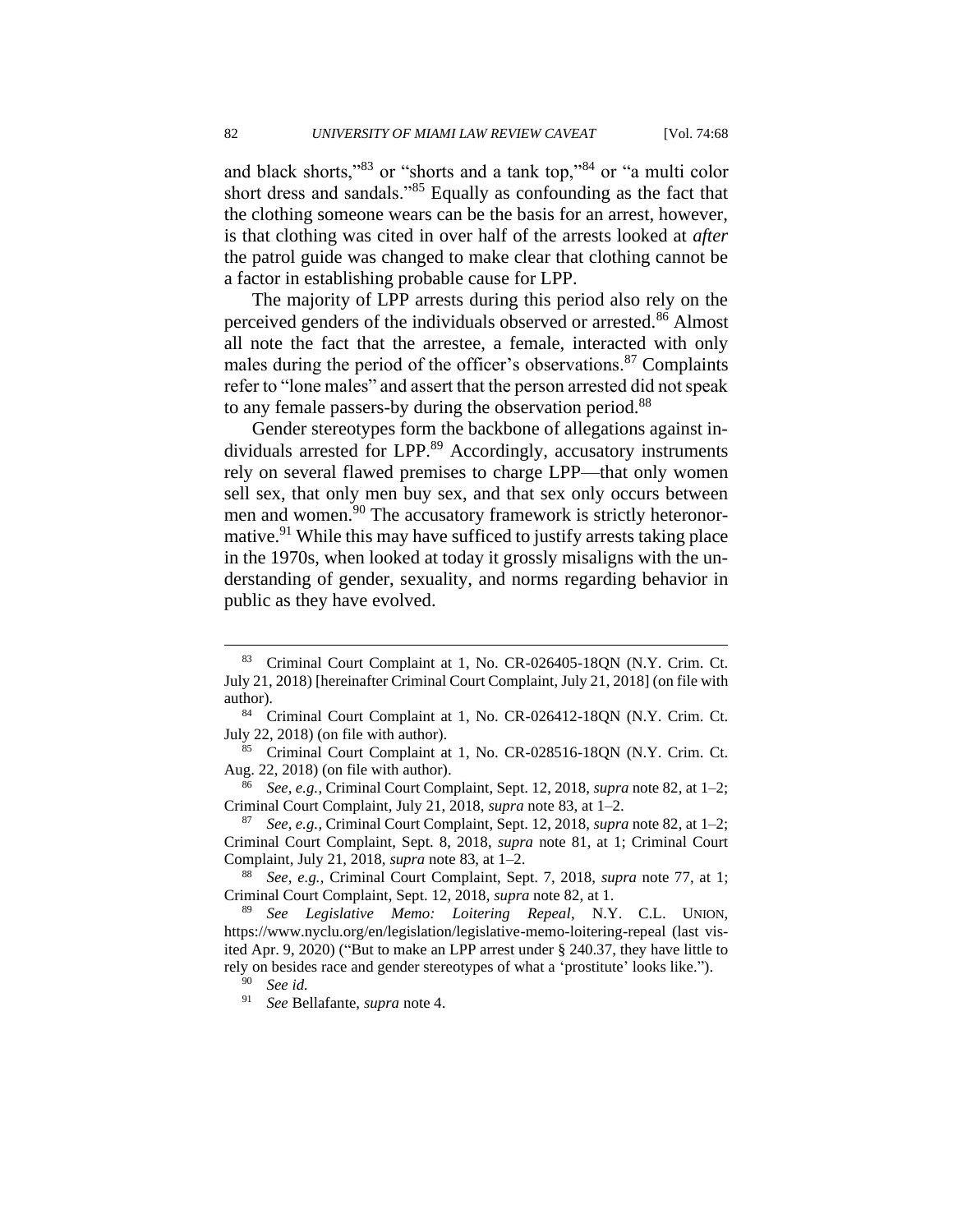Further, even crediting that the purpose of an observed interaction may be sexual in nature, these allegations also take for granted that sex must be commercial—sexual conduct in exchange for a fee—rather than simply consensual non-commercial sex.<sup>92</sup> That gender and sexual norms could be utilized in this way stands out more as a relic than an appropriate basis for a criminal prosecution. Nevertheless, arrests continue.

The wide latitude afforded police officers under section 240.37 and other LPP statutes allows for abuse and targeting. For example, when police decide to crack down on narcotics activity in a specific area but fail to make any drug-related arrests, they can turn to the LPP statute. $93$  Section 240.37 allows them to detain and question individuals without having to actually make an arrest for drug offenses, which would require that they recover drugs as physical evidence.<sup>94</sup>

Furthermore, as argued above, police flout even the minimal protections intended by any procedural reform.<sup>95</sup> In 2015, the New York State legislature took steps to limit problematic section 240.37 arrests, specifically with respect to police seizing condoms from arrested individuals and using the fact that the individual had condoms as evidence of LPP.<sup>96</sup> It amended the Criminal Procedure Law to provide that

> [e]vidence that a person was in possession of one or more condoms may not be admitted at any trial, hearing, or other proceeding in a prosecution for section 230.00 or section 240.37 of the penal law for the purpose of establishing probable cause for an arrest or proving any person's commission or attempted commission of such offense.<sup>97</sup>

Police and prosecutors used the fact of condom possession, almost exclusively against women, as a way to show intent to engage

<sup>92</sup> *See* Struening, *supra* note 2, at 29–30.

<sup>&</sup>lt;sup>93</sup> *See* Whitford, *supra* note 18.

<sup>94</sup> *See id.*

See, e.g., *supra* notes 77–81 and accompanying text.

<sup>96</sup> *See* Susan Bryant, *2015 Legislative Review*, PUB. DEF. BACKUP CTR. REP., Jan.-Apr. 2016, at 8, 10–11.

<sup>97</sup> N.Y. CRIM. PROC. LAW § 60.47 (Consol. 2020).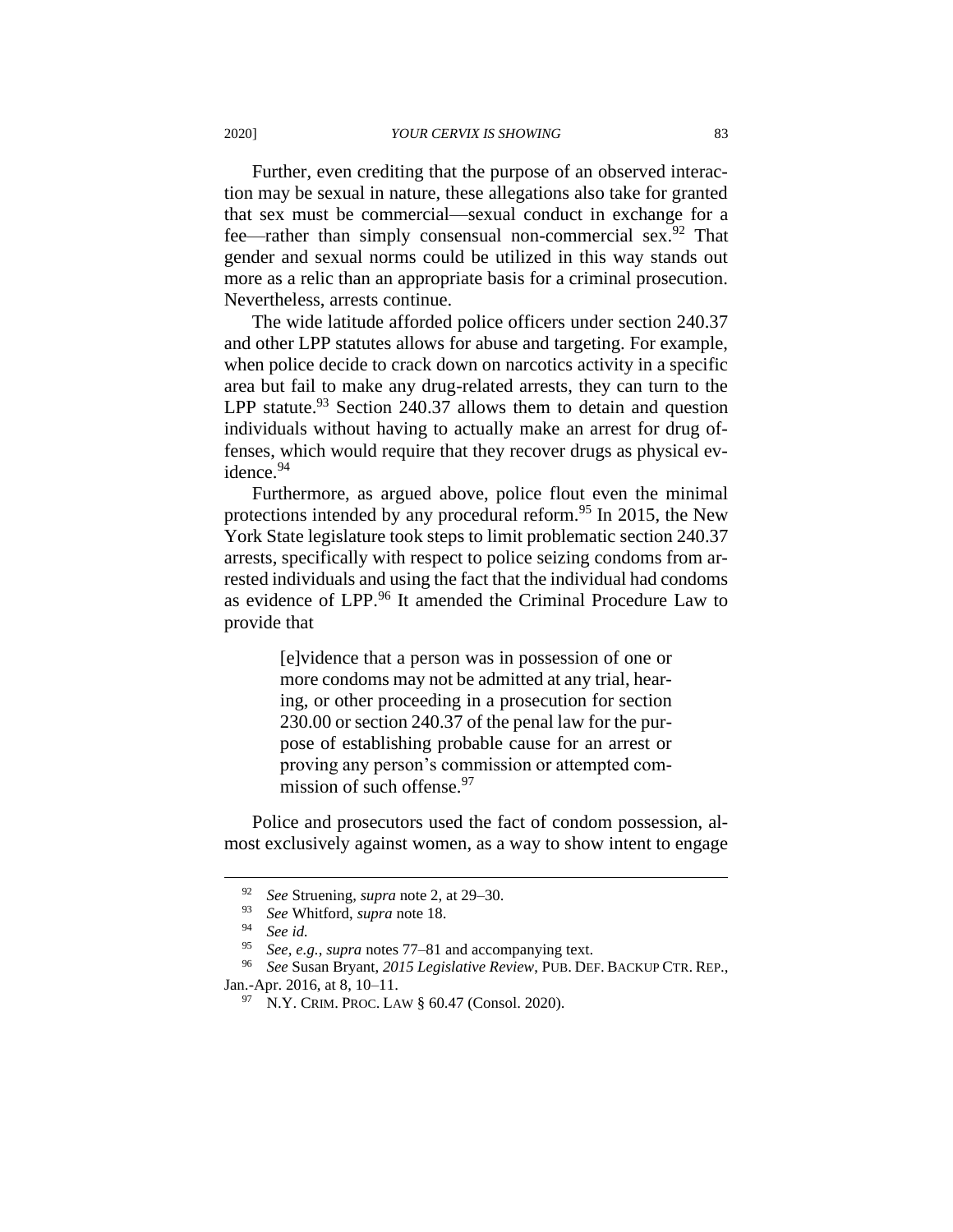in prostitution.<sup>98</sup> Bearing this out to its logical conclusion, the inference put forward by the NYPD, and accepted by courts adjudicating LPP cases, was that there was simply no other reason why a woman would carry condoms unless she was engaging in prostitution.<sup>99</sup>

Yet, nearly 15% of the LPP cases analyzed in 2018 specifically alleged condom possession as a factor indicating the arrested individual's purpose was to engage in prostitution.<sup>100</sup> As a result of NYPD's practice, both before and after the legislative prohibition, women who find themselves frequently stopped by the police either carry fewer condoms or cease to carry condoms at all for fear it could lead to arrest.<sup>101</sup> That men can carry condoms without the same fear exposes gendered and deeply engrained notions of appropriate sexual behavior. Women are meant to be chaste.<sup>102</sup> Any sexual activity should take place inside the home, with a male spouse.<sup>103</sup>

<sup>99</sup> This practice was widely criticized as it jeopardized public health and created an increased risk of sexually transmitted infection. *See, e.g.*, *Sex Workers at Risk*, *supra* note 25.

<sup>100</sup> For example, in July 2018, another accusatory instrument supporting a prosecution under Section 240.37 alleged a factor leading arresting officers to conclude the individual arrested was loitering for the purpose of prostitution was that they recovered three condoms from her purse. *See* Criminal Court Complaint at 3, No. CR-025820-18QN (N.Y. Crim. Ct. July 24, 2018) (on file with author); *see also* Criminal Court Complaint, Sept. 12, 2018, *supra* note 82, at 2 (arresting officer noted that defendant had thirty-two condoms in her purse).

<sup>101</sup> *See, e.g.*, Adam Edelman, *Condom Conundrum: New York Sex Workers Said to Be Avoiding Condoms as They're Used More Frequently as Evidence of Prostitution*, N.Y. DAILY NEWS (Mar. 5, 2013, 7:55 PM), https://www.nydailynews.com/news/national/arrested-carrying-condoms-new-york-article-1.1280431.

<sup>98</sup> *See Sex Workers at Risk*, *supra* note 25 (documenting widespread police practice of stopping individuals on the street, searching them for condoms and then arresting them for loitering for prostitution if condoms were found, and specifically noting that "[i]n New York, Washington, DC, and Los Angeles, many people, particularly members of the transgender community, told Human Rights Watch they were stopped and searched for condoms while walking home from school, going to the grocery store, and waiting for the bus"); *see also* Molly Crabapple, *New York Cops Will Arrest You for Carrying Condoms*, VICE (Mar. 5, 2013, 10:36 AM), https://www.vice.com/en\_us/article/3b5mx9/new-york-copswill-arrest-you-for-carrying-condoms.

See Michelle J. Anderson, *From Chastity Requirement to Sexuality License: Sexual Consent and a New Rape Shield Law*, 70 GEO. WASH. L. REV. 51, 66–67 (2002).

<sup>103</sup> *See id.* at 69.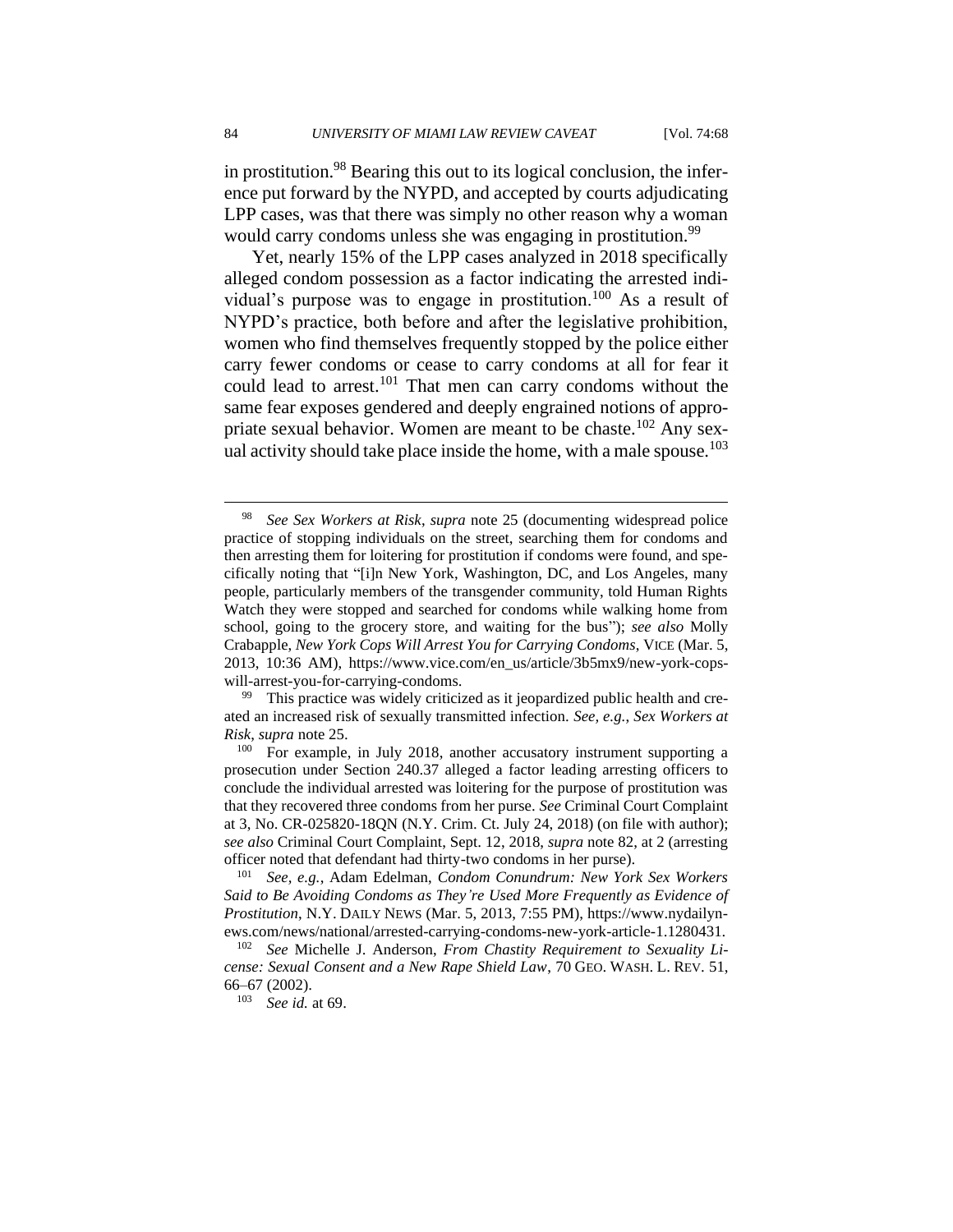Women who carry condoms with them outside the home are deviant, suspect, and worthy of arrest and prosecution.<sup>104</sup>

No degree of procedural reform will reduce the harm of LPP policing. Attempts at prohibiting certain evidence from being used against arrested individuals or amending the patrol guide to preclude certain factors as the basis for arrest have proven futile.<sup>105</sup> Years after both the condom prohibition and the patrol guide amendment, women still face arrest and prosecution under section 240.37 for simply standing in a public place and talking to other people.<sup>106</sup> Police documents that form the basis of a prosecution still contain places for officers to indicate provocative or revealing clothing and condom possession.<sup>107</sup> Statutes like section 240.37 serve to further legitimize and insulate discriminatory police practices.<sup>108</sup> As the next Section details, the unfettered discretion LPP laws bestow on the police is impervious to challenge in the courts.

## PART II

LPP arrests in New York bear out the exact dangers foreshadowed by earlier cases invalidating loitering and vagrancy statutes. In 1972, four years before section 240.37 was enacted, the Supreme Court struck down a Jacksonville vagrancy ordinance which criminalized and "deemed vagrants":

> Rogues and vagabonds, or dissolute persons who go about begging, common gamblers, persons who use juggling or unlawful games or plays, common drunkards, common night walkers, thieves, pilferers or pickpockets, traders in stolen property, lewd, wanton and lascivious persons, keepers of gambling places, common railers and brawlers, persons wandering or strolling around from place to place without any lawful purpose or object, habitual loafers, disorderly

<sup>104</sup> *See* Edelman, *supra* note 101.

<sup>105</sup> *See supra* notes 36–37, 56–57 and accompanying text.

<sup>&</sup>lt;sup>106</sup> Criminal Court Complaint at 1, No. CR-042933-19KN (N.Y. Crim. Ct. Dec. 6, 2019) (on file with author).

See, e.g., Supporting Deposition – Loitering for Prostitution at 1–2, No. CR-042933-19KN (N.Y. Crim. Ct. Dec. 6, 2019) (on file with author).

<sup>108</sup> *See* Crabapple, *supra* note 98.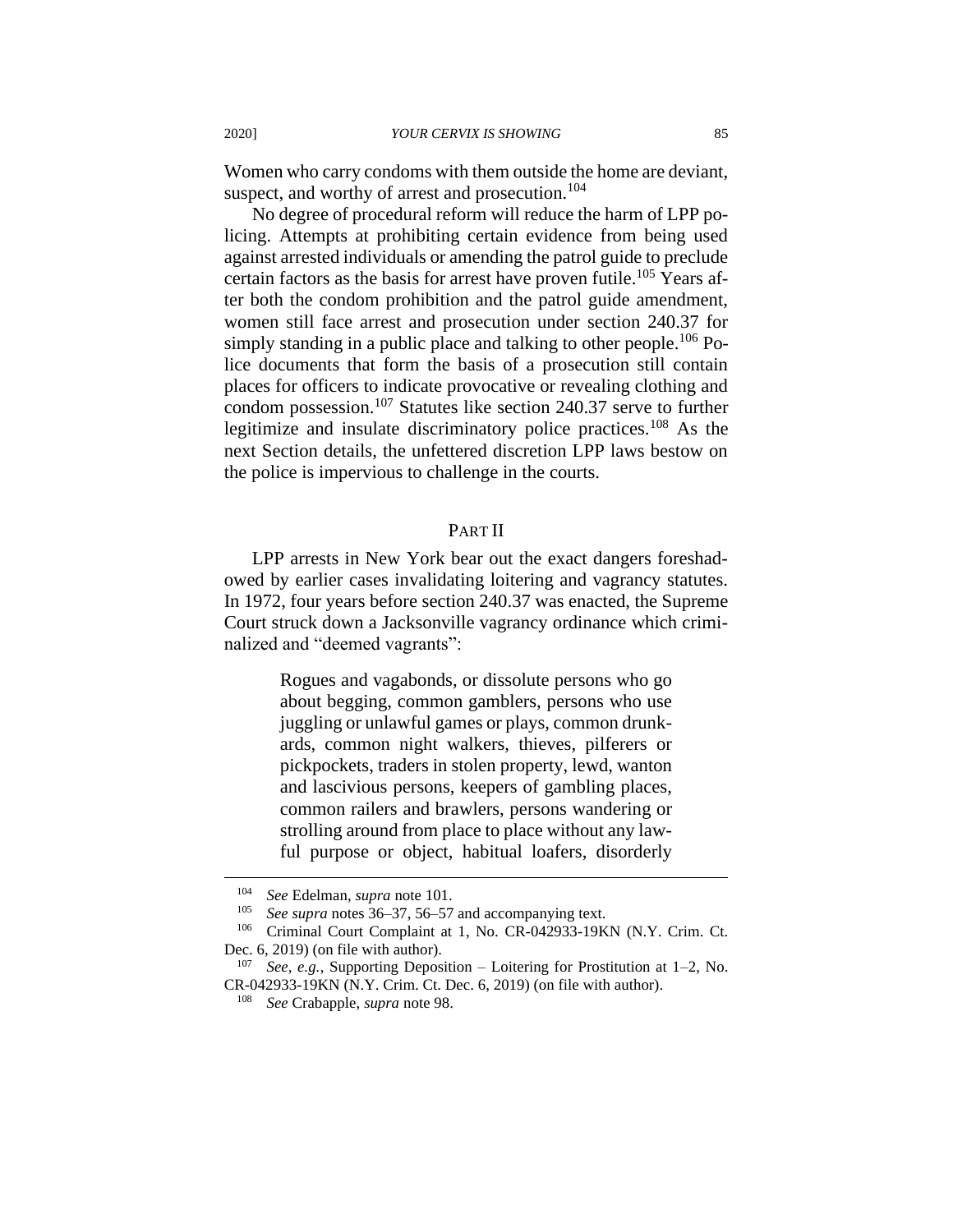persons, persons neglecting all lawful business and habitually spending their time by frequenting houses of ill fame, gaming houses, or places where alcoholic beverages are sold or served, persons able to work but habitually living upon the earnings of their wives or minor children.<sup>109</sup>

In doing so, the Court warned of making "criminal activities which by modern standards are normally innocent."<sup>110</sup>

On the other hand, the district court hearing the recent constitutional challenge to section 240.37 denied the plaintiffs' claim that the statute was unconstitutionally vague. $^{111}$  Rather, the D.H. court held that "it constrains police discretion by specifying certain conduct that an officer must observe—conduct which the statute requires to occur repeatedly—and by limiting its reach to conduct done for the *purpose of prostitution*."<sup>112</sup> This reasoning echoed the New York Court of Appeals decision from 1978, which found section 240.37 constitutional and not overly vague:

> [B]ased on particulars obvious to and discernible by any trained law enforcement officer, it would be a simple task to differentiate between casual street encounters and a series of acts of solicitation for prostitution, between the canvas of a female political activist and the maneuvers of a Times Square prostitute. $^{113}$

These decisions stand in stark contrast to the long line of cases striking down ordinances and criminal laws for vagueness.<sup>114</sup> New

<sup>109</sup> Papachristou v. City of Jacksonville, 405 U.S. 156, 156 n.1 (1972).

 $110$  *Id.* at 163.

<sup>&</sup>lt;sup>111</sup> D.H. v. City of New York, 309 F. Supp. 3d 52, 73 (S.D.N.Y. 2018).<br><sup>112</sup> Id at 72 (emphasis added)

Id. at 72 (emphasis added).

<sup>113</sup> People v. Smith, 378 N.E.2d 1032, 1036 (N.Y. 1978); *see also* Carmen v. Carey, No. 78 Civ. 438, 1982 U.S. Dist. LEXIS 11104, at \*5–6 (S.D.N.Y. Jan. 18, 1982) (granting dismissal for the reasons given in *People v. Smith*).

<sup>114</sup> *See, e.g.*, *Papachristou*, 405 U.S. at 162; City of Chicago v. Morales, 527 U.S. 41, 64 (1999). Courts have also been willing to invalidate laws for vagueness where they apply to individuals required to register as sex offenders, Valenti v. Hartford City, 225 F. Supp. 3d 770, 789–90 (N.D. Ind. 2016), or homeless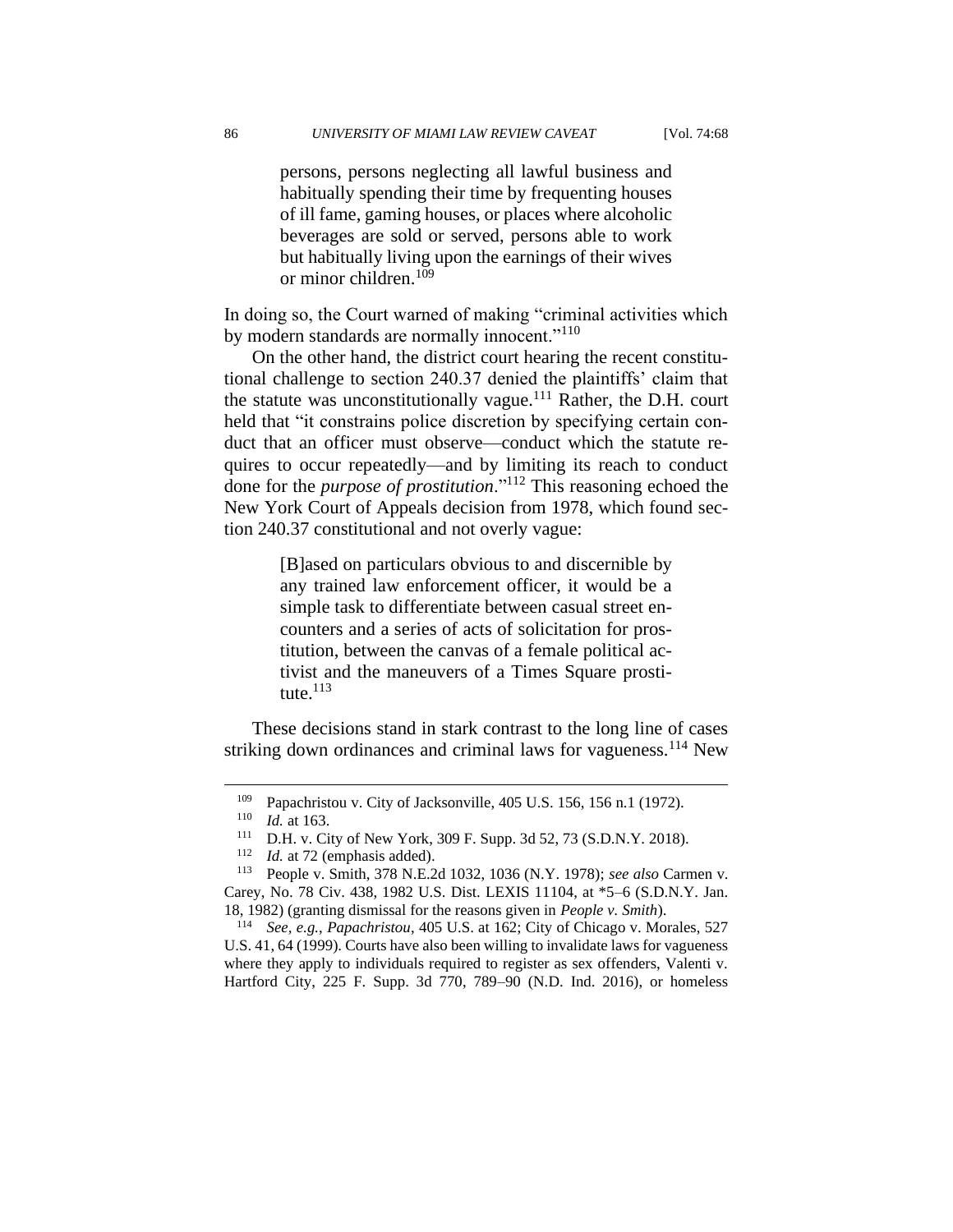York's LPP statute has been distinguished because of its requirement that an arrest be limited to instances where one's purpose is to engage in an act of prostitution.<sup>115</sup> Frequently referred to as "loitering plus," it has passed constitutional muster because it has been taken for granted that the purpose required by the statute is objective and discernible.<sup>116</sup> Yet, the objectiveness that purportedly salvages laws like section 240.37 rests on gender, appearance, and behavior in public, none of which is an objective measure of whether someone's purpose is prostitution.

The NYPD's arrest practice and the experience of people arrested under section 240.37 undercut the finding that the statute has safeguards that are objective, specific, or clear.<sup>117</sup> In fact, several individual NYPD officer-defendants in D.H. testified that the language of section 240.37 is "arbitrary," "subjective," and not "clearcut," and that there are no consistent standards governing what constitutes sufficient conduct for an arrest under the statute.<sup>118</sup>

The presumptions engendered in declaring the "purpose" requirement to be the statute's saving grace are eerily reminiscent of arguments the Supreme Court discredited when striking down the Jacksonville ordinance.<sup>119</sup> In *Papachristou*, Justice Douglas made clear that the notion that people who "look suspicious to the police are to become future criminals is too precarious for a rule of law."<sup>120</sup> The Court refused to uphold a law on the justification that "crime is being nipped in the bud" as that was simply "too extravagant to deserve extended treatment."<sup>121</sup>

individuals, Desertrain v. City of Los Angeles, 754 F.3d 1147, 1149 (9th Cir. 2014). *See also* Guyora Binder & Brenner Fissell, *A Political Interpretation of Vagueness Doctrine*, 2019 U. ILL. L. REV. 1527, 1563–66; Short v. City of Birmingham, 393 So. 2d 518, 522–23 (Ala. Crim. App. 1981); City of Akron v. Massey, 381 N.E.2d 1362, 1366 (Ohio Mun. Ct. 1978).

See *D.H.*, 309 F. Supp. 3d at 72–73.

<sup>116</sup> *See Smith*, 378 N.E.2d at 1036; *D.H.*, 309 F. Supp. 3d at 72–73; *see also*  Silvar v. Eighth Judicial Dist. Court *ex rel.* Cty. of Clark, 129 P.3d 682, 689 (Nev. 2006).

<sup>117</sup> *See supra* Part I.

<sup>&</sup>lt;sup>118</sup> Request for Leave to Amend the Amended Complaint at 3, D.H. v. City of New York, No. 1:16-cv-07698-PKC-KNF (S.D.N.Y. Jan. 25, 2018).

<sup>119</sup> *See Papachristou*, 405 U.S. at 171.

 $\frac{120}{121}$  *Id.* 

*Id.*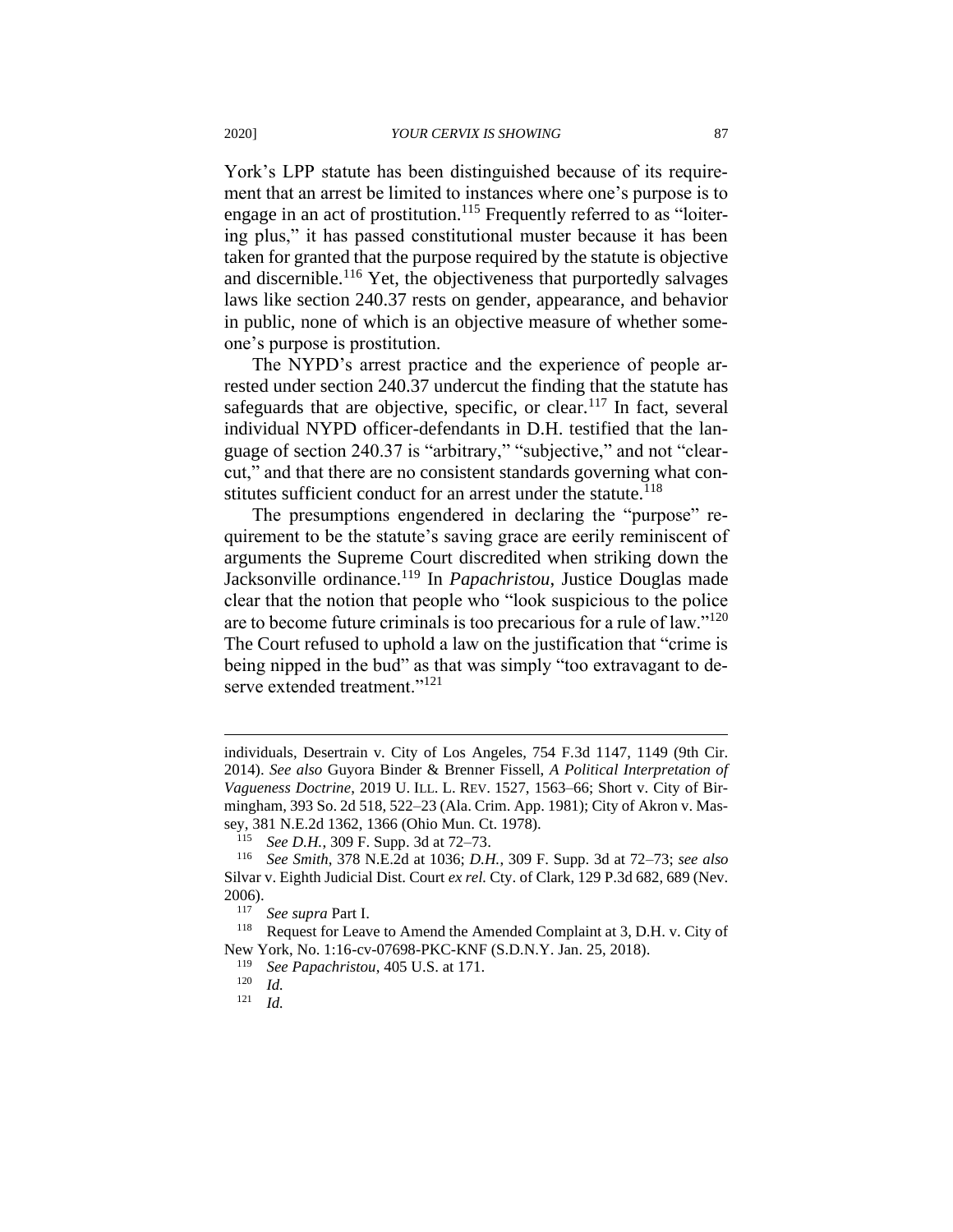The Supreme Court again considered the constitutionality of an individual's purpose on the street, as ascertained by the police, as a basis for arrest when it invalidated Chicago's gang loitering ordinance in 1999.<sup>122</sup> The ordinance prohibited "criminal street gang members" from loitering and refusing to disperse after an officer's order.<sup>123</sup> Loitering was defined as "remain[ing] in any one place with no apparent purpose." $124$ 

Evaluating the Chicago ordinance in terms of the notice it afforded members of the public, the Court took specific issue with the notion that "apparent purpose" could be determined in a way that satisfied constitutional standards:

> It is difficult to imagine how any citizen of the city of Chicago standing in a public place with a group of people would know if he or she had an "apparent purpose." If she were talking to another person, would she have an apparent purpose? If she were frequently checking her watch and looking expectantly down the street, would she have an apparent purpose? $125$

Against this backdrop, it is difficult to reconcile decisions finding that LPP statutes, and section 240.37 specifically, pass constitutional muster. Somehow, the skepticism regarding the vagueness of "purpose" and the difficulty of its determination falls away when courts evaluate LPP statutes.<sup>126</sup> Once prostitution becomes the stated and prohibited purpose, the ability to ascertain purpose is taken as scientific, infallible and, ultimately, constitutionally acceptable.<sup>127</sup>

When the purportedly objective elements are deconstructed, the distinction afforded LPP statutes is exposed as untenable. For example, looking at the impact of clothing as the basis for arrest, the D.H. court concluded that "[t]he 'obvious alternative explanation' for considering clothing . . . is that the experience of a reasonable police

<sup>122</sup> City of Chicago v. Morales, 527 U.S. 41, 45–47 (1999).

<sup>123</sup> *Id.* at 45–47.

<sup>&</sup>lt;sup>124</sup> *Id.* at 47 (alteration in original).<br><sup>125</sup> *Id.* at 56,57

*Id.* at 56–57.

<sup>126</sup> *See, e.g.*, D.H. v. City of New York, 309 F. Supp. 3d 52, 71–73 (S.D.N.Y.  $2018$ ).

<sup>127</sup> *See, e.g.*, *id.*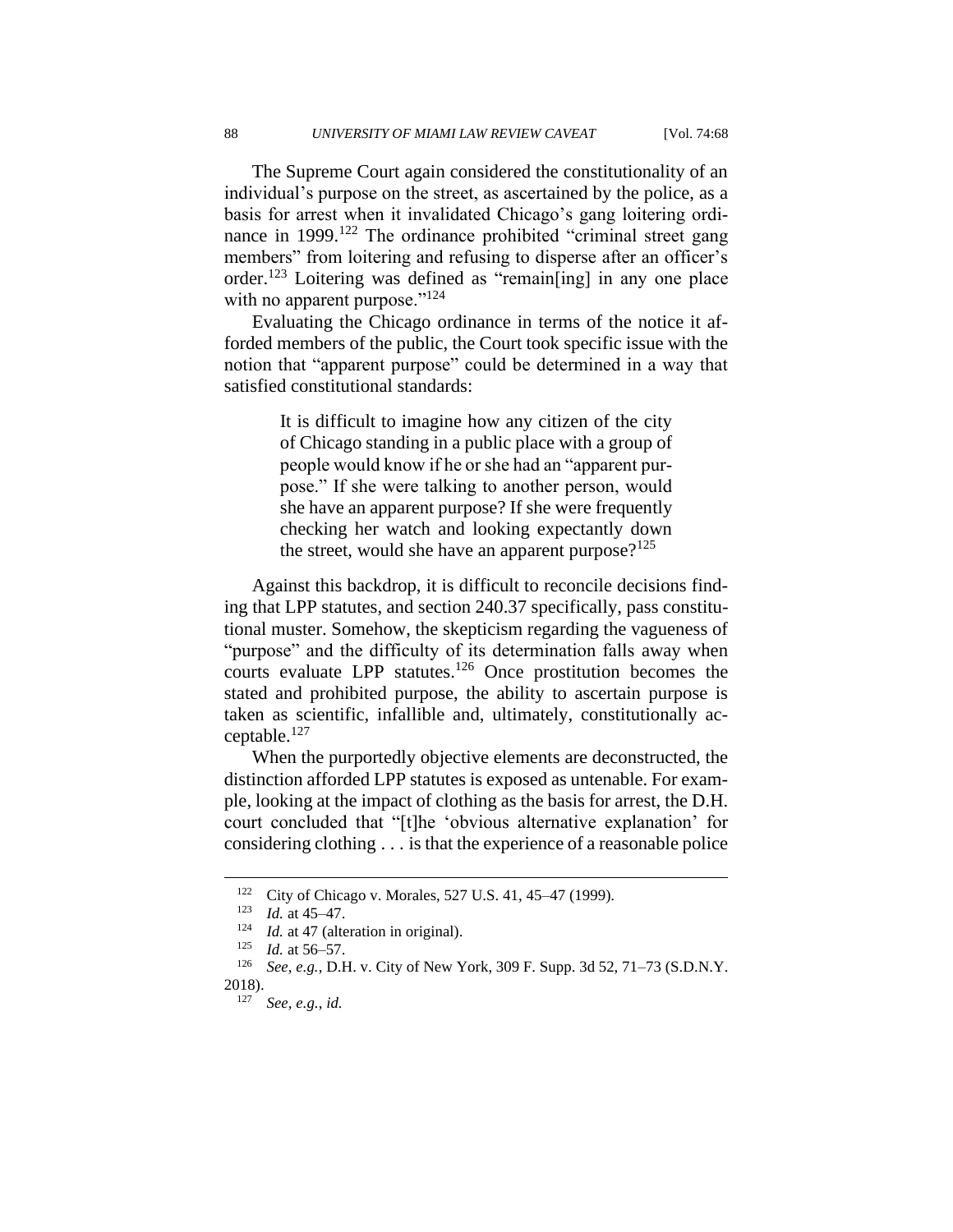officer may be that a person seeking to make known to passers-by their willingness to engage in an act of prostitution will wear certain types of clothing." $^{128}$ 

The D.H. court accepted the notion that clothing could be dispositive of a willingness to engage in prostitution.<sup>129</sup> It did so despite evidence obtained in depositions that showed wide and unpredictable variation of interpretations of clothing among arresting officers.<sup>130</sup> The kind of clothing that officers testified to be indicative of a criminal "purpose" of prostitution ranged from brightly-colored clothing, to jeans with rips, to sweatpants.<sup>131</sup> As one defendant officer testified, "pretty much anything other than a nun's outfit" could be indicative of a section 240.37 violation to police officers on patrol. $^{132}$ 

Thus, conferring a level of authority in the evidentiary value of clothing choice in this way defies common sense, actual practice, and conflicts with existing caselaw looking at, for example, laws banning cross-dressing.<sup>133</sup> For decades, courts have cast doubt on the practice of criminalizing certain clothing choices.<sup>134</sup> In striking down a cross-dressing ban in 1975, the Ohio Supreme Court cautioned:

> Modes of dress for both men and women are historically subject to changes in fashion. At the present time, clothing is sold for both sexes which is so similar in appearance that 'a person of ordinary intelligence' might not be able to identify it as male or female dress. In addition, it is not uncommon today for individuals to purposely, but innocently, wear apparel which is intended for wear by those of the opposite sex.<sup>135</sup>

 $\frac{128}{129}$  *Id.* at 76.

 $\frac{129}{130}$  *Id.* 

See Request for Leave to Amend the Amended Complaint, *supra* note 118, at 3 n.7.

 $\frac{131}{132}$  *Id.* 

<sup>&</sup>lt;sup>132</sup> *Id.* (citing Deposition of NYPD Lieutenant Dave Siev).<br><sup>133</sup> See a.g. City of Columbus v. Bosors, 224 N E 2d 562.

<sup>&</sup>lt;sup>133</sup> *See, e.g.*, City of Columbus v. Rogers, 324 N.E.2d 563, 565 (Ohio 1975).<br><sup>134</sup> Seg id

<sup>134</sup> *See id.*

*Id.*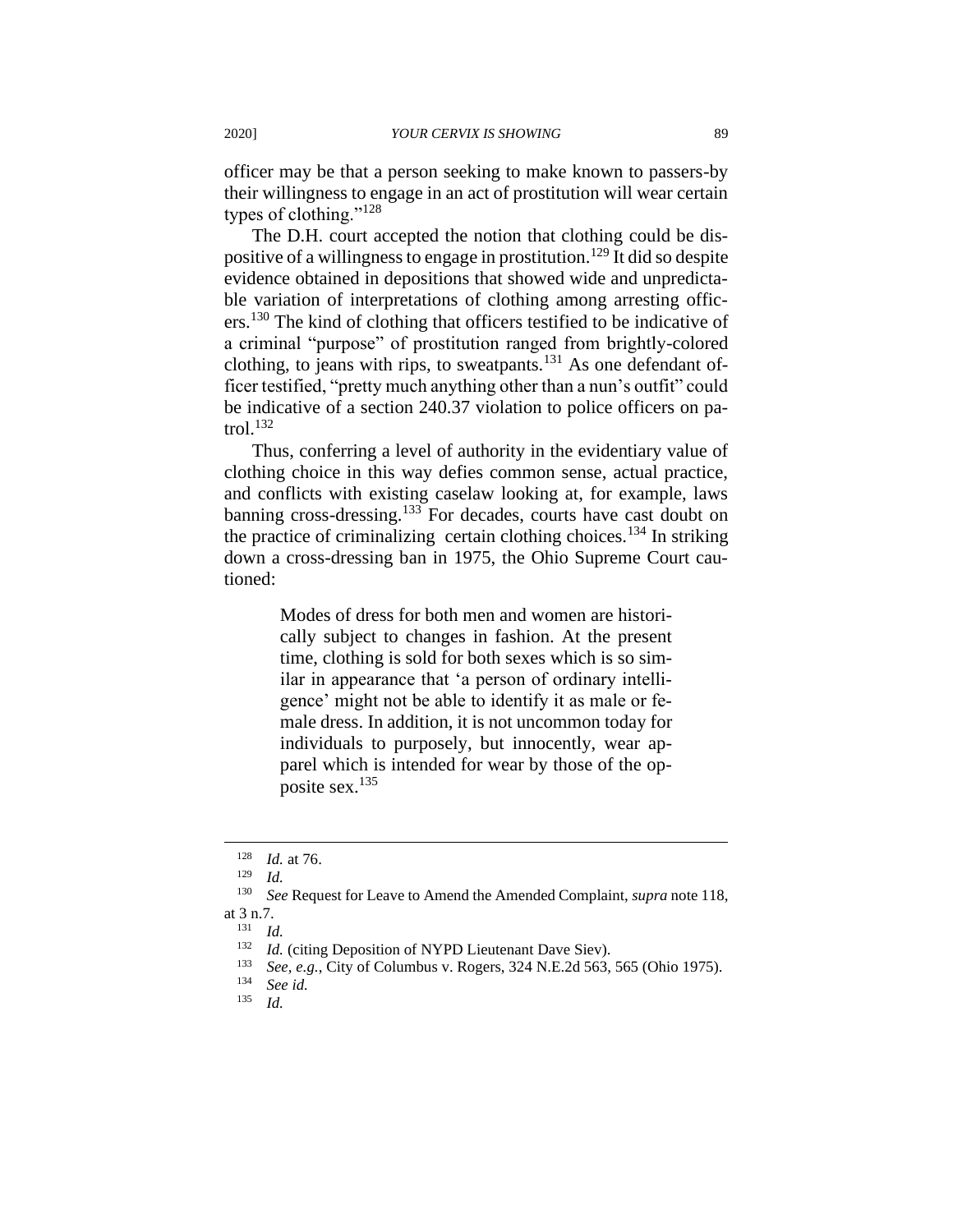Similarly, a local ordinance criminalizing clothing "not customarily worn" by one's sex "with the intent of committing any indecent or immoral act" failed to withstand constitutional scrutiny.<sup>136</sup> The Ohio court noted that the ordinance

> goes so far as to bring under suspect the woman who wears one of her husband's old shirts to paint lawn furniture, the trick or treater, the guests at a masquerade party, or the entertainer. Such a standard is purely subjective and materially fluctuates from person to person. Additionally, the element of an intent to commit an "indecent" or "immoral" act, while so dressed, represents an unascertainable standard.<sup>137</sup>

Despite these well-articulated concerns, clothing remains determinative and inevitable in section  $240.37$  arrests.<sup>138</sup> Allowing this police practice to continue in LPP policing effectively sanctions a "fashion police."<sup>139</sup> The problems inherent in allowing policing based on appearance and clothing are abundant—and then amplified for marginalized individuals without political power against whom police do not hesitate to enforce the law.<sup>140</sup>

A primary component of this is gender itself. If not for prostitution, why else would a woman speak to men, maybe men she did not know, on the street? Why else would a woman carry condoms or wear a short skirt? Courts sustain LPP laws and arrests based on an implicit analysis that certain women on certain streets at certain times wearing certain clothing talking to certain others could only be doing so for the purpose of prostitution.<sup>141</sup>

Of course, this analysis would be incomplete if it did not also rest on race and class. Why else would *this* woman be on *this* street if not to prostitute? This woman is almost always a woman of color and this street is always a community where residents are people of

<sup>&</sup>lt;sup>136</sup> City of Cincinnati v. Adams, 330 N.E.2d 463, 464 (Ohio Mun. Ct. 1974).

*Id.* at 466.

<sup>138</sup> *See* Ginia Bellafante, *Arrests by the Fashion Police*, N.Y. TIMES (Apr. 5, 2013), https://www.nytimes.com/2013/04/07/nyregion/arrests-by-the-fashionpolice.html.

<sup>139</sup> *Id.*; *see also* Cortés, *supra* note 13.

<sup>140</sup> *See* Cortés, *supra* note 13.

See, e.g., People v. Smith, 378 N.E.2d 1032, 1036–37 (N.Y. 1978).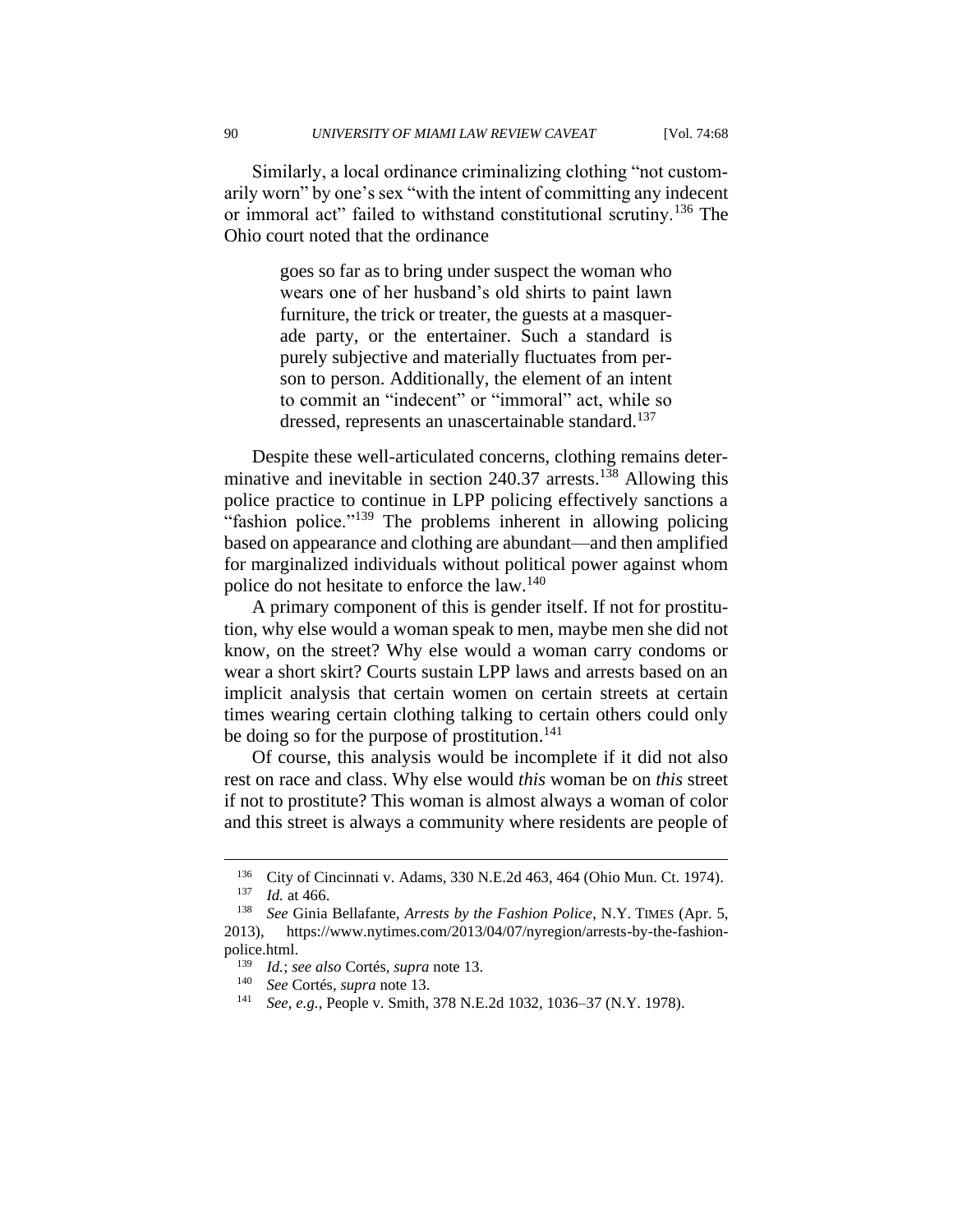color.<sup>142</sup> Because this analysis is implicit, it is not easily discerned or reflected within the four corners of court decisions or rulings.

Courts further feel comfortable dismissing arguments of discriminatory enforcement or unconstitutionality because they grant wide deference to police.<sup>143</sup> Courts urge us to rest assured that police will be objective in their enforcement of LPP laws because of officers' "training and experience . . . ."<sup>144</sup> Countless criminal court complaints contain this precise language.<sup>145</sup> Officers must *know* and understand gender expression, appearance, and sexual behavior. But police are not able to sort behavior meant to signal commercial sex from other innocent non-criminal expression, even with specific expertise.<sup>146</sup>

Why do LPP laws stand apart from other types of loitering, or even cross-dressing, laws that courts have invalidated? The only plausible hypothesis is the tacit acceptance that LPP laws will only be used in certain places against certain individuals and, therefore, do not run the danger that other statutes might. The objectivity courts read into LPP statutes is reinforced by constructs of privilege,

<sup>&</sup>lt;sup>142</sup> *See supra* notes 33–40 and accompanying text.<br><sup>143</sup> *See e g* Anna Lyoysky *The Judicial Presun* 

<sup>143</sup> *See, e.g.*, Anna Lvovsky, *The Judicial Presumption of Police Expertise*, 130 HARV. L. REV. 1995, 2043–44 (2017); *see also* People v. Martinez, 34 N.Y.S.3d 558, 559–60 (N.Y. App. Term. 2016) (accusatory instrument sufficient to allege section 240.37 where arresting officer concluded, "based upon his training and experience with regard to prostitution-related offenses that [the arrested individual] was loitering for the purpose of prostitution").

<sup>144</sup> People v. Farra S., No. 2004 CN 003119, WL 1258162, at \*5 (N.Y. Crim. Ct. June 1, 2004).

<sup>145</sup> *See, e.g.*, Criminal Court Complaint, July 21, 2018, *supra* note 83, at 2. In fact, this language has been explicitly sanctioned by the New York Court of Appeals as it pertains to the validity of accusatory instruments. *See* People v. Dumas, 497 N.E.2d 686, 686 (N.Y. 1986) (complaint insufficient where "no allegation that the police officer is an expert in identifying marihuana"); *see also* People v. Nunn, 882 N.Y.S.2d 887, 889 (N.Y. Crim. Ct. 2009) (describing how after *People v. Dumas*, "all complaints filed in Criminal Court now contain what has come to be called the '*Dumas* language'—that is, a statement detailing the Police Officer's training and experience in the identification of controlled substances"). In the section 240.37 context, see, for example, *Farra S.*, WL 1258162, at \*1, for a discussion of how an accusatory instrument alleging section 240.37 was sufficient where arresting officer was "experienced in the field of prostitution crimes." *See also*  Steven Zeidman, *Policing the Police: The Role of the Courts and the Prosecution*, 32 FORDHAM URB. L.J. 315, 345 (2005).

<sup>146</sup> *See* Struening, *supra* note 2, at 29–30.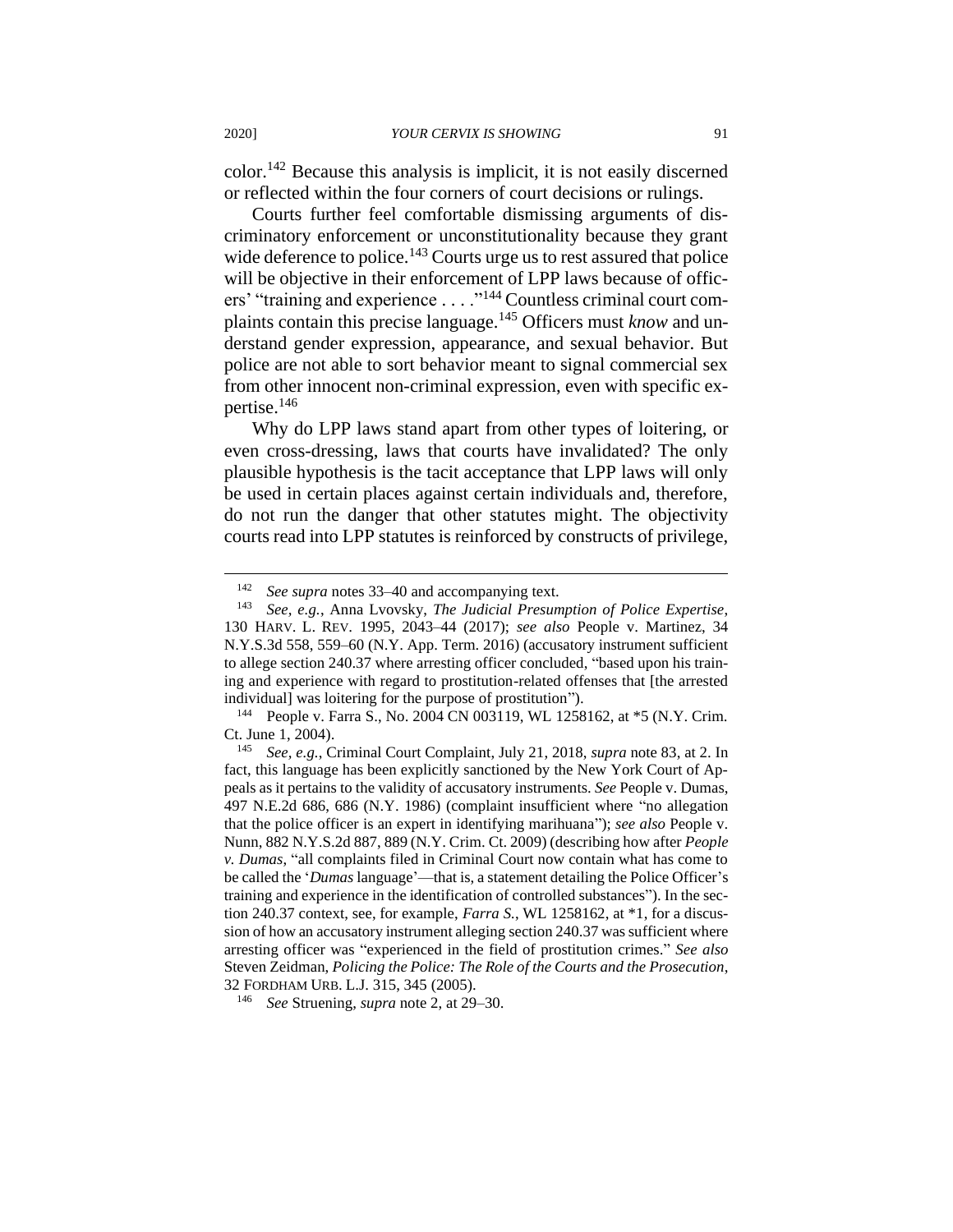misogyny, and whiteness.<sup>147</sup> Whereas courts may be concerned about wives painting lawn furniture or trick-or-treaters,<sup>148</sup> decades of LPP enforcement have assured that enforcement will not inadvertently fall on anyone but intended subjects.<sup>149</sup> Courts interpret vagueness challenges differently when they can foresee a statute's wrongful application in communities of privilege and wealth or communities they deem less plagued with undesirable behavior or simply undesirable people.<sup>150</sup>

This phenomenon plays out in the way the law looks at women who have previously been arrested for prostitution offenses. Police forms expressly invite officers to check a box indicating that an individual has previously been arrested for a prostitution offense, a basis for a section 240.37 arrest.<sup>151</sup> Notably, the form contemplates mere arrests for prostitution regardless of whether the arrest results in a finding of guilt.<sup>152</sup> Courts sanction this practice, even though evidence of prior bad acts or prior arrests seeking to prove someone's propensity to engage in certain conduct is generally inadmissible in other contexts.<sup>153</sup>

#### *Id.*

<sup>148</sup> *See* City of Cincinnati v. Adams, 330 N.E.2d 463, 466 (Ohio Mun. Ct. 1974).

- <sup>149</sup> *See* Bellafante, *supra* note 4.
- <sup>150</sup> *See, e.g.*, *Adams*, 330 N.E.2d at 466.
- <sup>151</sup> *See* Supporting Deposition Loitering for Prostitution, *supra* note 107, at 2.

<sup>147</sup> *See* Bellafante, *supra* note 4.

The policing of female sexuality is something bourgeois women talk about often, with little understanding that what exists largely in the realm of metaphor for them remains, for poor women, a very literal and criminalizing surveillance of how they present themselves when they leave the house . . . .Just as it is unthinkable that the same strictures would apply to a black man drinking a tallboy on a sidewalk in East New York and a private equity investor having a glass of pinot noir on his stoop on East 93rd Street, it is inconceivable that a woman in Chelsea would be stopped by the police on her way to Barry's Bootcamp in cropped leggings and a sports bra.

 $\frac{152}{153}$  *Id.* 

See People v. Molineux, 61 N.E. 286, 293-95 (N.Y. 1901) (evidence of a defendant's uncharged crimes or prior misconduct is not admissible if it cannot logically be connected to some specific material issue in the case, and tends only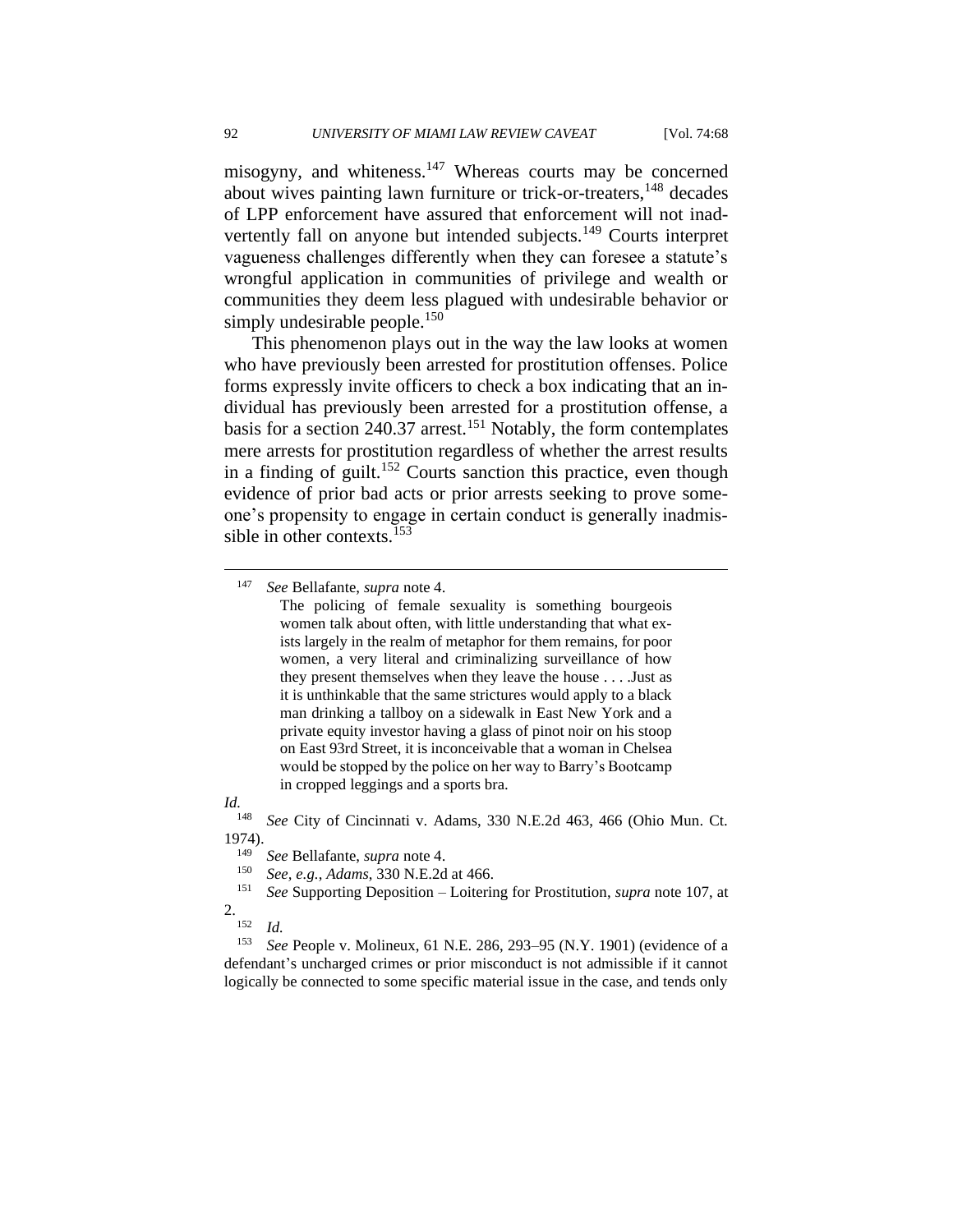Additionally, the *D.H.* court found that the plaintiffs did not have standing for injunctive relief because they had failed to prove the imminence of their injury.<sup>154</sup> The plaintiffs argued that it was likely they would be wrongfully arrested again under section 240.37 in three ways: (1) the NYPD used section 240.37 to arrest individuals with prior prostitution-related arrests merely on the basis of those prior arrests without additional probable cause; (2) several of the plaintiffs had experienced subsequent arrests and interactions with the police; and (3) the NYPD engaged in "sweeps" to arrest specific groups of people, like transgender women socializing in a particular area.<sup>155</sup>

Despite the fact that one of the police officer-defendants had explicitly warned a plaintiff that if he "saw girls like them outside after midnight" in the future he would arrest them, the court found the allegations too remote and attenuated from the "pivotal" question of imminent injury.<sup>156</sup> It is difficult to reconcile this, too, with the foreshadowing of *Papachristou*, where the Supreme Court warned that "[a]rresting a person on suspicion, like arresting a person for investigation, is foreign to our system, even when the arrest is for past criminality."<sup>157</sup>

On the question of discrimination on the basis of gender identity, several transgender plaintiffs described how the police misgendered them, referred to them as "he/she," and inappropriately asked questions about their sex organs.<sup>158</sup> In defending the police action, the City argued this did not sufficiently establish discriminatory animus. Instead, these "post-hoc gender references" were "rude" but not substantial enough to support a plausible inference that the decision to arrest any plaintiff was motivated by discriminatory animus.<sup>159</sup> The

to demonstrate the defendant's propensity to commit the crime charged); *see also*  People v. Rojas, 760 N.E.2d 1265, 1267 (N.Y. 2001) ("[A] criminal case should be tried on the facts and not on the basis of a defendant's propensity to commit the crime charged."); FED. R. EVID.  $404(a)(1)$ .

<sup>&</sup>lt;sup>154</sup> D.H. v. City of New York, 309 F. Supp. 3d 52, 66–67 (S.D.N.Y. 2018).<br><sup>155</sup> Id. at 64, 66

*Id.* at 64, 66.

<sup>156</sup> *Id.* at 66–67.

<sup>&</sup>lt;sup>157</sup> Papachristou v. City of Jacksonville,  $405$  U.S. 156, 169 (1972).<br><sup>158</sup> D.H. Amended Complaint, sunga pote 22. **161** 132, 168, 185

<sup>158</sup> D.H. Amended Complaint, *supra* note 22, ¶¶ 132, 168, 185.

<sup>&</sup>lt;sup>159</sup> Defendants' Memorandum of Law in Support of Their Partial Motion to Dismiss the Amended Complaint at 19, D.H. v. City of New York, 309 F. Supp. 3d 52 (S.D.N.Y. 2017) (No. 1:16-cv-07698-PKC-KNF).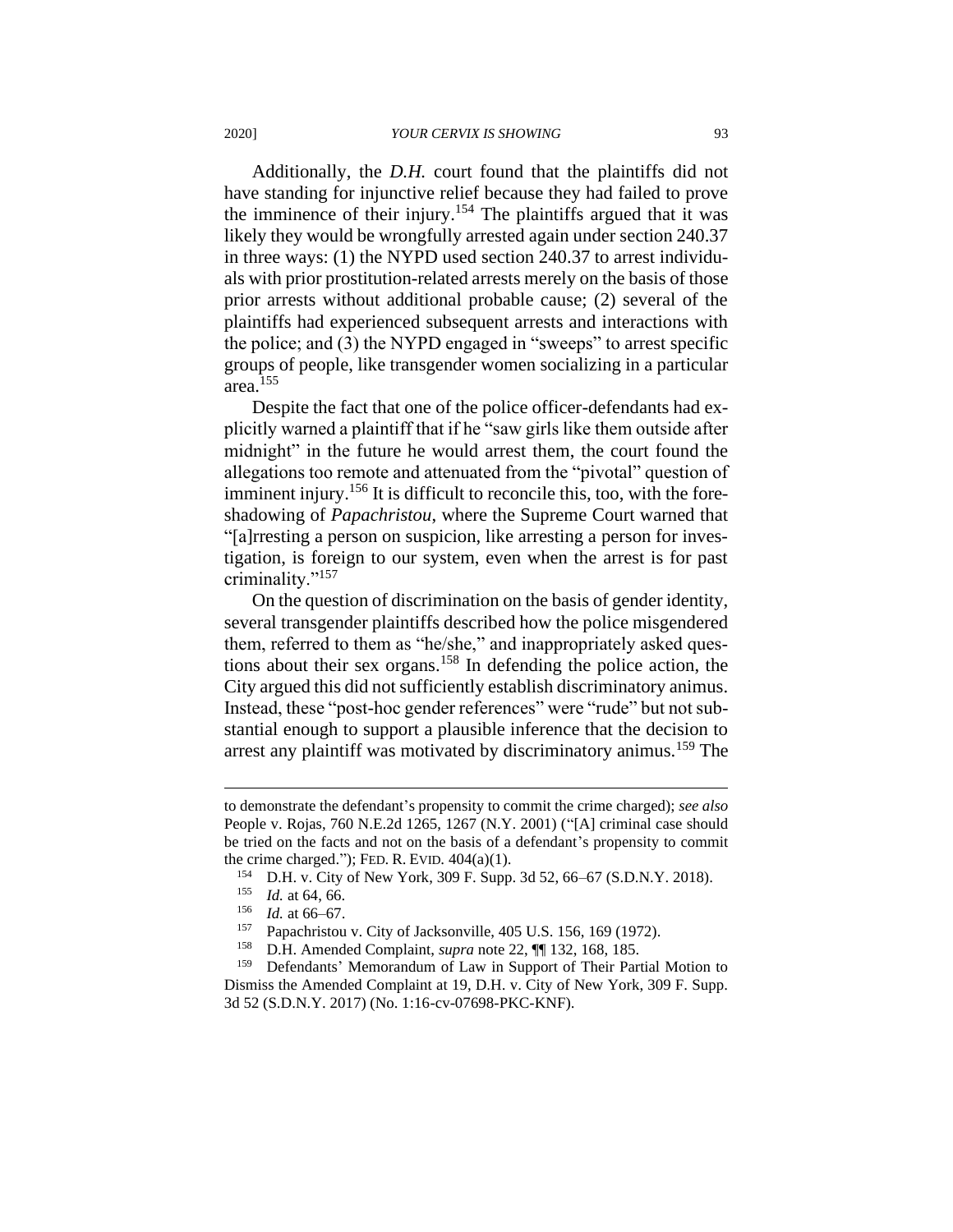D.H. court agreed that these allegations did not support a plausible inference of targeting based on gender identity.<sup>160</sup>

The D.H. court also found that statistics showing arrest disparities based on race and gender were not enough to show intentional discrimination.<sup>161</sup> Accordingly, the court dismissed nearly all of the plaintiffs' claims.<sup>162</sup>

Constitutional challenges aside, one might assume that, if the policing is as lawless as described above, prosecutors or courts will offer some check on the practice. Certainly, there is a way in which problematic arrests could be identified, and addressed, post-arrest.<sup>163</sup> Of course, this would not obviate the harmful consequences of an arrest itself but could potentially provide some protection to individuals arrested unlawfully.

In theory, prosecutors could decline to prosecute NYPD's section 240.37 arrests. The first place one might expect a check on problematic policing is in prosecutors who, post-arrest, are responsible for commencing criminal actions and drawing up accusatory instruments.<sup>164</sup> Yet, as the cervix example demonstrates, prosecutors frequently offer minimal, if any, screening of cases or protection against bad arrests.<sup>165</sup> The tendency is simply to write up cases,

<sup>160</sup> *D.H.*, 309 F. Supp. 3d at 75.

<sup>&</sup>lt;sup>161</sup> *Id.* at 78–79. There are many reasons that it is difficult to prove intentional discrimination and racial profiling by the police. *See, e.g.*, Sonja B. Starr, *Testing Racial Profiling: Empirical Assessment of Disparate Treatment by Police*, 2016 U. CHI. LEGAL F. 485, 492.

*D.H.*, 309 F. Supp. 3d at 82.

<sup>163</sup> *See, e.g.*, Zeidman, *supra* note 145, at 315.

<sup>164</sup> *See* K. Babe Howell, *Prosecutorial Discretion and the Duty to Seek Justice in an Overburdened Criminal Justice System*, 27 GEO.J. LEGAL ETHICS 285, 286, 306 (2014). It is worth noting here, as explored more in Part III, that at the time of writing, at least two elected prosecutors in New York City have demonstrated support for eradicating prosecution of LPP cases. *See* David Brand & Emma Whitford, *Brooklyn DA, Others Urge Albany to Repeal Loitering Law and Enable Record-Clearing for Trafficking Victims Before End of Session*, BROOKLYN DAILY EAGLE (June 19, 2019), https://brooklyneagle.com/articles/2019/06/19/brooklyn-da-others-urge-albany-to-repeal-loitering-law-and-enable-record-clearing-for-trafficking-victims-before-end-of-session/. This is significant, given that over the years arrests under section 240.37 have largely been constrained to five New York City precincts. *See* Cleary Gottlieb & Legal Aid Press Release, *supra* note 38.

<sup>165</sup> Zeidman, *supra* note 145, at 349.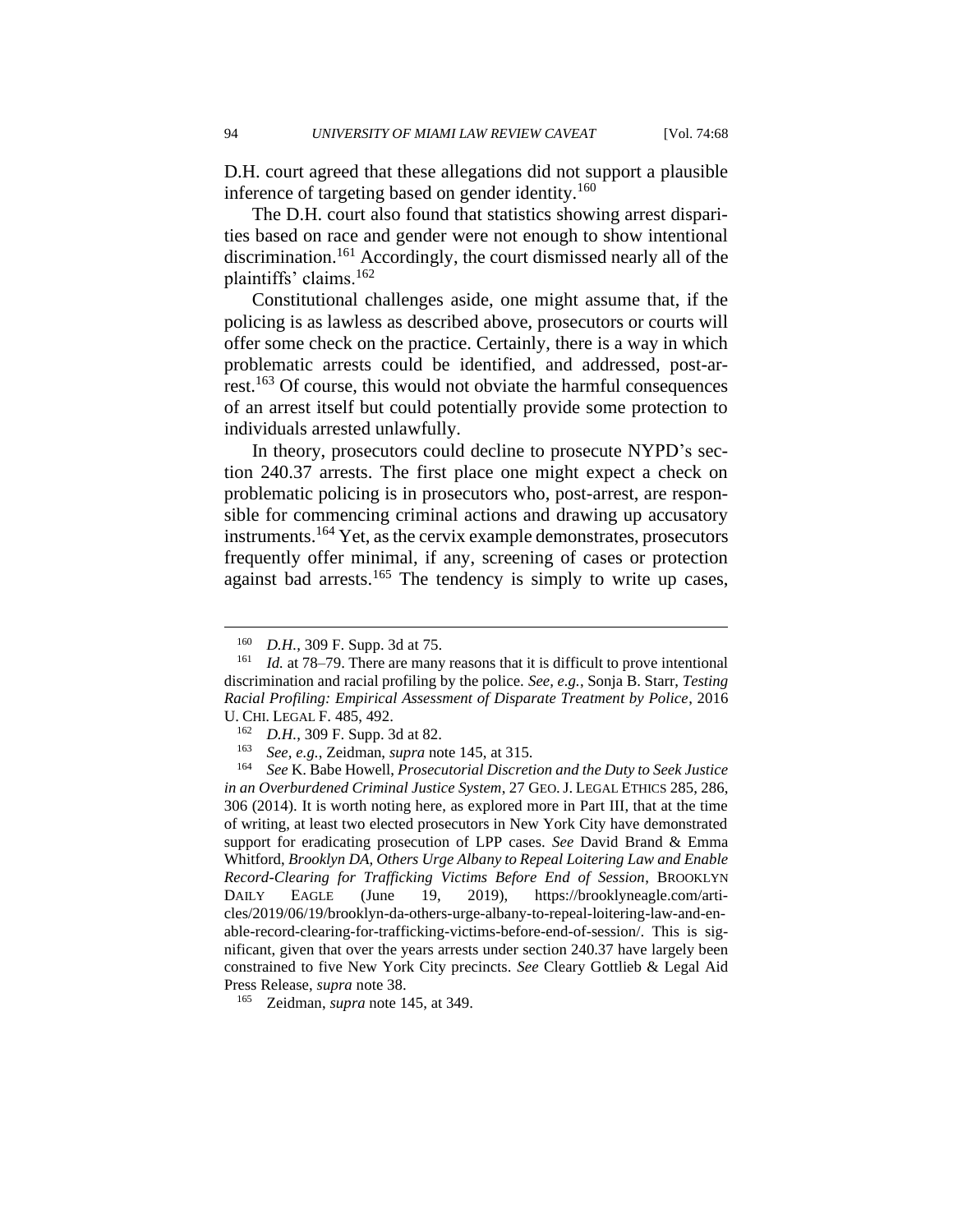initiate prosecutions, and let everything sort itself out in the adjudication process.<sup>166</sup>

Then, once a prosecution commences, adjudicating courts fail to provide safeguards against police abuse under section 240.37.<sup>167</sup> Although criminal court arraignments are meant to ensure that arrests, and resulting prosecutions, are premised on reasonable cause,<sup>168</sup> arraignments are largely pro forma and rarely involve examination of the underlying circumstances of an arrest.<sup>169</sup> Courts have the authority to dismiss accusatory instruments that fail to establish a criminal offense.<sup>170</sup> Courts could acquit individuals charged at trial.<sup>171</sup> But, the nature of misdemeanor criminal court practice is such that low-level criminal case adjudication actually precludes any safeguards against the type of policing described in Part I.<sup>172</sup>

As Issa Kohler-Hausmann persuasively argues, factual adjudication simply is not the function of misdemeanor courts in New York City.<sup>173</sup> Rather, under the managerial model of case processing, minor offenses are handled in such a way as to mark, sort, and monitor individuals arrested in order to set the stage for future

- <sup>168</sup> N.Y. CRIM. PROC. LAW § 100.40 (Consol. 2020).<br><sup>169</sup> See Zoidman, sung note 145, et 345.
- <sup>169</sup> *See* Zeidman, *supra* note 145, at 345.

Criminal courts are empowered to do this as early as arraignment, the first court appearance on a criminal action. N.Y. CRIM. PROC. LAW § 140.45 (Consol. 2020). Section 140.45 of the Criminal Procedure Law requires a local criminal court to dismiss an accusatory instrument when it is facially insufficient and when "the court is satisfied that on basis of the available facts or evidence it would be impossible to draw and file an accusatory instrument which is sufficient on its face." *Id.*; *see also* People v. Machado, 698 N.Y.S.2d 416, 418 (N.Y. Crim. Ct. 1999).

 $171$  Most subsections of P.L. 240.37 are Class B misdemeanors or violations that, when prosecuted within New York City, are tried without a jury pursuant to C.P.L. § 340.40. *See* N.Y. PENAL LAW § 240.37 (Consol. 2020); N.Y. CRIM. PROC. LAW § 340.40 (Consol. 2020).

<sup>173</sup> *See* ISSA KOHLER-HAUSMANN, MISDEMEANORLAND: CRIMINAL COURTS AND SOCIAL CONTROL IN AN AGE OF BROKEN WINDOWS POLICING 72–73 (2018).

<sup>166</sup> *See generally* Anjali Pathmanathan, *The Myth of Preliminary Due Process for Misdemeanor Prosecutions in New York*, 42 HARBINGER 82, 85 (2018) ("Regrettably, however, the New York State Criminal Procedure Law (C.P.L.) fails to protect individuals accused of misdemeanors from unexamined and oftentimes unsupportable accusations.").

<sup>167</sup> Zeidman, *supra* note 145, at 323.

<sup>172</sup> *See, e.g.*, Zeidman, *supra* note 145, at 321.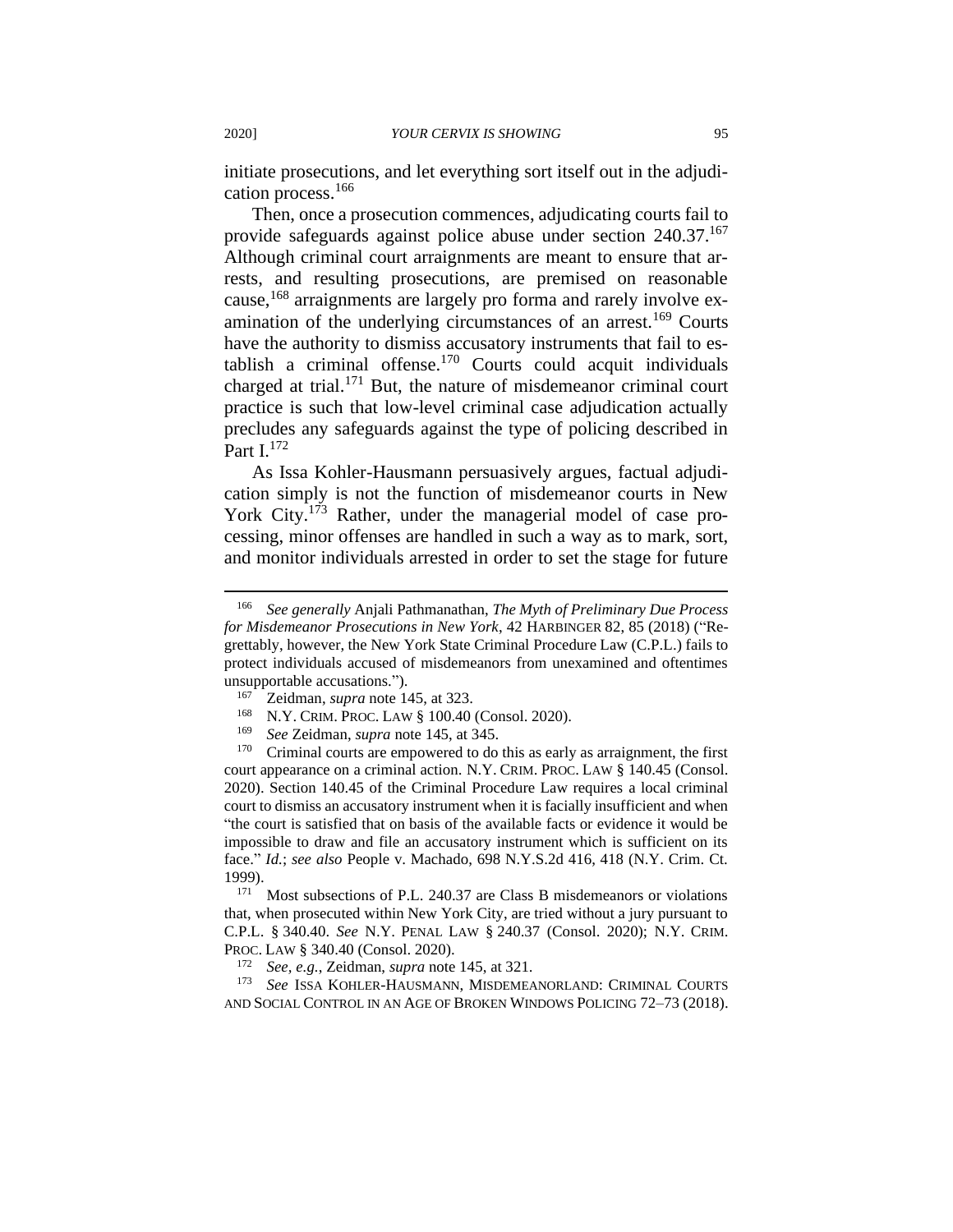contacts with the criminal legal system.<sup>174</sup> Rarely, if ever, are the merits of an arrest scrutinized or facts found in accordance with the burdens and standards due process requires.<sup>175</sup>

Yet, the D.H. court rested on the notion that reviewing courts would serve as a safeguard against "mistaken[]" arrests under section 240.37.<sup>176</sup> In upholding the statute, the court found it provided "'define[d] boundaries sufficiently distinct' for . . . juries, and appellate judges."<sup>177</sup> This reasoning contemplates a review of the validity of arrests that rarely, if ever, occurs in petty offense case adjudication.<sup>178</sup>

Even in the few instances where an arrested individual challenges the validity of their arrest and prosecution, outcomes vary.<sup>179</sup> Consider, for example, how criminal courts evaluate the sufficiency of accusatory instruments charging section 240.37.<sup>180</sup> Courts could rightfully take issue with the sparseness of allegations giving rise to LPP arrests considering the multiple innocent explanations for the conduct that forms the basis of a prosecution or the overall impossibility of establishing that someone's purpose was, in fact,

 $\frac{174}{175}$  *Id.* at 79.

*Id.*; *see also* LISA LINDSAY, CRIMINAL COURT OF THE CITY OF NEW YORK: ANNUAL REPORT 2017, at 25, 49 (Justin Barry ed., 2018), https://www.nycourts.gov/LegacyPDFs/COURTS/nyc/criminal/2017-Annual-Report.pdf (with nearly 200,000 misdemeanor arrests in New York City in 2017, there were only 645 trials on the merits, only 175 of which were jury trials).

<sup>176</sup> D.H. v. City of New York, 309 F. Supp. 3d 52, 72 (S.D.N.Y. 2018).

<sup>&</sup>lt;sup>177</sup> *Id.* (quoting Grayned v. City of Rockford, 408 U.S. 104, 114 (1972)).

*Id.* 

<sup>179</sup> Zeidman, *supra* note 145, at 320.

<sup>&</sup>lt;sup>180</sup> C.P.L. 170.35 authorizes courts to dismiss accusatory instruments that fail to comply with C.P.L. 100.40, the section that requires that accusatory instruments establish every element of, and provide reasonable cause to believe the defendant committed, the charged offense. *See* N.Y. CRIM. PROC. LAW § 170.35 (Consol. 2020); N.Y. CRIM. PROC. LAW § 100.40 (Consol. 2020).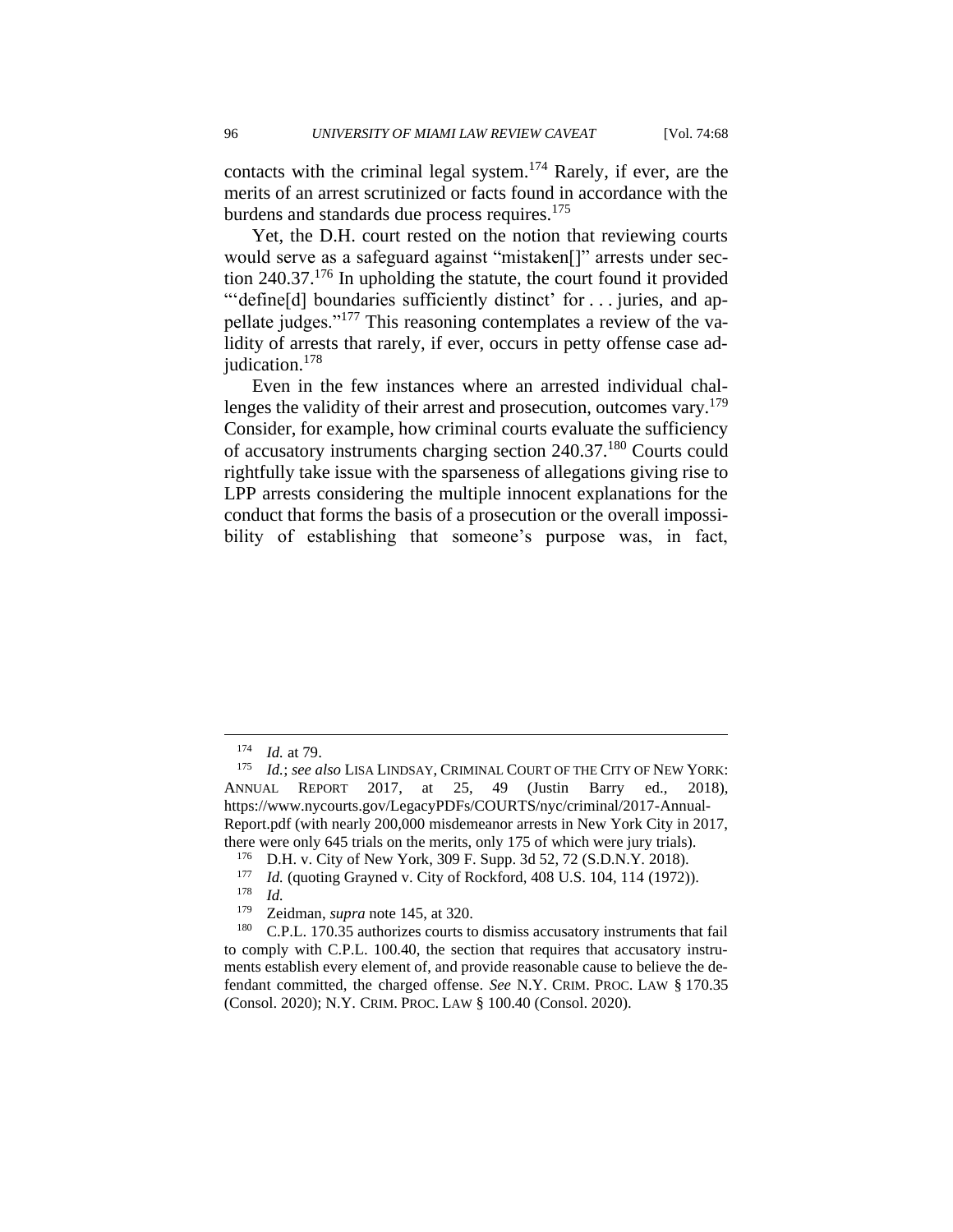prostitution.<sup>181</sup> Instead, courts grant wide deference to police in LPP arrests.<sup>182</sup> Appellate courts offer little additional protection.<sup>183</sup>

The long line of vagueness cases take notice of exactly this point.<sup>184</sup> The Supreme Court in *Papachristou* went back to 1876 to decry the danger of impermissibly vague statutes that allow police to catch the widest nets possible and then

> leave it to the courts to step inside and say who could rightfully be detained, and who should be set at large. . . . While that was a federal case, the due process implications are equally applicable to the States and to this vagrancy ordinance. Here the net cast is large, not to give the courts the power to pick and choose but to increase the arsenal of the police.<sup>185</sup>

Put simply, it is difficult to conceive of an instance where an accusatory instrument charging section 240.37 could sustain reasonable cause that someone has committed a criminal offense.<sup>186</sup> Yet,

<sup>181</sup> *See* Struening, *supra* note 2, at 29–30.

<sup>182</sup> *See, e.g.*, Decision & Order at 2, People v. Guzman, No. 2018CK002552 (N.Y. Crim. Ct. Jan. 30, 2019) (accusatory instrument charging section 240.37 was sufficient where, inter alia, "the officer knows the location as a place where the New York City Police Department has made numerous arrests for prostitution related offenses" and "based on the officer's training and experience, he believes the defendant was loitering for the purpose of prostitution and not engaging in another activity, such as panhandling or squeegeeing").

<sup>183</sup> In a 2016 decision, the New York intermediate appellate court considered three consolidated cases—the individual charged had been arrested under section 240.37 by officers in the same precinct three times only weeks apart. People v. Martinez, 34 N.Y.S.3d 558, 560 (N.Y. App. Term. 2016). She pleaded guilty to each offense. *Id.* at 559–60. In assessing the challenges to the sufficiency of the complaints, the court vacated two convictions, but sustained the third, finding the allegations sufficient to support a conviction where police observed the arrested individual for a few minutes. *Id.* at 560. The accusatory instrument in the case established that she "'attempted to stop 3 male passersby and 3 male motorists'; that the arresting officer 'has seen the defendant . . . on other occasions engaging in the same conduct' and 'previously arrested defendant for a prostitution related offense.'" *Id.*

See, e.g., Papachristou v. City of Jacksonville, 405 U.S. 156, 165 (1972).

<sup>&</sup>lt;sup>185</sup> *Id.* (quoting United States v. Reese, 92 U.S. 214, 221 (1875)) (internal quotation marks omitted).

<sup>186</sup> *See* Struening, *supra* note 2, at 29–30.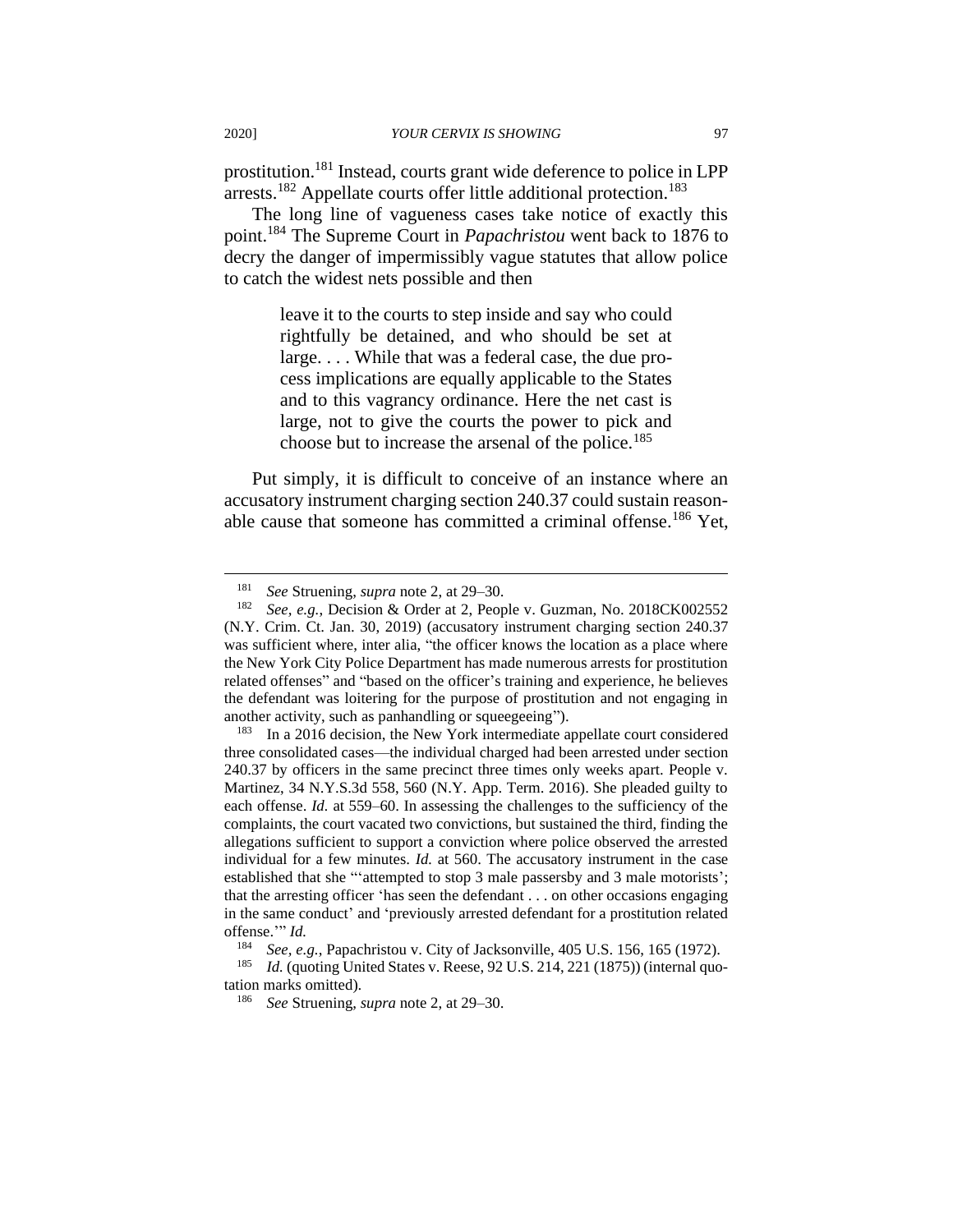cases are routinely prosecuted, and people face all the attendant consequences of even a low-level criminal prosecution.<sup>187</sup>

Additionally, since 2013, prostitution-related offenses in New York City and other parts of the state are diverted into diversion courts that further distance adjudication of the case from an evaluation of the circumstances of the arrest.<sup>188</sup> When cases are adjudicated in diversion courts, there is a strong incentive for prosecuted individuals to agree to program dispositions that preclude the possibility of a trial on the merits.<sup>189</sup> Individuals can avoid a criminal conviction or certain sentences if they participate in court-mandated programming.<sup>190</sup> As a result, since 2013, virtually no LPP cases proceeded to trial in New York.<sup>191</sup> Arresting officers do not have to justify the LPP arrests they make.<sup>192</sup> They are not held accountable as they do not have to testify as to the details of an arrest or explain the factors on which they rely.<sup>193</sup> Criminal courts rarely, if ever, explore the underlying circumstances of an arrest so as to offer any protection or oversight.<sup>194</sup> Section 240.37 arrests in New York remain insulated from review.<sup>195</sup>

Accordingly, whether in civil litigation or through the adjudication of individual criminal cases, courts do not provide adequate safeguards against the type of discriminatory policing facilitated by

<sup>187</sup> *See, e.g.*, Eisha Jain, *Arrests as Regulation*, 67 STAN. L. REV. 809, 818–19, 821–22 (2015); Megan Stevenson & Sandra Mayson, *The Scale of Misdemeanor Justice*, 98 B.U. L. REV. 731, 735 (2018).

<sup>188</sup> *See* Aya Gruber et al., *Penal Welfare and the New Human Trafficking Intervention Courts*, 68 FLA. L. REV. 1333, 1336 (2016); GLOB. HEALTH JUSTICE P'SHIP, UN-MEETABLE PROMISES: RHETORIC AND REALITY IN NEW YORK CITY'S HUMAN TRAFFICKING INTERVENTION COURTS 23, 25 (2018), https://law.yale.edu/sites/default/files/area/center/ghjp/documents/unmeetable promises htic report ghjp 2018rev.pdf.

<sup>189</sup> Melissa Gira Grant, *Human Trafficking Courts Are Not a Criminal Justice "Innovation*,*"* NEW REPUBLIC (Jan. 7, 2020), https://newrepublic.com/article/156135/human-trafficking-courts-not-criminal-justice-innovation.

<sup>&</sup>lt;sup>190</sup> Gruber et al., *supra* note 188, at 1366–67.<br><sup>191</sup> Id. at 1364

 $\frac{191}{192}$  *Id.* at 1364.

<sup>&</sup>lt;sup>192</sup> *Cf. id.* at 1362.

<sup>193</sup> *Cf. id.*

<sup>194</sup> *See* Zeidman, *supra* note 145, at 320–21.

*Id.*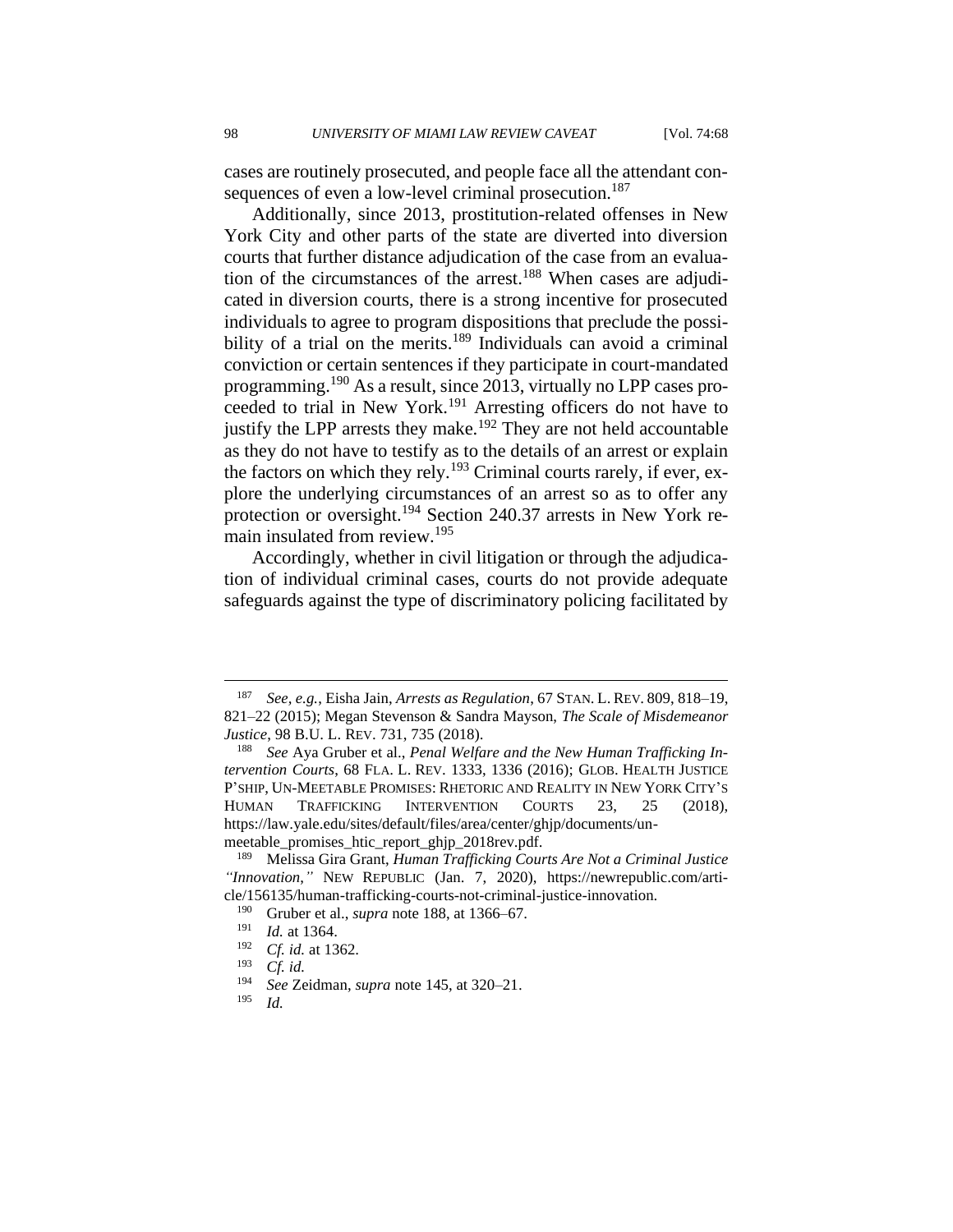LPP laws.<sup>196</sup> Where does that leave those in danger of subjective enforcement and wrongful arrest?

#### PART III

Over the last several years, the numbers of LPP arrests across New York State have generally decreased.<sup>197</sup> Some police precincts or departments have chosen non-enforcement and a few prosecutors have decided as a matter of policy not to prosecute LPP arrests.<sup>198</sup> Yet, the existence of the statutes themselves remain dangerous and problematic. As detailed above in Part II, arrest practice under section 240.37 can be revived at any time and for any purpose. The increase in arrests in 2018 noted above bears this out.<sup>199</sup>

As a new decade dawns, New York finds itself in a particular political and historical moment. Broken windows policing, the highvolume low-level offense policing strategy that dominated over two decades, has been declared over,<sup>200</sup> disavowed,<sup>201</sup> and even the subject of political apologies.<sup>202</sup> Civil rights advocates have fought

<sup>196</sup> *Id.*

<sup>197</sup> *See* Top Arrest Charge, *supra* note 63.

<sup>198</sup> *See, e.g.*, Cyrus Vance, Jr. (@ManhattanDA), TWITTER (June 19, 2019, 7:10 PM), https://twitter.com/ManhattanDA/status/1141483438337351682 ("We support vacating convictions for trafficking survivors and repealing the crime of 'Loitering for Prostitution,' which disproportionately impacts LGBTQ New Yorkers and does not make us safer. We have not charged this offense for several years. #CJreform #WalkingWhileTrans."); *see also* Brand & Whitford, *supra* note 164.

<sup>199</sup> *See* Top Arrest Charge, *supra* note 63.

<sup>200</sup> *See, e.g.*, Jacob Gershman, *Arrests for Low-Level Crimes Are Plummeting, and the Experts Are Flummoxed*, WALL STREET J. (Oct. 6, 2019, 5:30 AM), https://www.wsj.com/articles/arrests-for-low-level-crimes-are-plummeting-andthe-experts-are-flummoxed-11570354201?shareTo-

ken=st821b6493f33649b88804c41ce752149d; *see also* Greg Berman, *Why We Need to Rethink Misdemeanor Justice*, GOVERNING (Mar. 12, 2019), https://www.governing.com/gov-institute/voices/col-why-we-need-rethink-misdemeanor-justice.html.

<sup>201</sup> C.J. Ciaramella, *George Kelling, Father of 'Broken Windows' Policing, Dies*, REASON (May 17, 2019, 2:00 PM), https://reason.com/2019/05/17/georgekelling-father-of-broken-windows-policing-dies/.

<sup>202</sup> *See, e.g.*, Shane Goldmacher, *Michael Bloomberg Pushed 'Stop-and-Frisk' Policing. Now He's Apologizing*, N.Y. TIMES (Nov. 17, 2019),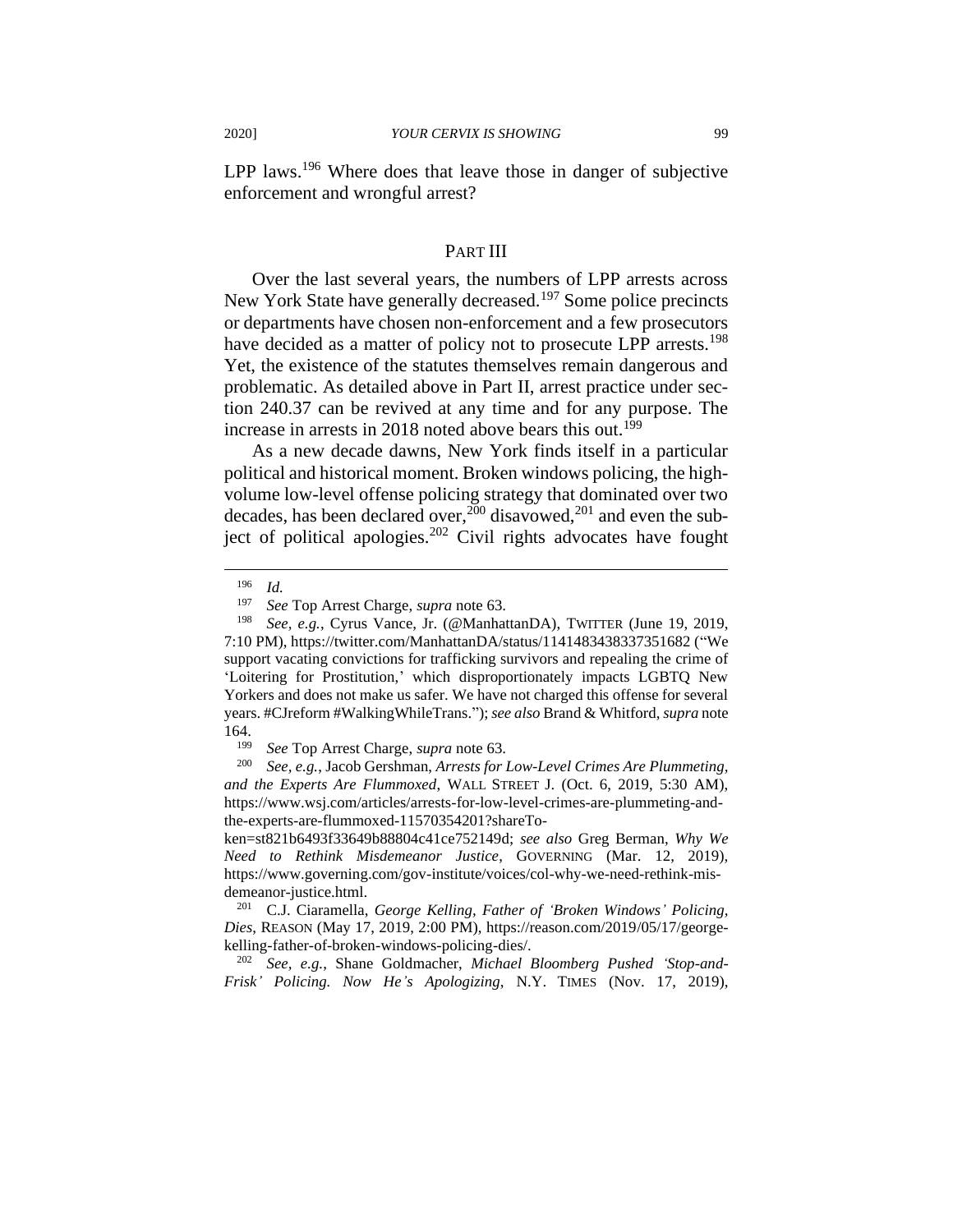relentlessly to eradicate the NYPD's unlawful stop-and-frisk practice and have made significant gains, including a court finding that the practice was unconstitutional,  $^{203}$  federal court monitoring,  $^{204}$  and a significant decrease in reported stops.<sup>205</sup> Although much work remains to undo the harm caused by years of these policing regimes, political discourse has unquestionably shifted.<sup>206</sup>

Against this backdrop, it is even more perplexing that section 240.37 is still allowed to threaten women of color and gender nonconforming individuals in New York City. In this post-broken-windows, post-stop-and-frisk era, LPP laws remain in place and sanction police abuse in street-based encounters.<sup>207</sup> LPP laws codify gender policing in petty offense enforcement and need to be understood for what they are—gendered stop-and-frisk.

Section 240.37 sanctions harmful police encounters that have purportedly fallen out of favor.<sup>208</sup> More alarming still are recent efforts in other places across the country to enact new LPP laws like section 240.37. For example, in June 2018, as the NYPD was making its patrol guide changes, the Chicago City Council passed a new

https://www.nytimes.com/2019/11/17/us/politics/michael-bloombergspeech.html.

<sup>203</sup> *See* Floyd v. City of New York, 959 F. Supp. 2d 540, 625–46 (S.D.N.Y. 2013).

<sup>204</sup> *See, e.g.*, Al Baker, *Police Evaluations Should Focus on Lawfulness of Stops, Monitor Says*, N.Y. Times (Oct. 20, 2017), https://www.nytimes.com/2017/10/20/nyregion/new-york-police-evaluations-stops-monitor.html.

A 2019 report by the New York Civil Liberties Union establishes that the "number of reported NYPD stops has drastically declined since 2011, the height of stop-and-frisk in New York City." N.Y. CIVIL LIBERTIES UNION, STOP-AND-FRISK IN THE DE BLASIO ERA 2 (2019), https://www.nyclu.org/sites/default/files/field\_documents/20190314\_nyclu\_stopfrisk\_singles.pdf. "In 2017, 11,629 stops were reported, marking a 98 percent decrease from the number reported in 2011." *Id.*

<sup>206</sup> *Id.*

<sup>207</sup> *See, e.g.*, ANDREA J. RITCHIE, INVISIBLE NO MORE: POLICE VIOLENCE AGAINST BLACK WOMEN AND WOMEN OF COLOR 149 (2017); *see also* Julia Dahl, *You Say Loitering for Sex, I Say Just Hanging Out*, SALON (Aug. 30, 2010, 3:01 PM), https://www.salon.com/2010/08/30/prostitution\_zone\_constitutional/.

<sup>208</sup> *See* Brand & Whitford, *supra* note 164.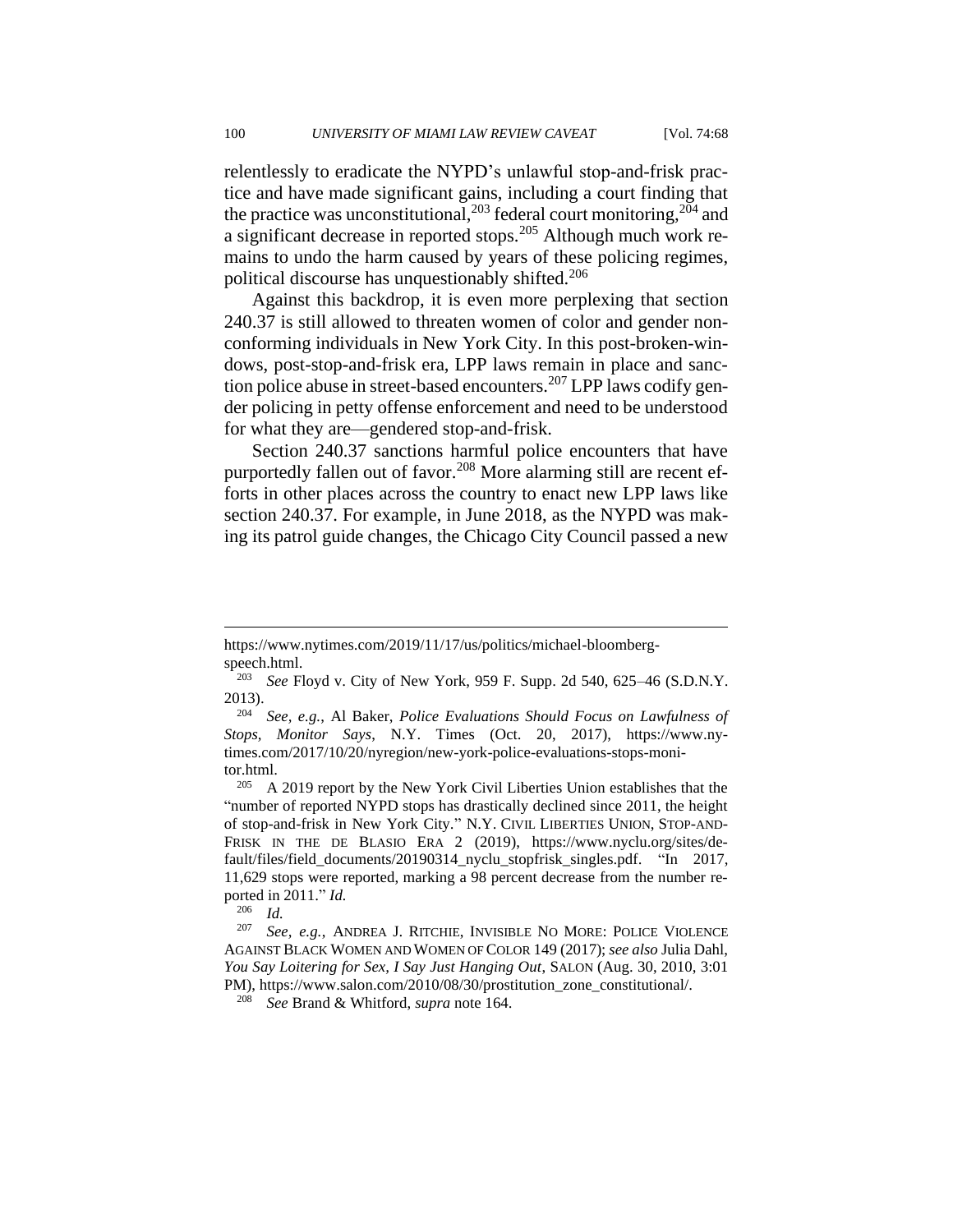ordinance outlawing "prostitution-related loitering."<sup>209</sup> The ordinance was passed even though civil rights advocates condemned it because it "throws open the door to rampant racial profiling of Black women, women of color, queer and trans people, and anyone else whose presence in public spaces is presumed to signal an intent to trade sex."<sup>210</sup>

Similar patterns emerge everywhere LPP laws are enforced, from Phoenix, Arizona,<sup>211</sup> to Columbus, Georgia.<sup>212</sup> Across the country, transgender women, homeless women, and women who have previously been arrested for prostitution experience repeated arrests.<sup>213</sup> Police use LPP laws to arrest women who even turn down offers for sex for money and use resources for operations that net additional LPP arrests.<sup>214</sup> New Jersey's LPP law mirrors New York's almost to the letter as it criminalizes "wander[ing] . . . in a public place with the purpose of engaging in prostitution."<sup>215</sup> There,

<sup>209</sup> CHI., ILL., MUNICIPAL CODE § 8-4-016 (2019); *see also* Jonah Newman & Nikki Baim, *Prostitution-Loitering Law Likely to Target Women of Color for Arrest*, CHI. REP. (July 24, 2018), https://www.chicagoreporter.com/prostitution-loitering-ordinance-likely-to-target-women-of-color-for-arrest/.

<sup>210</sup> Andrea J. Ritchie & Brit Schulte, *"Prostitution-Related" Loitering Ordinance Promotes Racial Profiling in Chicago*, TRUTHOUT (July 24, 2018), https://truthout.org/articles/anti-prostitution-ordinance-promotes-racial-profiling-in-chicago/ (noting that "[s]imilar laws in California, New York and Washington, DC, have also long been the subject of controversy and challenges claiming that they facilitate profiling and discriminatory and abusive enforcement.").

<sup>211</sup> *See, e.g.*, James Nichols, *Monica Jones, Transgender Woman, Convicted of 'Manifesting Prostitution'*, HUFFPOST (Apr. 16, 2014, 11:14 AM), https://www.huffpost.com/entry/monica-jones-transgender\_n\_5159638?guccounter=1&guce\_referrer=aHR0cHM6Ly93d3cuZ29vZ2xlLmNvbS8&guce\_referrer\_sig=AQAAAJOxwvnrxgxck9\_-l0ae7j1B6zUfurLulz5NEL-JUtlgpgPE8SCGTCiiidAaL1NgiH7RKEtNakcBndhtCO6lhsBd\_NBqql-Zib6nP0YEfi7oRclFIAdeS0RPZM\_-

ZzR1sa\_OQ4Z9f4TJAFw\_cqrngbmEqSBEM\_FJb9z0aZ-i\_VzcHb.

<sup>212</sup> *See, e.g.*, Elizabeth Nolan Brown, *Profiling and Prostitution Pre-Crime in Georgia*, REASON (August 8, 2017), https://reason.com/2017/08/08/loitering-forpurpose-of-prostitution/.

<sup>213</sup> *See, e.g.*, RITCHIE, *supra* note 207, at 149; *see also* Dahl, *supra* note 207.

<sup>214</sup> *See* Brown, *supra* note 212.

<sup>215</sup> N.J. STAT. ANN. § 2C:34-1.1 (West 2019).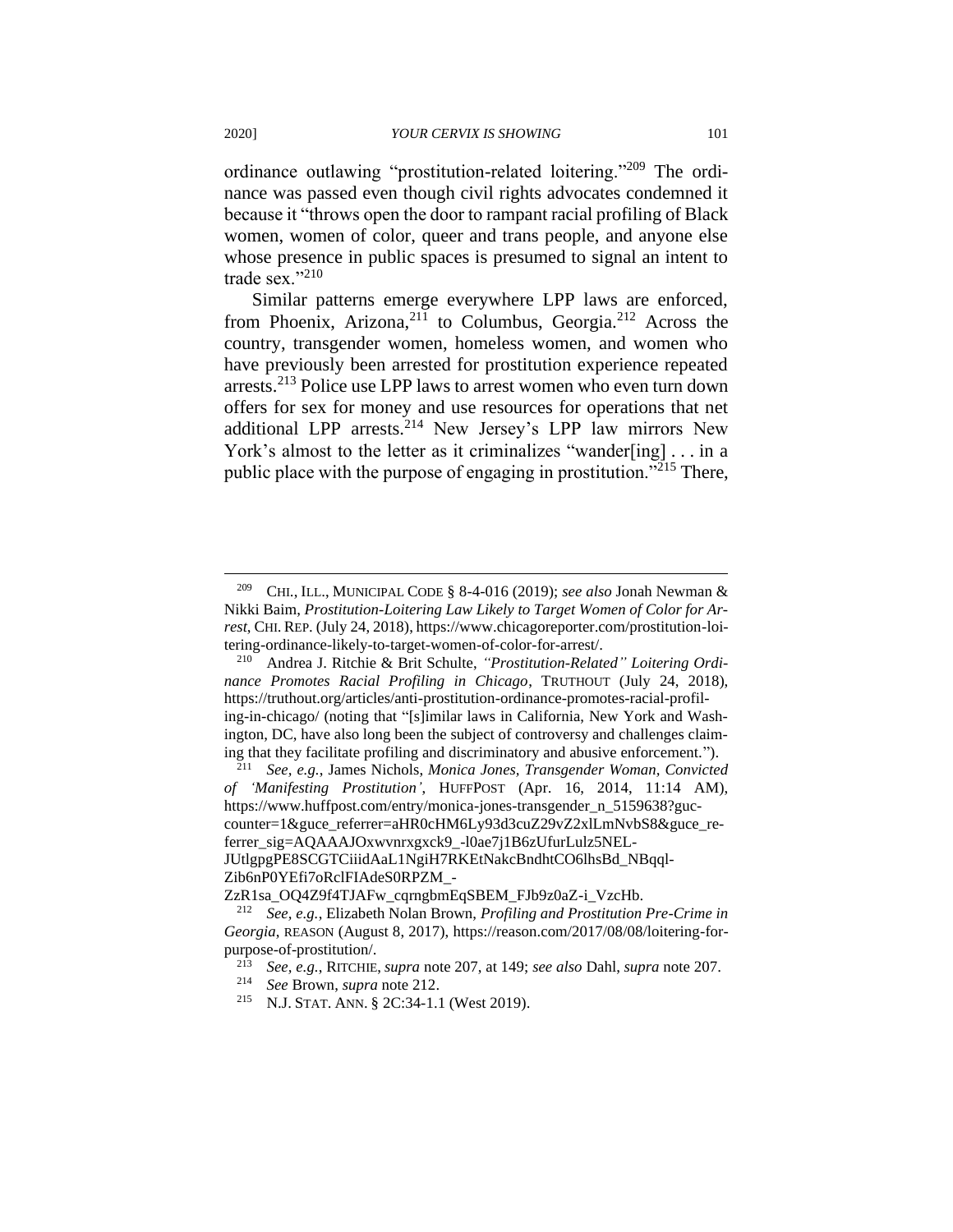as in New York, "stereotypes are oftentimes the only way to enforce such a vague statute." $^{216}$ 

Elected officials cling to LPP laws as they allow for easy and quick ways to clean up public streets in the face of complaints by constituents or, more commonly, constituent businesses.<sup>217</sup> It is so commonly accepted that LPP arrests can be made without probable cause that the incoming Milwaukee city prosecutor recently published an op-ed explaining how he would utilize Milwaukee's broad LPP statute.<sup>218</sup> He distinguished LPP enforcement from that targeting actual acts of prostitution or commercial sex, noting that "[a] police officer needs a clear indication that a person is offering a sexual act for a thing of value before he/ she can arrest someone for prostitution. However, that is not the case with the city ordinance, Loitering (Prostitution Related)."<sup>219</sup>

Fortunately, in the face of these ongoing and flagrant constitutional abuses, there is now a growing movement organizing against abusive LPP laws and their impact on specific communities. $220$ Across the country, youth, trans advocates, and sex workers are putting pressure on lawmakers to reexamine LPP laws.<sup>221</sup>

A few weeks after the decision dismissing the majority of plaintiff's claims in *D.H.*, two New York legislators introduced a bill that would completely repeal section  $240.37<sup>222</sup>$  The bill's justification cited the *D.H.* plaintiffs' experience and claims, noting that

ple\_n\_5d00067ae4b011df123c0fd1.

<sup>216</sup> Derek J. Demeri, Opinion, *Transgender People Are Being Profiled as Sex Workers. AG's Directive Fails to Address the Issue*, NJ.COM (Dec. 17, 2019), https://www.nj.com/opinion/2019/12/transgender-people-are-being-profiled-assex-workers-ags-directive-fails-to-address-the-issue-opinion.html.

<sup>217</sup> *See* Struening, *supra* note 2, at 19–20.

<sup>218</sup> *See* Vince Bobot, *Human Trafficking: What Can the City Attorney Do About It?*, MILWAUKEE COURIER (Jan. 3, 2020), https://milwaukeecourieronline.com/index.php/2020/01/03/human-trafficking-what-can-the-city-attorney-do-about-it/.

 $\frac{219}{220}$  *Id.* 

<sup>220</sup> *See, e.g.*, Klepper, *supra* note 35; Alanna Vagianos, *Civil Rights Groups Call out 'Archaic' N.Y. Loitering Law for Targeting Trans People*, HUFFPOST (June 12, 2019, 10:25 AM), https://www.huffpost.com/entry/civil-rights-groupscall-out-archaic-ny-loitering-law-for-targeting-trans-peo-

<sup>221</sup> *See, e.g.*, Ritchie & Schulte, *supra* note 210.

<sup>222</sup> *See* State Assemb. A09704A, 2018 Gen. Assemb., Reg. Sess. (N.Y. 2018).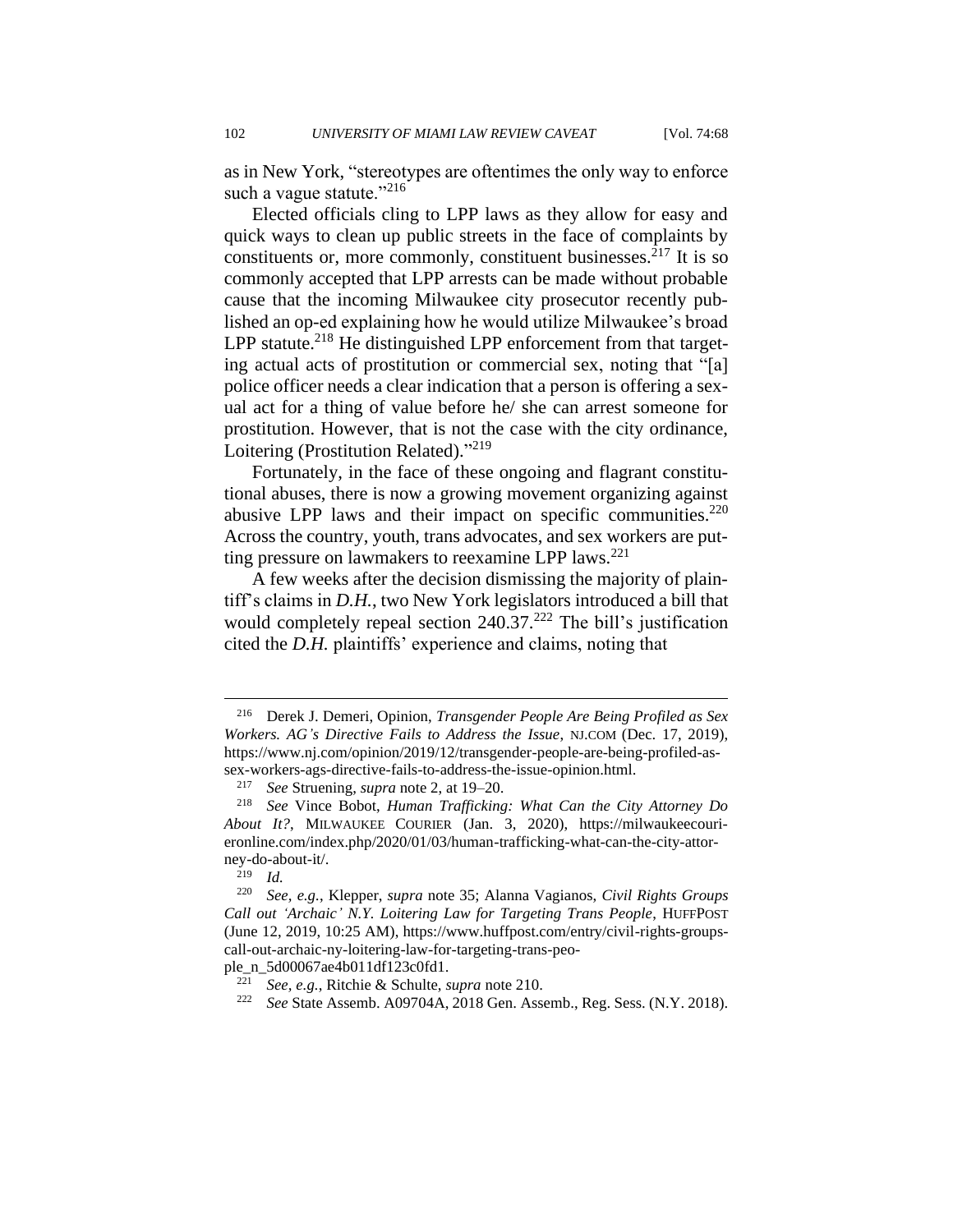[a]rrests under Section 240.37 disproportionately impact women, particularly cisgender and transgender women of color and women who have previously been arrested for prostitution offenses. Eighty-five percent of the individuals arrested under Section 240.37 between 2012-2015 were Black or Latina. In particular, women of color have often been unlawfully targeted by officers under this statute during "sweeps" or "operations" where officers arrest large numbers of women in a given area at the same time. $223$ 

In the 2018 session, the bill did not reach a floor vote in either chamber, but in 2019 the effort to repeal section 240.37 coalesced into a broader movement.<sup>224</sup> An advocacy coalition centering the people most directly impacted by the law's enforcement catalyzed a groundswell of support.<sup>225</sup> The new movement has coined section 240.37 as the "Walking While Trans Ban,"<sup>226</sup> and emphasized that its repeal would be "life-saving" for trans communities.<sup>227</sup> On November 20, 2019, the Transgender Day of Remembrance, groups rallied to raise awareness of the importance of repealing section

<sup>223</sup> *A09704 Memo: New York State Assembly Memorandum in Support of Legislation*, N.Y. ST. ASSEMBLY, https://assembly.state.ny.us/leg/?default fld=&leg\_video=&bn=A09704&term=2017&Memo=Y (last visited Apr. 8, 2020).

 $224$  In 2018, the Assembly Codes Committee voted favorably on A09704, but the bill did not reach a floor vote in the Assembly. *See A09704 Committee Votes and Floor Votes*, N.Y. ST. ASSEMBLY, https://assembly.state.ny.us/leg/?default\_fld=&leg\_video=&bn=A09704&term=2017&Commit-

tee%26nbspVotes=Y&Floor%26nbspVotes=Y (last visited Apr. 8, 2020). The State Senate, still Republican-controlled at that time, took no action on the Senate version. *See S08107 Summary and Actions*, N.Y. ST. ASSEMBLY, https://assembly.state.ny.us/leg/?default\_fld=&leg\_video=&bn=S08107&term=2017&Summary=Y&Actions=Y (last visited Apr. 8, 2020).

See Klepper, *supra* note 35 ("More than 100 current and former sex workers rallied at New York's Capitol on Tuesday to encourage lawmakers to repeal a loitering law they say police use to harass people simply for their appearance.").

<sup>226</sup> *See id.*

<sup>227</sup> *See* Vagianos, *supra* note 220.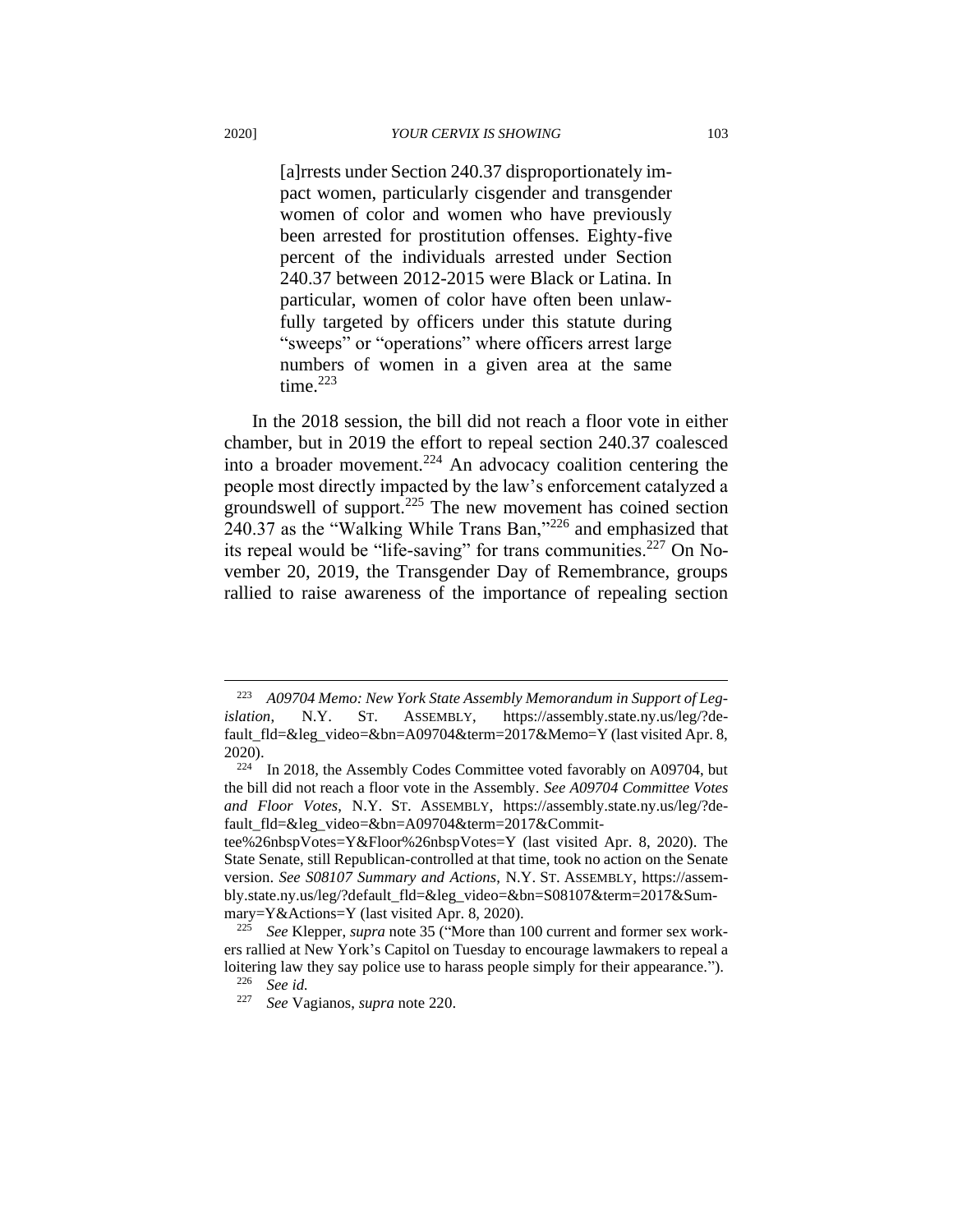240.37.<sup>228</sup> Several transgender women who had been arrested under section 240.37 described "near-constant harassment from the NYPD based on their appearance as trans women of color."<sup>229</sup>

The repeal campaign's progress in the 2019 legislative session included the public support of two prominent elected District Attorneys, Cyrus Vance of New York County and Eric Gonzalez of Kings County.<sup>230</sup> The New York County District Attorney's Office had ceased prosecuting section  $240.37$  arrests a year earlier.<sup>231</sup> The Kings County District Attorney's Office has likewise demonstrated support for eradicating prosecution of LPP cases. $^{232}$ 

The repeal effort also has the backing of major civil rights organizations, law professors, and grassroots organizations.<sup>233</sup> Advocates emphasize how long New Yorkers have suffered discriminatory, and unnecessary, enforcement under section 240.37.<sup>234</sup> Although it is always difficult to predict how legislatures will act on criminal law and policing issues, momentum is building and organizers are demanding change. $^{235}$ 

<sup>228</sup> Zoë Beery, *Transgender New Yorkers Rally to End 'Stop and Frisk for Trans Women*,*'* GOTHAMIST (Nov. 20, 2019, 10:48 AM), https://gothamist.com/news/transgender-new-yorkers-rally-end-stop-and-frisk-trans-women.

 $\frac{229}{230}$  *Id.* 

<sup>230</sup> *See* Brand & Whitford, *supra* note 164.

<sup>231</sup> *See* Vance, *supra* note 198 ("We support vacating convictions for trafficking survivors and repealing the crime of 'Loitering for Prostitution,' which disproportionately impacts LGBTQ New Yorkers and does not make us safer. We have not charged this offense for several years. #CJreform #WalkingWhileTrans."); *see also* Press Release, N.Y. Cty. Dist. Attorney, D.A. Vance and 66 Criminal Justice Leaders Denounce U.S. Attorney General's Remarks About Local Prosecutors (Aug. 16, 2019), https://www.manhattanda.org/d-a-vance-and-66-criminal-justice-leaders-denounce-u-s-attorney-generals-remarks-about-local-prosecutors/.

<sup>232</sup> *See* Brand & Whitford, *supra* note 164.

<sup>233</sup> *See, e.g.*, Avery McNeil & Breanne Chappell, Opinion, *Repeal the New York Loitering Law*, N.Y. TIMES (June 14, 2019), https://www.nytimes.com/2019/06/14/opinion/letters/new-york-state-loitering-law.html; Memorandum of Support for A00654/S02253 from Criminal Law Professors in N.Y. State (Apr. 2019) (on file with author); Memorandum of Support for A00654/S02253 from Human Rights Watch (Mar. 22, 2019) (on file with author).

<sup>234</sup> *See, e.g.*, McNeil & Chappell, *supra* note 233.

<sup>235</sup> *See, e.g.*, Ritchie & Schulte, *supra* note 210.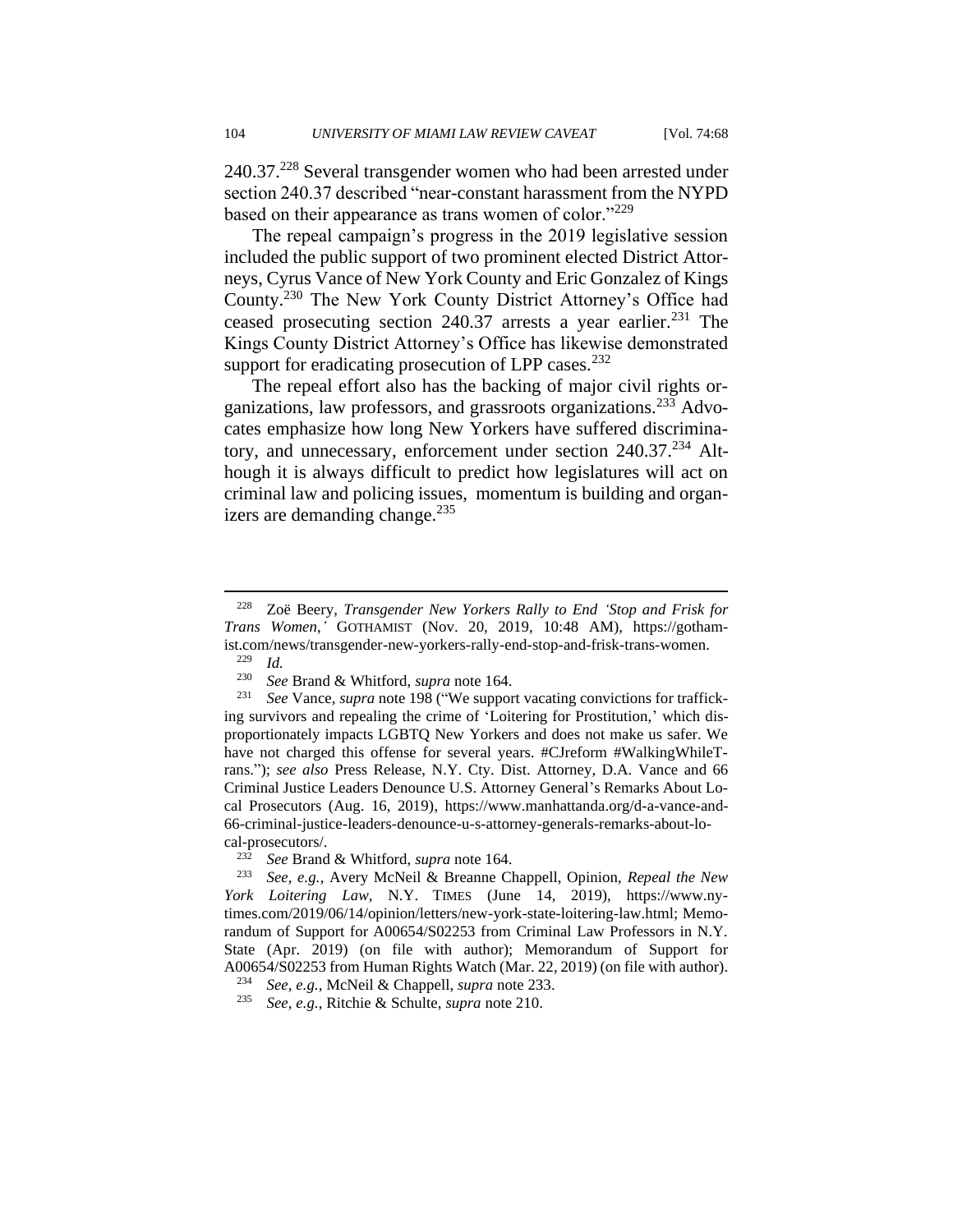#### **CONCLUSION**

Although the renewed recent challenge to section 240.37 through litigation was unsuccessful, there are lessons to be gleaned from where we have landed over forty years after the law's passage. The vague provisions of the law have proved impervious to constitutional attack precisely because section 240.37 rests on archaic norms involving gender and sex.<sup>236</sup> Courts countenance sexism, racism, and classism so naturalized that it passes as objective.<sup>237</sup> In this way, courts adjudicating criminal cases or hearing constitutional challenges fortify harmful entrenched policing rather than act as a check on police practices.<sup>238</sup>

LPP arrests today look exactly like those of the 1970s, when the law was first passed, and like those of the 1990s and early 2000s, at the height of broken windows policing.<sup>239</sup> Enforcement of the statute has unfolded exactly as anticipated. Court challenges have failed to protect against discrimination and abuse. $240$ 

As part of a larger paradigm shift toward reducing the reach and impact of the criminal legal system, an abolitionist approach is necessary when it comes to LPP policing. Abolition does not mean less policing, decreased enforcement, or reform in arrest procedure itself. Instead, the solution lies in repeal of the law. Taking LPP laws like section 240.37 out of the police arsenal would work to eliminate policing based on gender, gender-identity, and the enforcement of misogynist gender norms.

Were section 240.37 to be repealed, many questions would remain. Without a doubt, there are battles left to fight against the over policing of women of color, sex workers, and trans and gender nonconforming individuals.<sup>241</sup> There are myriad other ways gender and gender expression are criminalized, particularly in conjunction with race and class.<sup>242</sup> If section 240.37 did not exist, would the policing simply shift elsewhere, utilizing another penal law section? Perhaps.

<sup>236</sup> *See, e.g.*, D.H. v. City of New York, 309 F. Supp. 3d 52, 70–71 (S.D.N.Y. 2018).

<sup>237</sup> *See* Struening, *supra* note 2, at 34.

<sup>238</sup> *See* Zeidman, *supra* note 145, at 320.

<sup>239</sup> *See* Struening, *supra* note 2, at 17.

<sup>240</sup> *See* Zeidman, *supra* note 145, at 320.

<sup>241</sup> *See* Struening, *supra* note 2, at 18.

See *id.*